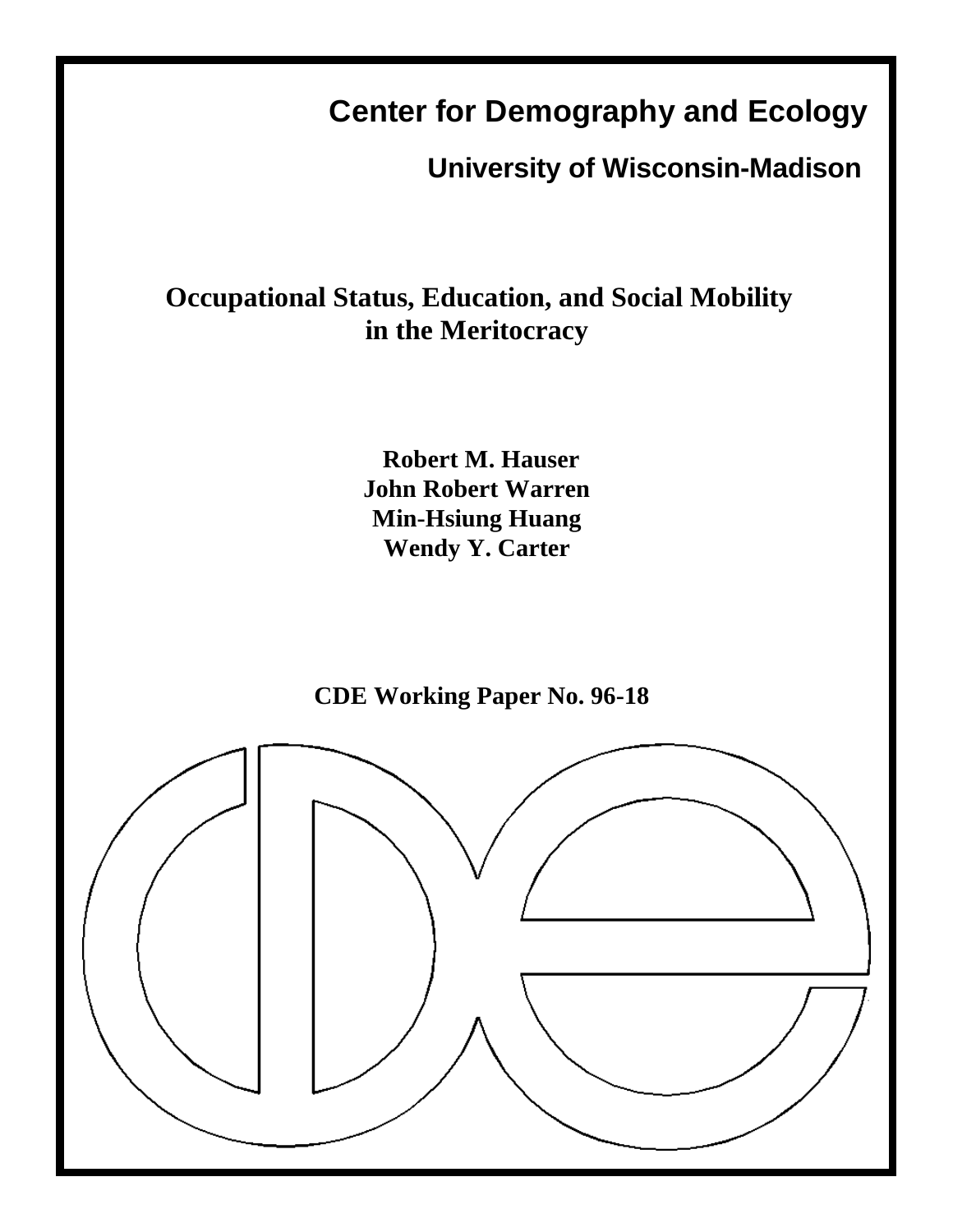## **Occupational Status, Education, and Social Mobility**

**in the Meritocracy**<sup>1</sup>

Robert M. Hauser John Robert Warren Min-Hsiung Huang Wendy Y. Carter

Department of Sociology Center for Demography and Ecology The University of Wisconsin-Madison

Rev. July 1996

<sup>&</sup>lt;sup>1</sup> Prepared for a session on Social Change and Social Inequality, 1996 Meetings of the American Sociological Association, New York. A preliminary version of this paper was presented at the Research Conference on Meritocracy and Inequality, Madison, Wisconsin, December 1995. Support for this research was provided by the National Science Foundation (SBR-9320660), the National Institute on Aging (AG-9775), the Office of the Assistant Secretary for Planning and Evaluation, U.S. Department of Health and Human Services, the Vilas Estate Trust, and the Center for Demography and Ecology at the University of Wisconsin-Madison. The opinions expressed herein are those of the authors. We thank Linda Jordan for programming assistance. Address correspondence to Robert M. Hauser, Department of Sociology, The University of Wisconsin-Madison, 1180 Observatory Drive, Madison, Wisconsin 53706, or E-MAIL to HAUSER@SSC.WISC.EDU.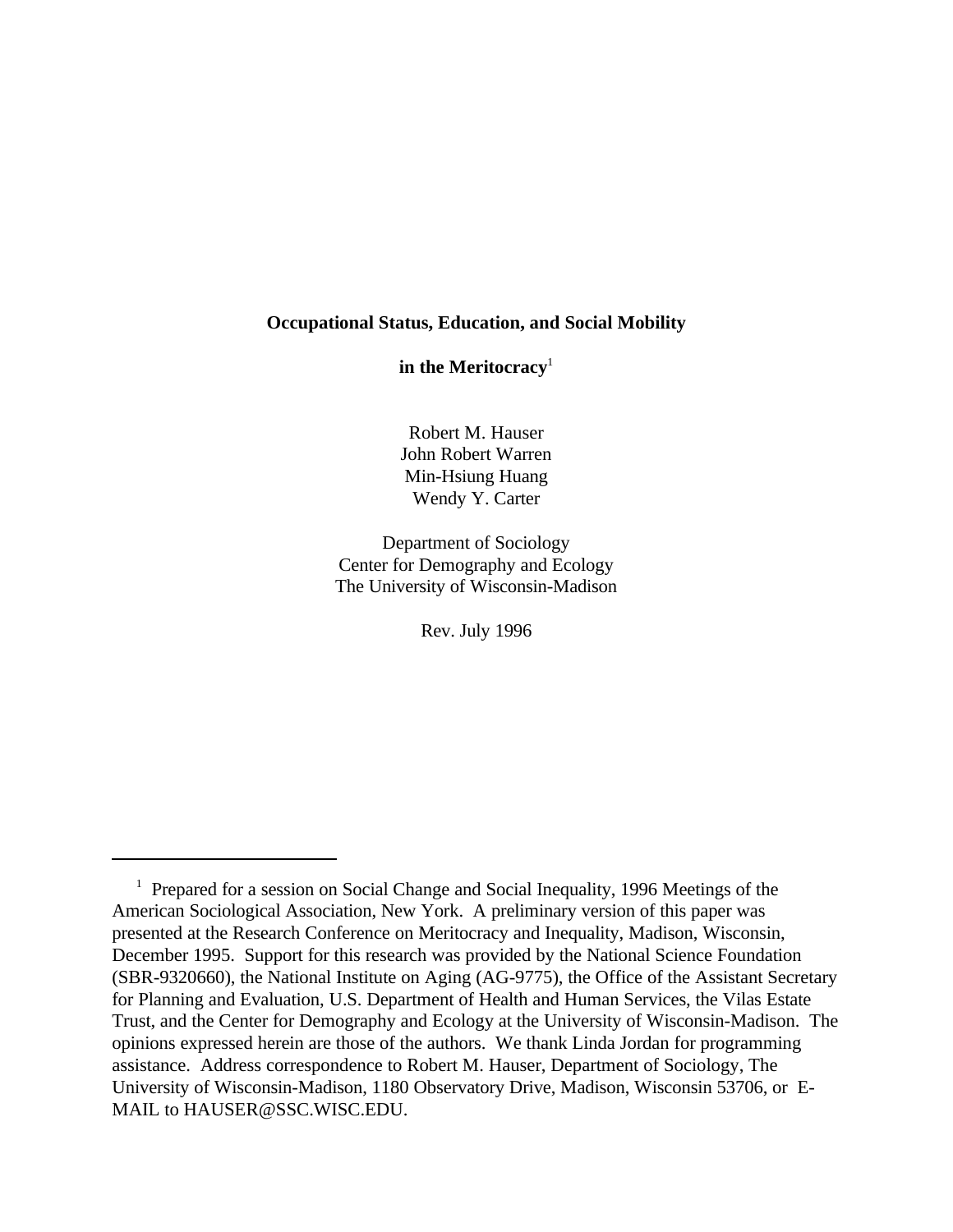## **Occupational Status, Education, and Social Mobility**

## **in the Meritocracy**

## ABSTRACT

Following a brief review of the concept of occupational status, we review trends in occupational standing, using data from the 1962 and 1973 Occupational Changes in a Generation Surveys (OCG), the 1986-88 Survey of Income and Program Participation (SIPP), and the 1972 to 1990 NORC General Social Surveys (GSS). Next, we examine trends and differentials in the effects of family origins, measured social background, and schooling on occupational standing. Finally, using data from the Wisconsin Longitudinal Study (WLS) and the National Longitudinal Study of Youth (NLSY), we explore relationships among social background, measured mental ability, and occupational status in youth and adulthood.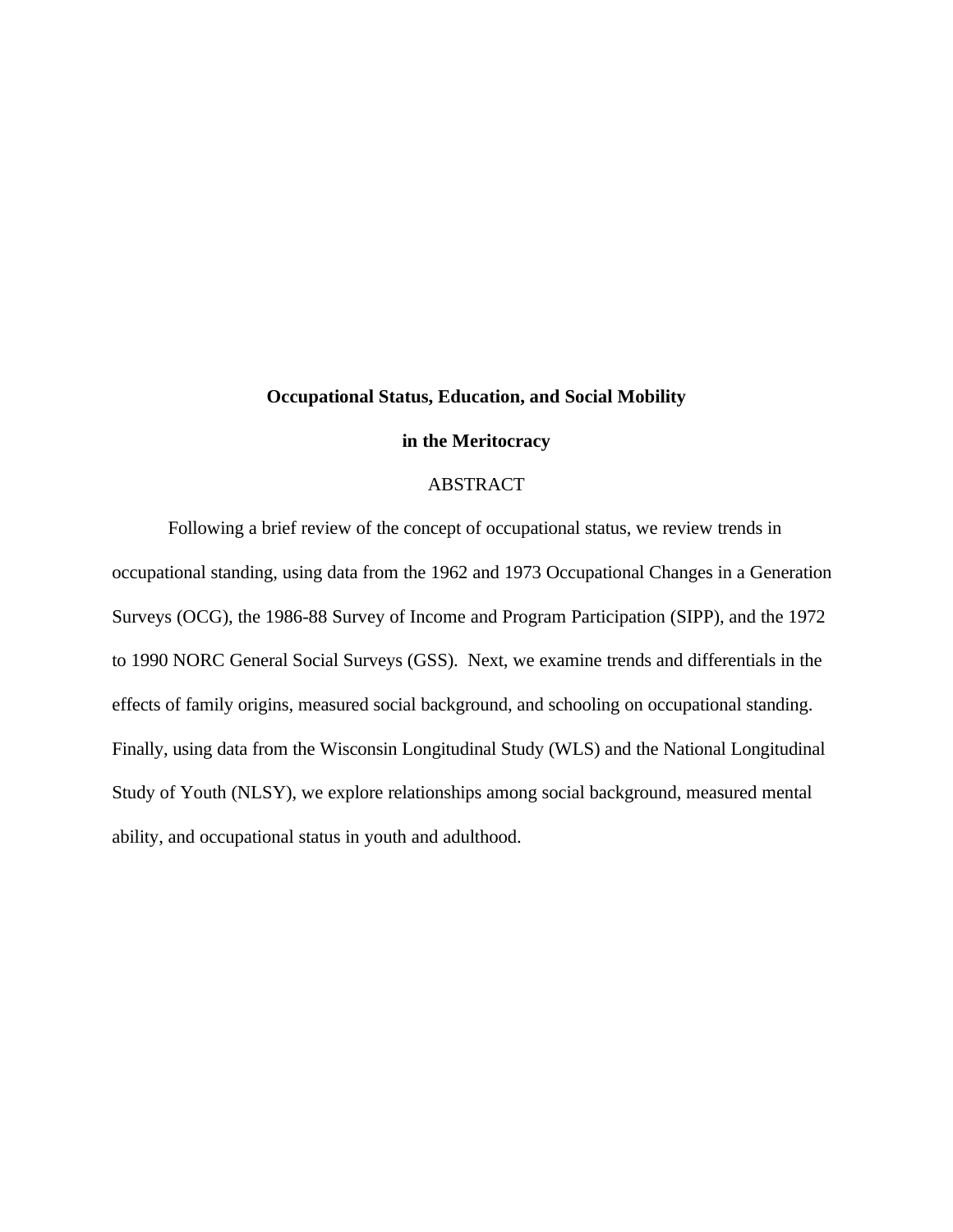In this paper, we use indexes of the socioeconomic standing of occupations to measure trends and differentials in intergenerational social mobility and in the effects of social background, educational attainment, and measured mental ability on occupational standing. We begin with an overview of the measurement of occupational status. This concept may be unfamiliar to some readers, and comparability among later findings depends on some of the details of index construction. We turn next to an examination of trends in aggregate intergenerational mobility, trends in occupational social standing, and trends in the effects of social background and educational attainment on occupational standing. In these analyses, we use several sets of national survey data that contain appropriate measurements: the 1962 and 1973 Occupational Changes in a Generation Surveys (OCG), the 1986-88 Surveys of Income and Program Participation (SIPP), and the 1972 to 1990 General Social Survey of the National Opinion Research Center (GSS). These surveys are each sufficiently large to permit some level of disaggregation by race, age, and sex, but only one of them, the GSS, contains even a crude, direct measure of mental ability. Thus, there is a tradeoff between national and temporal scope, on the one hand, and examination of the role of mental ability in the stratification process. Finally, using data from the National Longitudinal Survey of Youth (NLSY) and from the Wisconsin Longitudinal Survey (WLS), we focus on the role of measured mental ability in occupational standing. The NLSY is a high-quality national survey, but its population coverage is limited to cohorts aged 14 to 21 in 1979, who have been followed through 1993. The WLS is a regional sample of men and women who have been followed from their high school graduation in 1957 to ages 53 and 54 in 1992-93.

## **Socioeconomic Status**

Socioeconomic status is typically used as a shorthand expression for variables that characterize the placement of persons, families, households, census tracts, or other aggregates with respect to the capacity to create or consume goods that are valued in our society. Thus,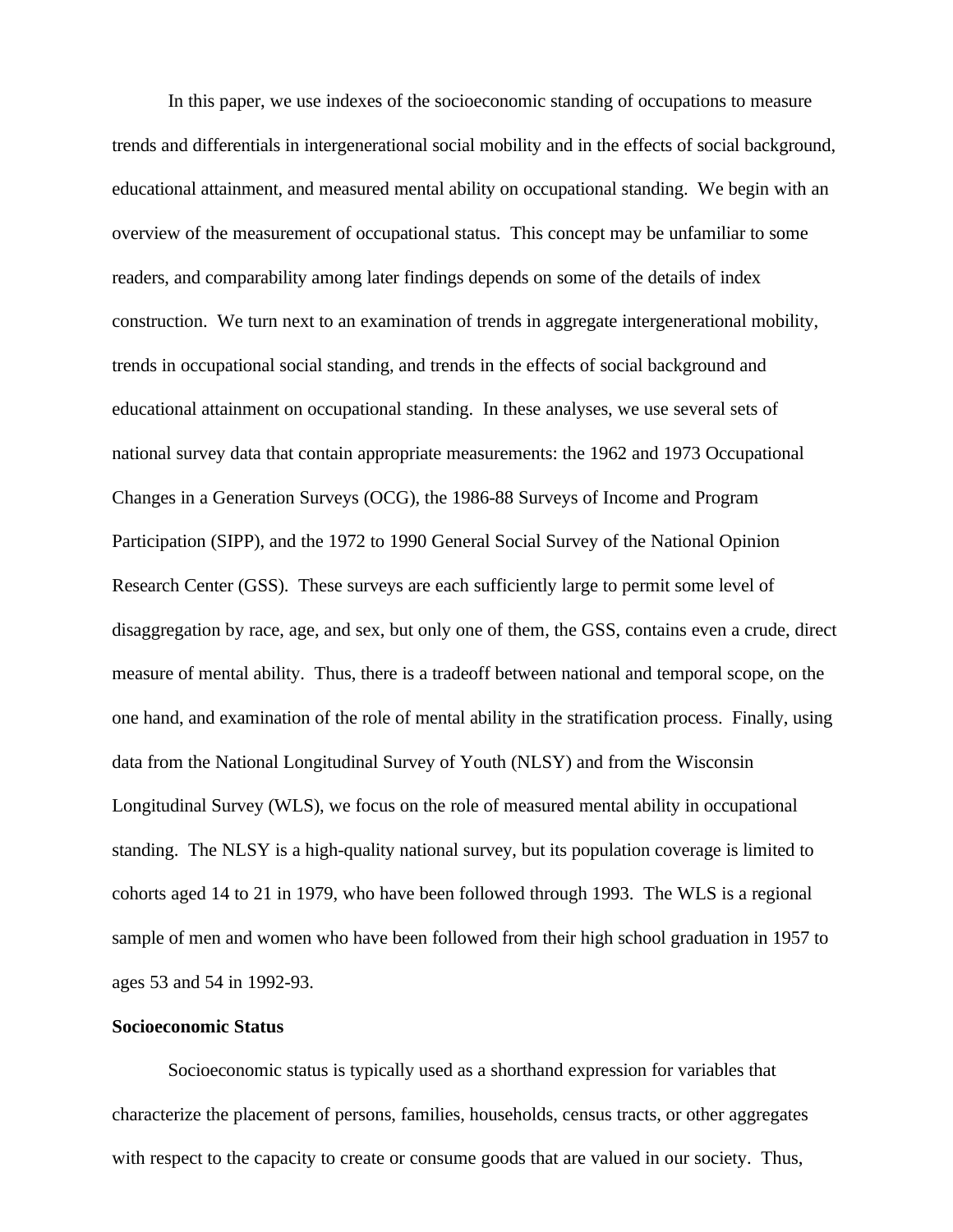socioeconomic status may be indicated by educational attainment, by occupational standing, by social class, by income (or poverty), by wealth, by tangible possessions—such as home appliances or libraries, houses, cars, boats, or by degrees from elite colleges and universities. At some times, it has also been taken to include measures of participation in social, cultural, or political life.

Job-holding is the most important social and economic role held by most adults outside their immediate family or household. When we meet someone new, our first question is often, "What do you do?" and that is a very good question. Job-holding defines how we spend much of our time, and it provides strong clues about the activities and circumstances in which that time is spent. Job-holding tells us about the technical and social skills that we bring to the labor market, and for most people job-holding delimits current and future economic prospects. Thus, even for persons who are not attached to the labor market, past jobs or the jobs held by other members of the same family or household provide information about economic and social standing. As market labor has become nearly universal among adult women as well as men, it is increasingly possible to characterize individuals in terms of their own current or past jobs.

There is a long standing and well-developed methodology for measuring one aspect of socioeconomic status using characteristics of job-holders.<sup>2</sup> The procedure is to link Census occupation lines to a weighted average of occupational educational attainment and occupational income or earnings, thus providing a scalar measure of occupational status. Beginning with Duncan (1961), the weights of occupational education and income have usually been chosen by regressing popular ratings of occupational prestige on these occupational characteristics.

Occupational status appears to indicate a reliable and powerful characteristic of persons or households by dint of its temporal stability and substantial correlation with other social and

 $\mu$ <sup>2</sup> Hauser and Warren (1996) have comprehensively reviewed the history and methodology of occupational status measurement in the U.S.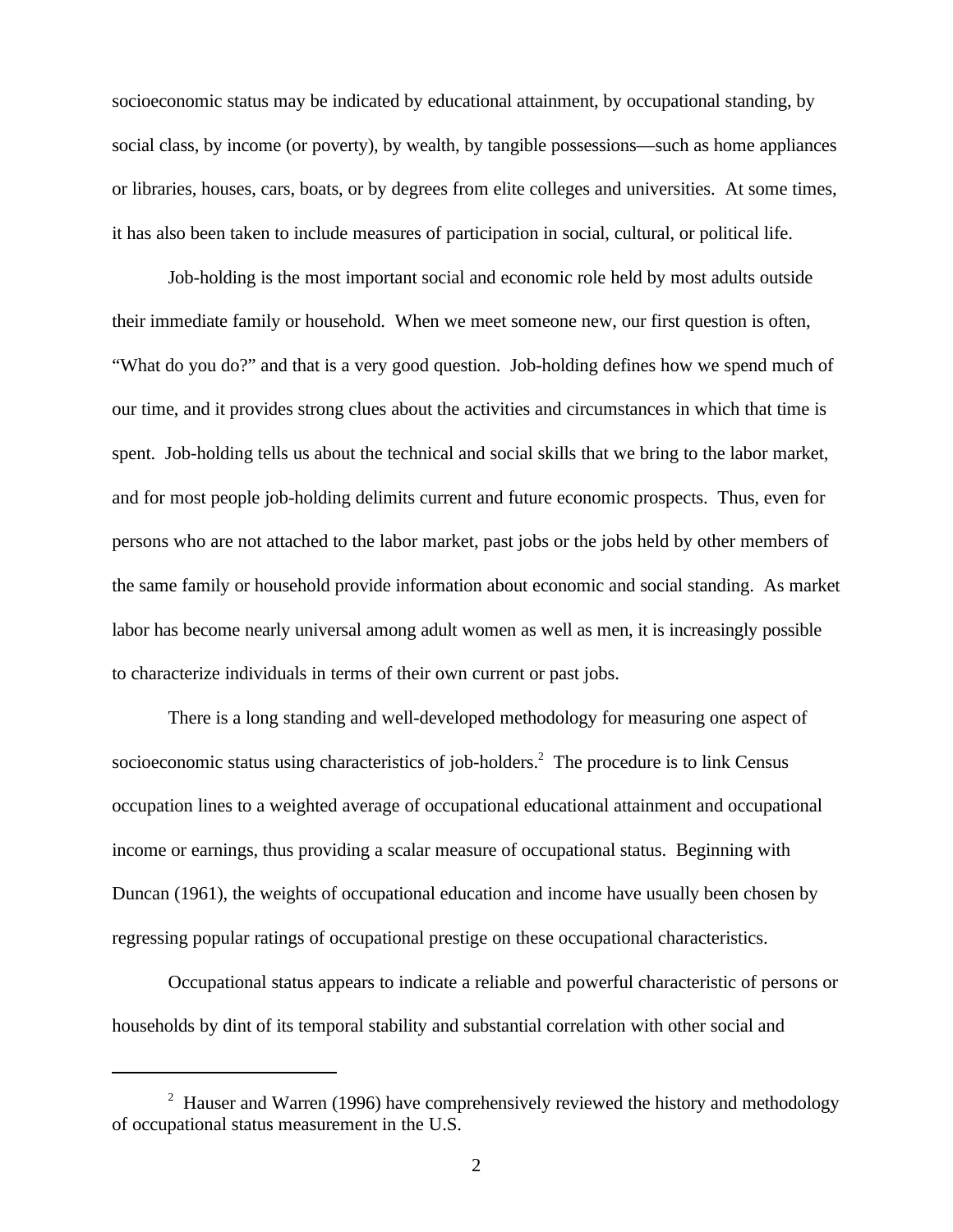economic variables. Some economists have suggested that occupational status may be a better indicator of long-term or permanent income than is income at a single point in time (Goldberger 1989; Zimmerman 1992). However, unlike permanent income, occupational status can be measured well at a single point in time, and occupational education, rather than income, appears to account for the persistence of occupational standing (Hauser and Warren 1996).<sup>3</sup> Because past as well as current occupations can be ascertained reliably, even by proxy or retrospectively, status indexes can be used to measure persistence and change in occupational standing across generations and within the career.

Occupational status indexes have disadvantages as well as advantages. A scalar measure of occupational standing obviously cannot reflect everything about a job that might be relevant to other social, economic, or psychological variables (Jencks, et al. 1988; Rytina 1992; Hauser and Logan 1992), nor is there a strong theoretical basis for the concept of occupational socioeconomic status (Hodge 1981). Moreover, some common occupations do not fit typical relationships among socioeconomic characteristics and occupational prestige (Hauser and Warren 1996); in particular, farm occupations are often given special treatment. Because the occupational education of women typically exceeds that of men, while the occupation earnings or income of men typically exceeds that of women, composite indexes of occupational status do not provide an accurate account of gender differences in occupational standing (Boyd 1986; Warren, et al. 1996). Measures of occupational status do not tell us everything about social standing, and they should be used in combination with other socioeconomic variables, e.g., educational attainment, income, earnings, and wealth.

 $3$  That is, correlations of occupational income across generations or within the career are much smaller than correlations of occupational education (Hauser and Warren 1996; Warren, et al. 1996).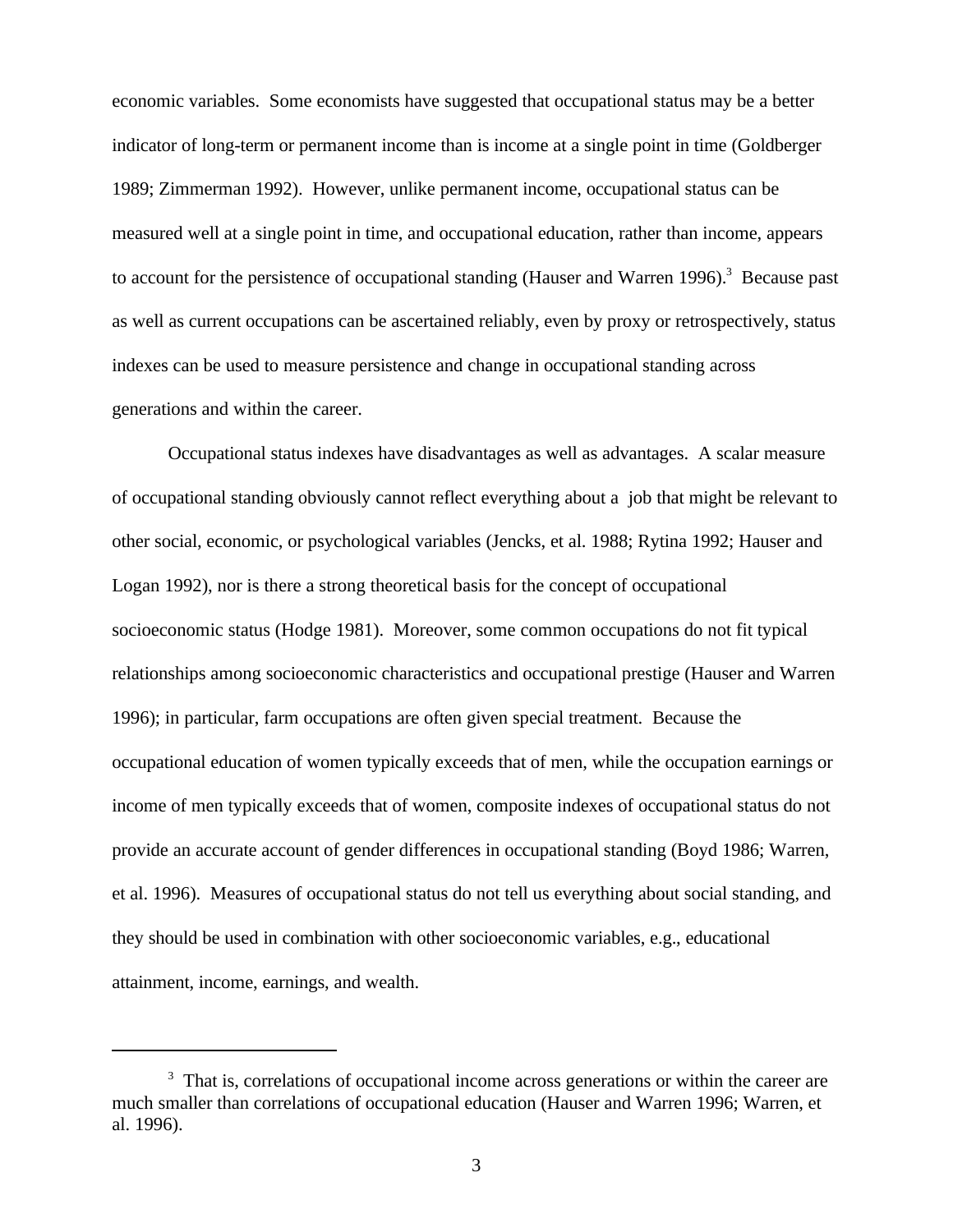In our analyses of occupational standing, we use survey data that have been classified into Census occupational systems from the 1960s to the 1980s. This creates a problem of comparability. The Duncan SEI was constructed by regressing occupational prestige for 45 occupations in a 1947 NORC survey on the characteristics of male workers in 1950 (Duncan 1961). It was subsequently updated for use with the 1960- and 1970-basis Census occupational classifications (Hauser and Featherman 1977). Prestige ratings of all occupations were obtained in the 1960s (Siegel 1971), and Stevens and Featherman (1981) constructed a new socioeconomic index for men (MSEI2), based upon characteristics of male workers in 1970. This was subsequently updated for use with the 1980 Census classification (Stevens and Cho 1985).

We use the Duncan SEI in analyses of the 1962 and 1973 OCG data, when the occupations in each survey have been coded into the 1960 Census occupational classification and, also, in analyses of the WLS data. The 1973 OCG data were doubly coded, both into the 1960 and 1970 Census classifications. We use MSEI2 in analyses of the 1973 OCG data, when they have been coded into the 1970 Census occupational classification, thus providing a bridge between analyses using the Duncan SEI and those using MSEI2. We also use MSEI2 in analyses of the 1972-1990 GSS, the NLSY, and the 1986-88 SIPP.<sup>4</sup>

## **Trends in Aggregate Status Mobility**

For much of this century, interest in social mobility focused on the question of whether "America was still the land of opportunity," that is, whether children were able to move up in the social structure relative to their parents. Reliable national data on mobility became available only in the 1960s, with the first Occupational Changes in a Generation Survey, which was carried out

<sup>&</sup>lt;sup>4</sup> The GSS and NLSY data were coded into the 1970 system, and SIPP data were coded into the 1980 system.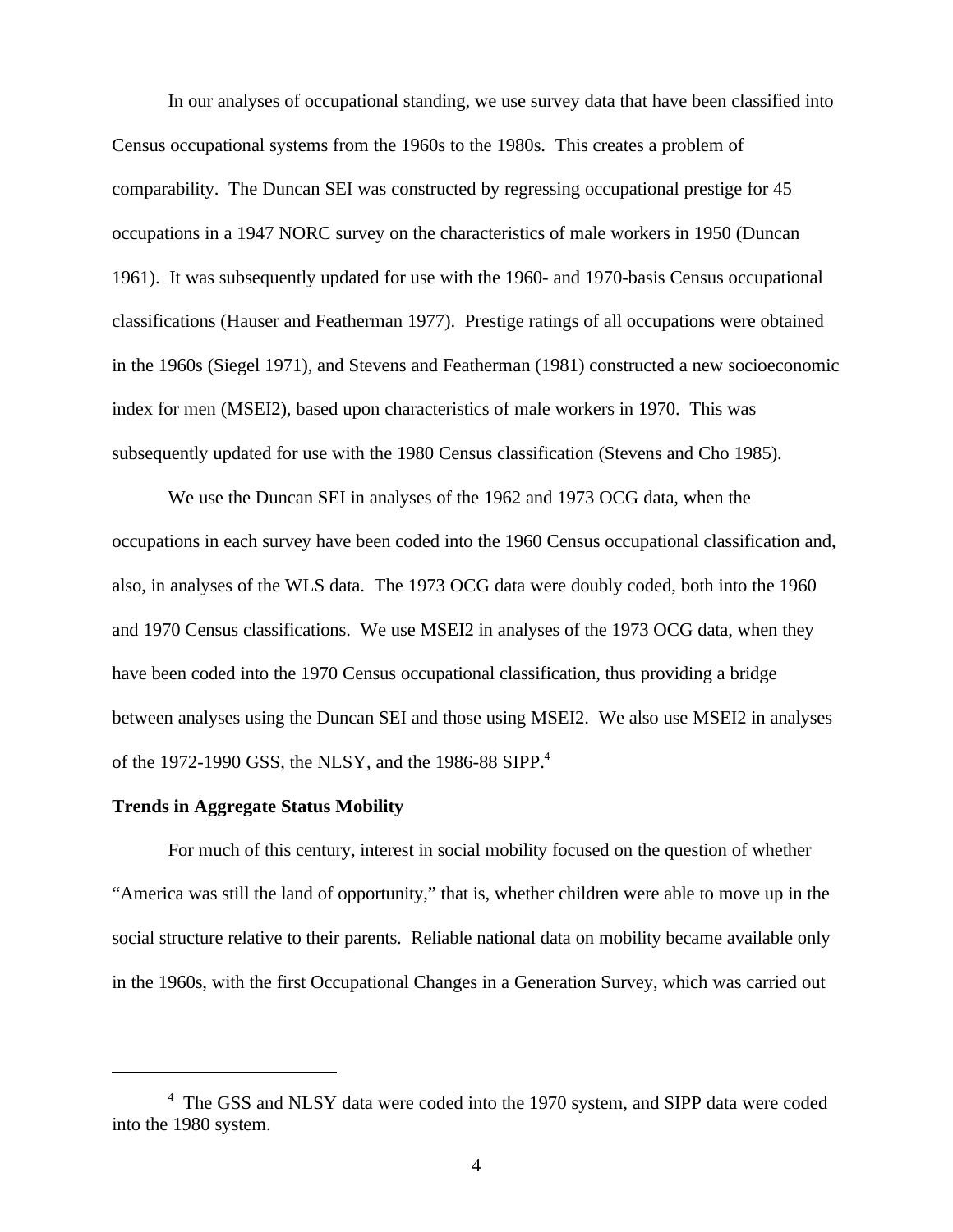as a supplement to the March 1962 Current Population Survey.<sup>5</sup> Contrary to many suppositions, the 1962 OCG data showed a predominant flow of upward mobility from one generation of men to the next, which had been fed in large part by the movement from farm to city (Duncan 1965; Blau and Duncan 1967). The second OCG survey, which Featherman and Hauser directed as a supplement to the March 1973 CPS, continued to show a predominant flow of upward mobility among U.S. men (Featherman and Hauser 1978).<sup>6</sup>

It is now much less clear whether the predominance of upward mobility will continue, even though one might well argue that future upward mobility will be spurred by the large flow of foreign migrants to the U.S. For example, Figure 1 shows a time series of trends in mean fatherto-son status mobility for cohorts of white, U.S. men born between the beginning of World War I and the late 1950s. The data are from the annual series of General Social Surveys carried out between 1972 and 1990, along with the 1973 OCG survey and the 1986-88 SIPP supplements. For obvious reasons, each age grouping or survey covers a different, but overlapping set of cohorts. While the data are somewhat irregular, at least in part because the average cell size is well under 200, the GSS series suggests that a plateau of aggregate upward mobility was reached in birth cohorts of the late 1920s to the early 1940s. Fortunately, the data points from the much larger 10-year age groups in the 1973 OCG and 1986-88 SIPP fall neatly into the pattern of the GSS series. The largest intergenerational shift, just under 10 points on MSEI2, corresponds to a

 $5$  The 1962 OCG survey included 20,700 U.S. men in the civilian noninstitutional population, plus those living in family quarters in military installations (Featherman and Hauser 1978:Appendix B).

 $6$  The 1973 OCG survey covered 33,613 U.S. men in the civilian, noninstitutional population, including over-samples of Black and Hispanic men drawn from previously retired CPS rotation groups.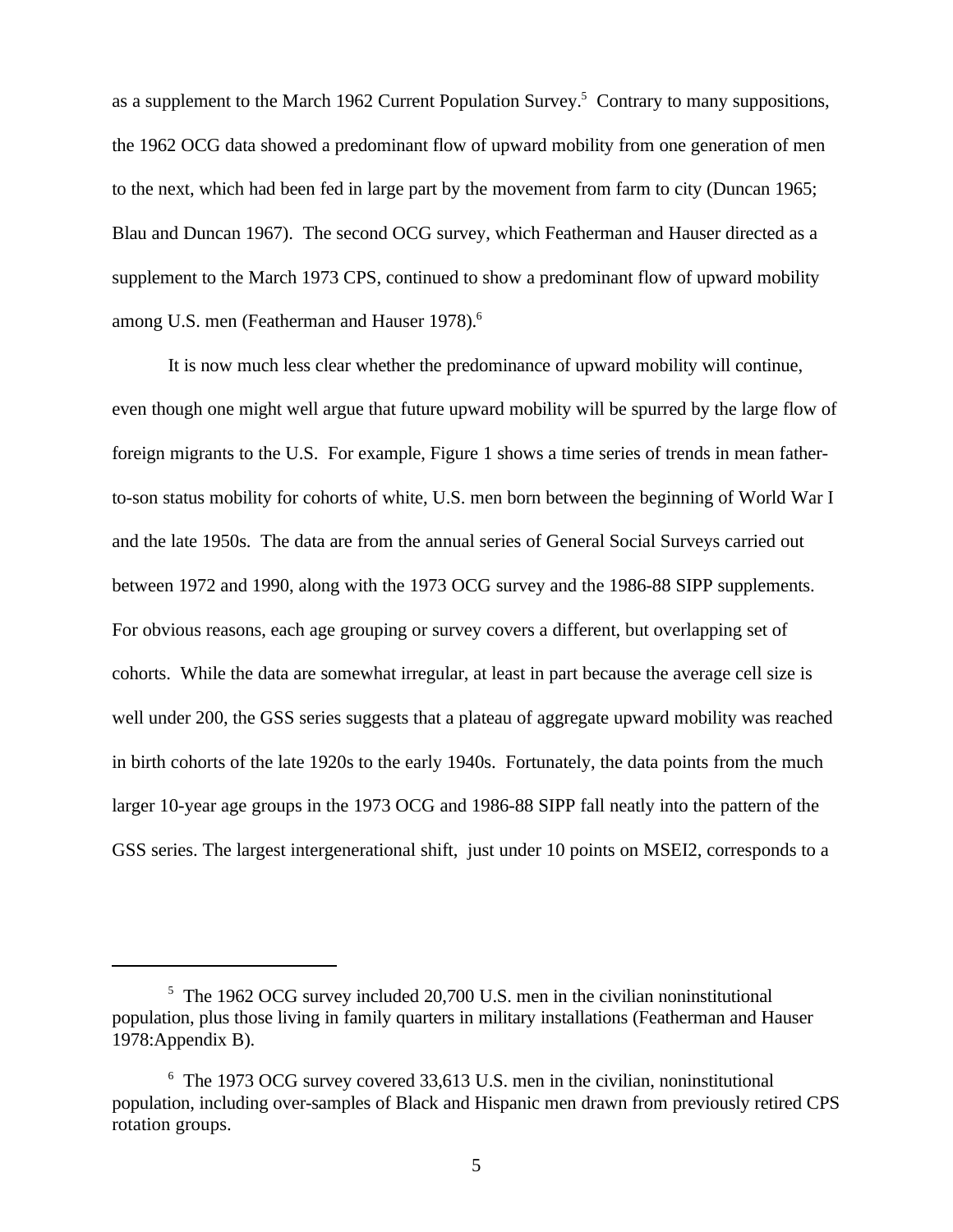bit less than half a standard deviation in the status of sons and a bit more than half a standard deviation in the status of fathers.<sup>7</sup>

There has been a steady decline in the aggregate intergenerational status mobility of cohorts born after the end of World War II. At least at young ages, there appears to have been no net upward mobility among white men born after 1950. Even in the absence of expanding opportunities in high status occupations, a finding of declining intergenerational mobility is by no means a necessity, for continuing upward mobility could also be fed by status differentials in fertility. Our finding echos recent claims, offered by scholars as well as politicians, that "Today's high school graduates make less than their fathers did" (Murnane and Levy 1993). However, it locates declining intergenerational mobility chances in earlier cohorts, and it has a stronger conceptual basis. Murnane and Levy's pronouncement was based on intercohort comparisons, not on an intergenerational comparison. It also fails to acknowledge intergenerational educational mobility. That is, many of today's high school graduates are not the sons of high school graduates, and *vice versa*.

One should not jump from the data of Figure 1 to the conclusion that net immobility will last throughout the lives of recent cohorts of U.S. men, for the status of men's jobs typically grows from career entry to midlife. Table 1 shows the means and standard deviations of the SEI and MSEI2 for Nonblack men in the two OCG surveys and the 1986-88 SIPP.<sup>8</sup> Both the 1962

 $\frac{1}{1}$  In all of the surveys except the GSS, the term "father's occupation" actually refers to the head of the household in the respondent's family of orientation. Thus, the referent is a stepfather or a mother in an increasing share of cases among younger cohorts, especially among Blacks.

<sup>&</sup>lt;sup>8</sup> Appendix A gives approximate sample sizes for the 1962 OCG survey, the 1973 OCG survey, and the 1986-88 SIPP. In the case of the two OCG surveys, the reported counts have been adjusted downward, by factors of 0.62 and 0.75 respectively, in light of the Census Bureau's reports of sampling variability (Featherman and Hauser 1978:507-14).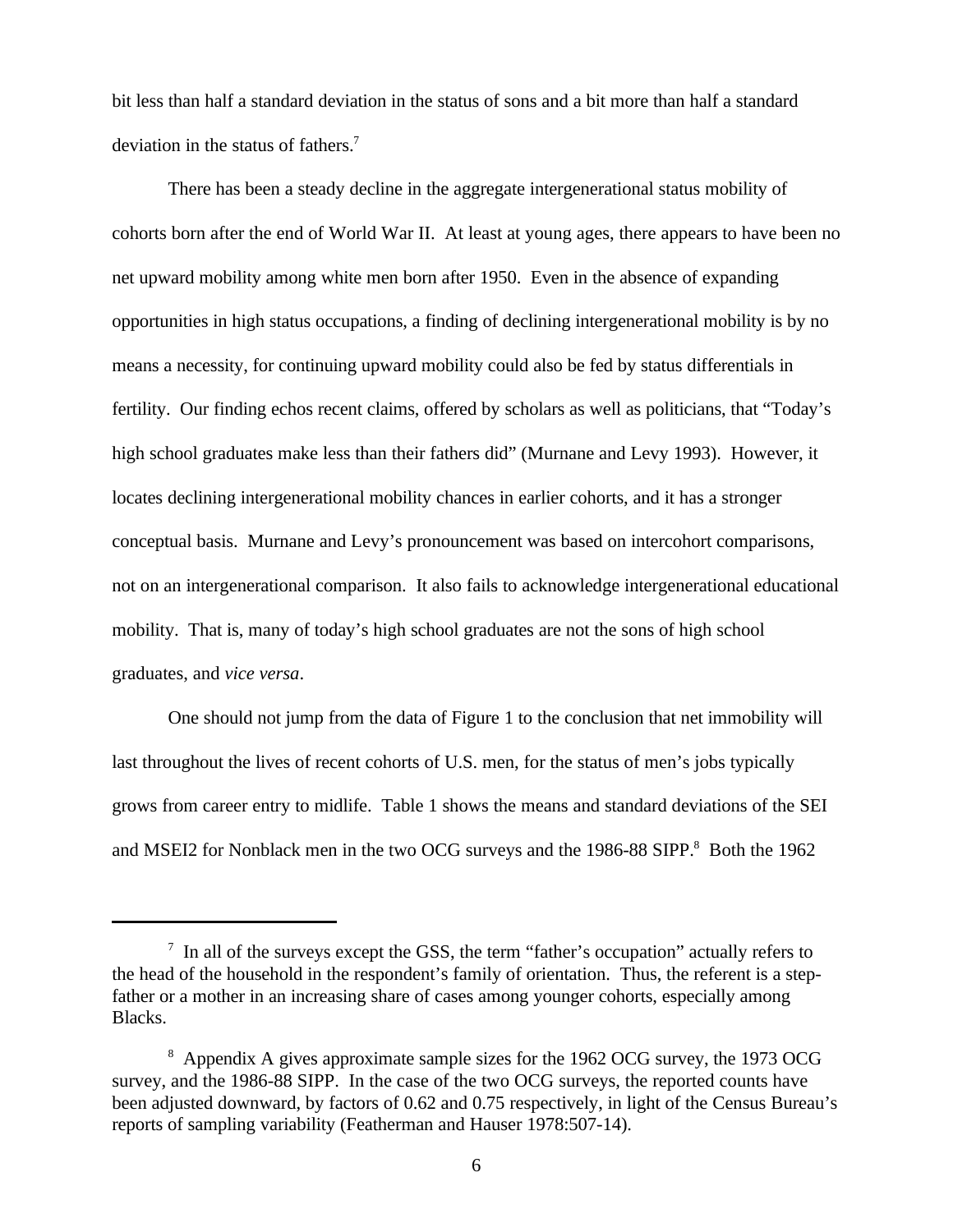and 1973 surveys asked men about their first, full-time civilian job held after leaving school for the last time, and the 1973 survey also asked about men's jobs in 1962.<sup>9</sup> Thus, both of the OCG surveys provide intragenerational as well as intergenerational measures of net status mobility. Across all age groups, there is little net mobility from father's occupations to son's first jobs, and most of the net upward mobility occurs between son's first jobs and those held at ages 35 to 44.

Table 2 gives means and standard deviations of occupational status among Black men in the OCG and SIPP surveys. The 1962 OCG data provide striking evidence of the low occupational status of black men and of their low net intergenerational mobility in the pre-Civil Rights era. There was substantial growth in occupational standing, even among relatively old black men, between 1962 and 1973, and the miserable stasis of the pre-Civil Rights era was replaced by a predominant pattern of net upward mobility. There was continued improvement in the status of current jobs between 1973 and 1986-88 among Black men at ages 35 and above, but strikingly little change in the youngest age group.<sup>10</sup>

## **Trends in Intergenerational Status Persistence**

Throughout the period for which data are available, intergenerational correlations of occupational status have declined among White men, and they have increased irregularly among Black men. There is a great deal of evidence to support the first of these assertions. It is supported by the evidence of linear and canonical correlations and loglinear models of early, small

<sup>&</sup>lt;sup>9</sup> The first job questions were not comparable between the 1962 and 1973 OCG surveys. The 1962 instrument failed to anchor school-leaving in time, and it often elicited responses that must have pertained to jobs held well before respondents had completed their schooling (Duncan, et al. 1972:210-224). In 1973, Featherman and Hauser anchored the first job item with questions about the highest grade of school completed and the data of school-leaving.

 $10$  We are somewhat mistrustful of comparisons of net intergenerational mobility between the 1973 OCG and SIPP among Blacks. Levels of parental status in SIPP appear unreasonably high relative to those in the 1973 OCG, and we suspect some lack of comparability in the identification of non-paternal household heads.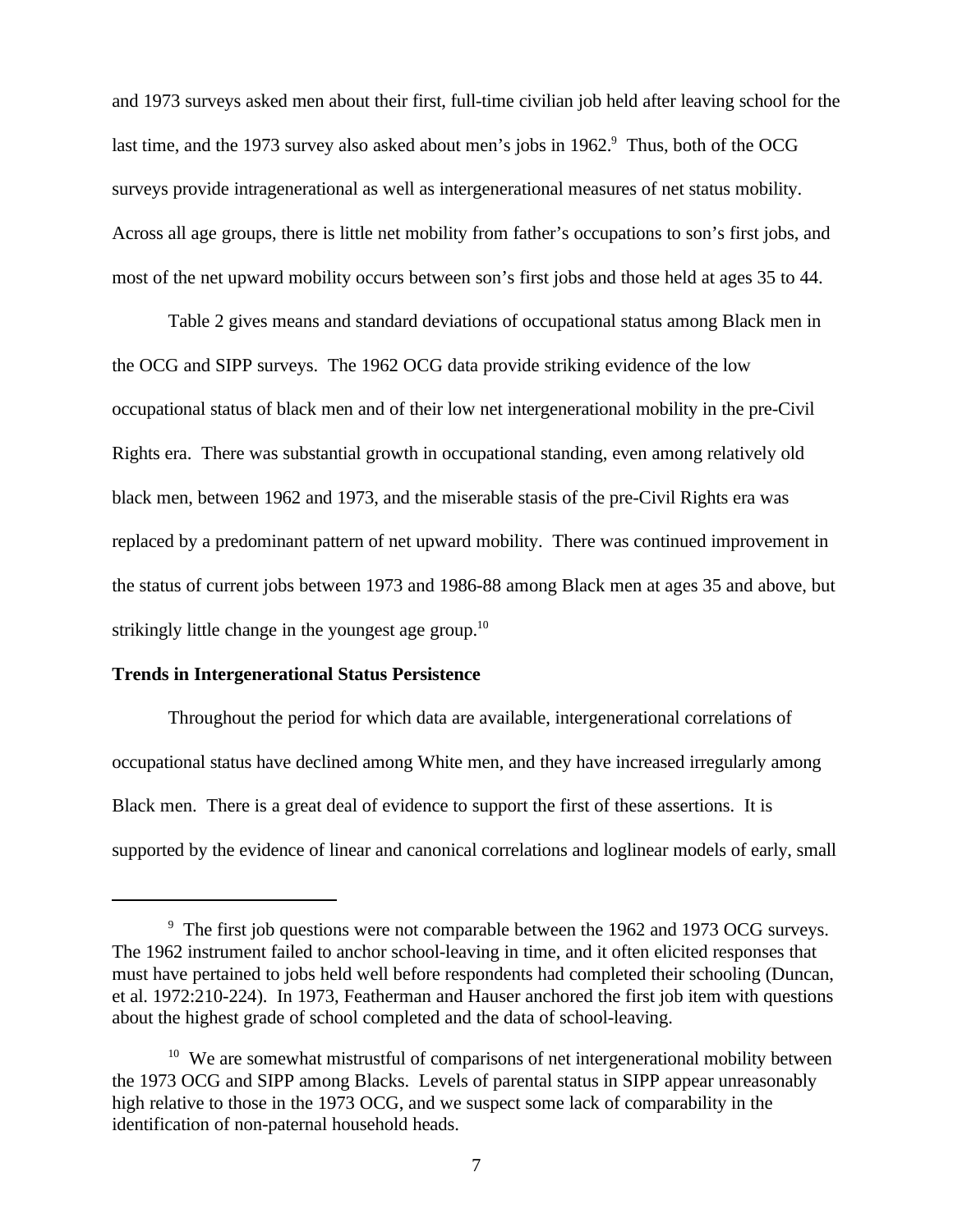mobility surveys and of the 1962 and 1973 OCG data (Hauser, et al. 1975b; Hauser, et al. 1975a; Featherman and Hauser 1978:Chs. 2-3), and by canonical and loglinear models of the 1972 to 1990 GSS data (Hout 1988; Hauser and Logan 1992). As Featherman and Hauser (1978: 135) concluded, "If there is a trend in the volume of occupational mobility, it is toward greater movement."<sup>11</sup>

Table 3 assembles regressions of men's or women's occupational status on father's occupational status from the two OCG surveys and from the 1986-88 SIPP, thus extending the existing trend data. Because of the change in scales, it is possible to compare lines pertaining to the 1962 and 1973 OCG surveys in the SEI metric and lines pertaining to the 1973 and the 1986- 88 SIPP in the MSEI2 metric, but not to make direct comparisons between the 1962 OCG and the 1986-88 SIPP. Among Nonblack men, each of the paired, age-specific comparisons shows a decline in the regression of a man's current occupational status on that of his father, by about 8 percent between 1962 and 1973 and by about 13 percent between 1973 and 1986. For example, at age 25 to 34, the slope declined from 0.45 to 0.37 between 1962 and 1973 (in the SEI metric), and it declined from 0.42 to 0.35 between 1973 and 1986 (in the MSEI2 metric). At the same time, there has been no monotonic change across age groups in the regression of the status of a man's first occupation on that of his father. For example, within the 1973 OCG survey, the regressions were slightly larger at ages 35 to 54 than at younger or older ages. This suggests that the reduction in intergenerational stratification has occurred by way of increasing mobility after career entry.

 $11$  The senior author raised this observation in a conversation with Charles Murray, shortly before publication of *The Bell Curve*, suggesting that it was inconsistent with the books thesis that social stratification was increasing as a consequence of cognitive stratification. Murray responded that he did not expect such rigidification to occur until after the beginning of the 21st century. *The Bell Curve* does not refer to any evidence about trends in social mobility in the U.S.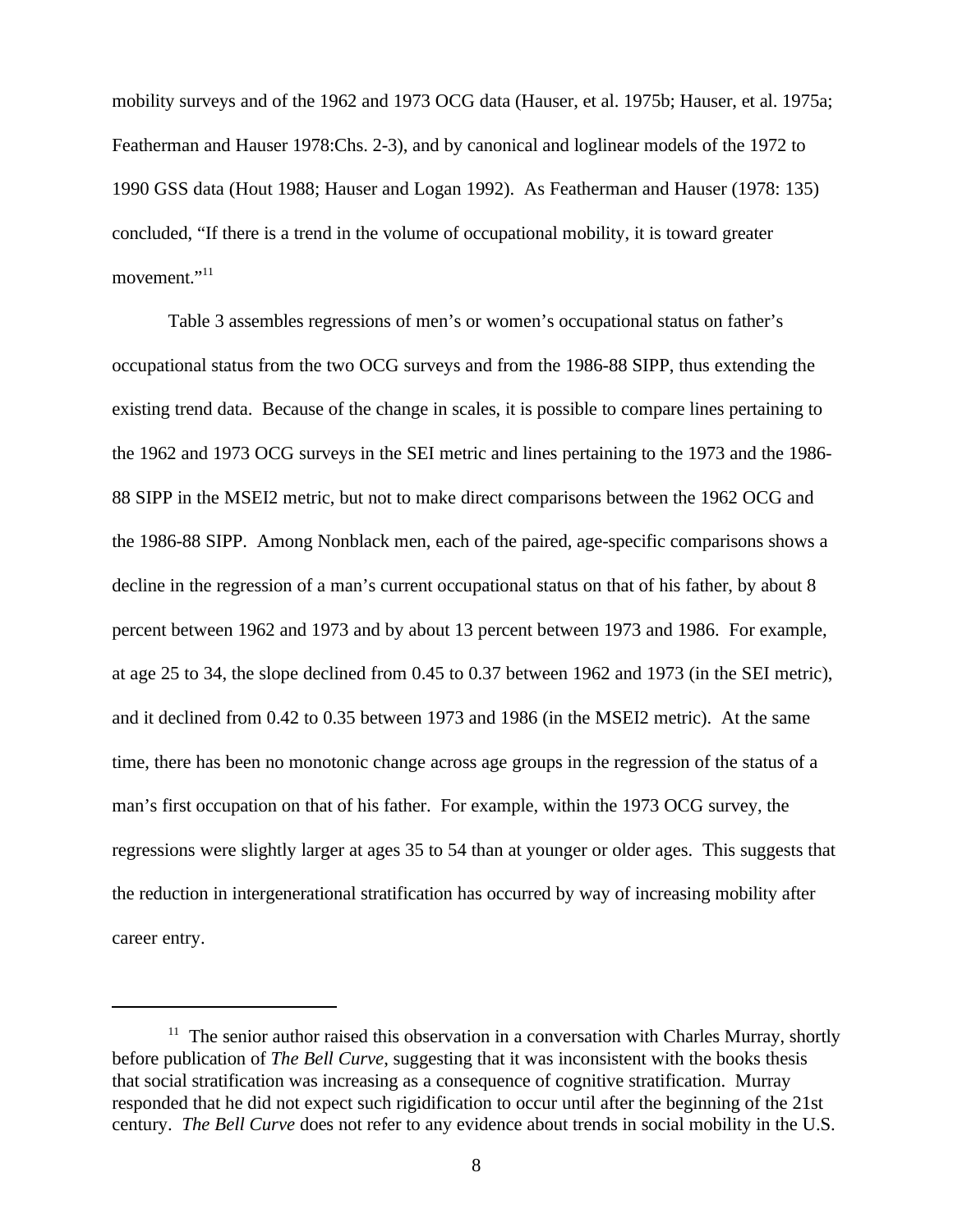The story is quite different in the Black population, where the 1962 OCG survey provided meager evidence of intergenerational stratification. O.D. Duncan (1969) characterized this as a perverse form of equality of opportunity, in which Black families could not pass advantage—or disadvantage—from one generation to the next. Instead, regardless of stratum of origin, low status jobs were the rule. As occupational opportunities expanded in the Black population, social stratification increased. The intergenerational status regression increased at every age between the 1962 and 1973 OCG surveys, and it increased at ages 25 to 34 between the 1973 OCG survey and the 1986-88 SIPP.<sup>12</sup> Among Black men, the regressions of the status of first jobs on father's occupations in the two OCG surveys also suggest increasing stratification in more recent cohorts. One might suspect that the mixed findings of trend among Black men reflect the combination of the entry of Blacks into the economic mainstream, along with the secular decline in occupational stratification that is more easily observed among Whites.

The last two panels of Table 3 show the observed intergenerational regressions for women in the 1986-88 SIPP. These, of course, provide no evidence about trend. The estimates suggest that intergenerational stratification among White women is slightly less than among White men (relative to the status of mostly male family heads). There is no clear pattern to the gender differences in stratification among Blacks, nor are there consistent differences in the regressions between Black and White women.

## **Intergenerational Regressions and the Effects of Family Origins**

In focusing on intergenerational status regressions, we do not claim that they are the best indicators of the social stratification of opportunity. On the contrary, we think that they are not and that it would be far preferable to create time series in resemblance among siblings. Such

 $12$  We have no explanation, other than sampling variability, for the negative regression among Black men aged 55 to 64 in the 1986-88 SIPP.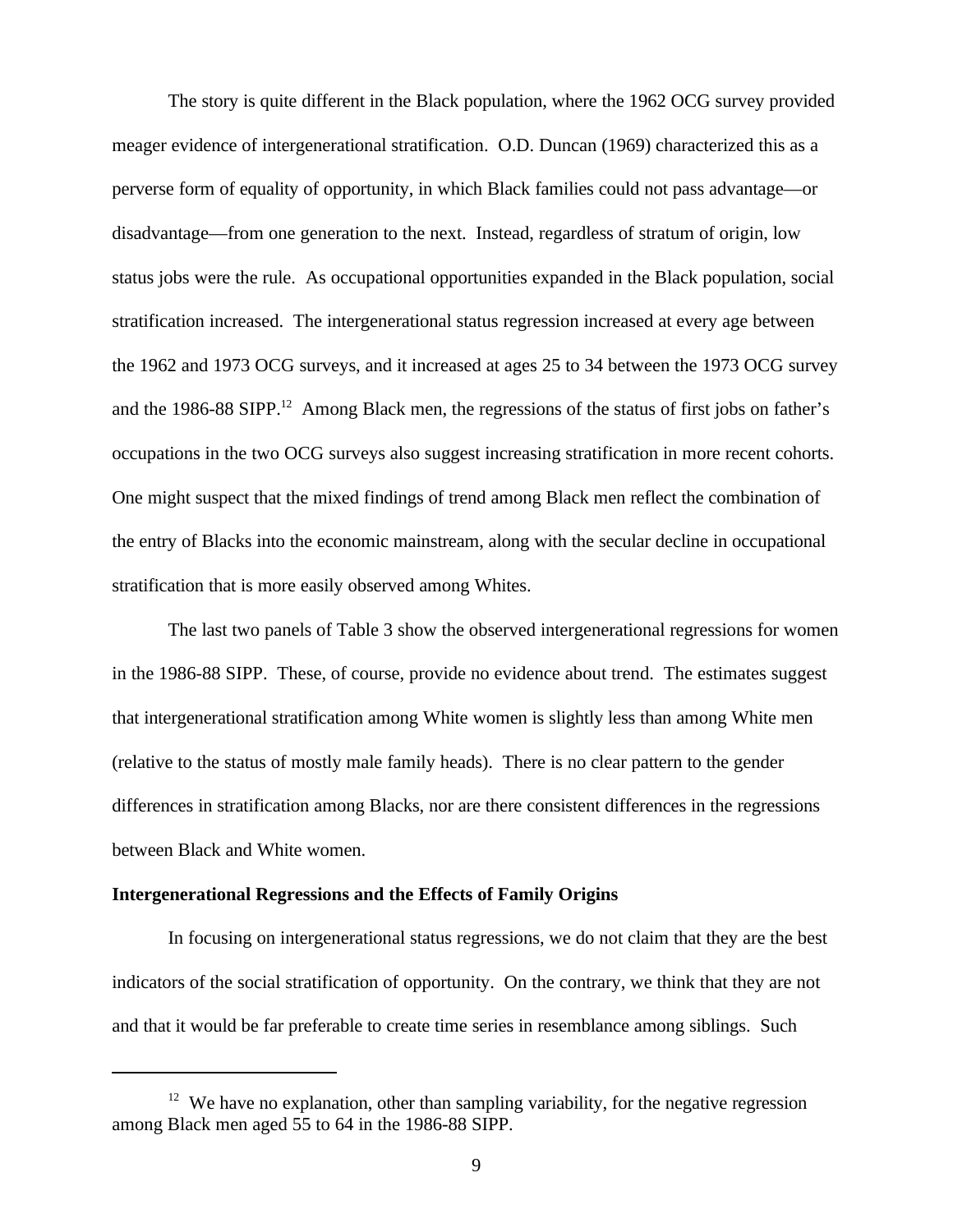indicators would reflect the global correlation between the family of orientation and socioeconomic outcomes, and they would not depend either on a specific choice of variables pertaining to the family of orientation or to the problems of measuring such variables retrospectively or by proxy, along with adult outcomes (Jencks, et al. 1972; Hauser and Featherman 1976; Olneck 1977; Griliches 1979; Hauser and Mossel 1985; Hauser and Sewell 1986; Kuo and Hauser 1995). For example, using the 1973 OCG data Hauser and Featherman (1976:117) estimated correlations between the educational attainments of American brothers in nine cohorts. These estimates range from 0.62 to 0.70 after correction for response error, thus suggesting a very powerful role for the family in educational stratification. That is, between 62 and 70 percent of the variance in educational attainment lies between families. Analyses of WLS data suggest that family resemblance in occupational status is substantially less than that in educational attainment (Hauser and Sewell 1986:S109). After correcting for response error, Hauser and Sewell estimated between-family variance components of 49 percent of the variance in mental ability, 46 percent of the variance in educational attainment, 41 percent of the variance in the status of first jobs, and 38 percent of the variance in current occupations.

Sibling pair data can be drawn from national samples in the original National Longitudinal Surveys of Labor Market Experience (Altonji and Dunn 1990), the Panel Study of Income Dynamics (Solon, et al. 1991), and—most important—the 1979 National Longitudinal Study of Youth (NLSY) (Korenman and Winship 1996). There are also good data on siblings in the Wisconsin Longitudinal Study, a large regional sample. Thus, it is no longer necessary to say that sibling studies are small, local, and nonrepresentative. However, but with one exception (the 1994 GSS), there are no large surveys of socioeconomic resemblance among siblings that cover the full adult population across all ages, nor do repeated cross-section surveys of siblings provide a base for trend comparisons.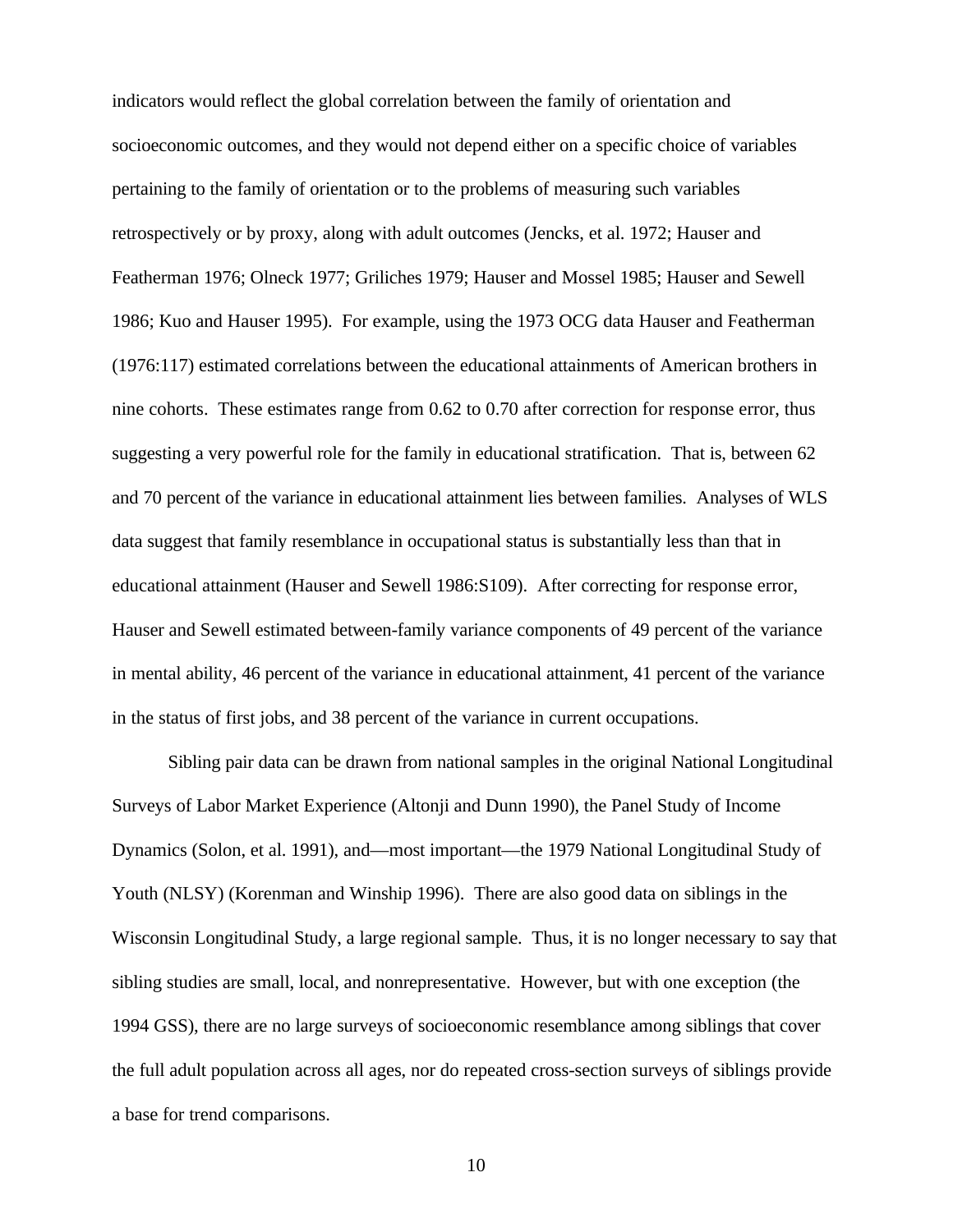Hauser and Featherman's analyses of the 1973 OCG data on the education of brothers in different age cohorts were recently elaborated by Kuo and Hauser (1995:155-56), who estimated trends in family stratification of education among Black and among White men. The main trend in both populations was declining inequality of educational attainment. There were reductions in all sources of variance in schooling: Measured between-family effects, unmeasured between-family effects, and within-family effects. As educational inequality declined, the share of within-family variance increased over time among White men, while it decreased over time among Black men (after correction for response variability). Unfortunately, there is no comparable time series for occupational status (or earnings), but the planned 1997 NLSY should eventually make it possible to compare the early 1990s with the early 21st century in two cohorts of American youth.<sup>13</sup>

In the 1994 GSS, Robert D. Mare and Robert M. Hauser designed a supplementary module on families and social stratification. It had two major components. First, the GSS module asked some 3000 respondents about the education and occupational standing of several relatives, including siblings, children, parents, spouses, and in-laws. Second, a supplementary Survey of American Families (SAF) interviewed a randomly selected brother or sister of 1155 of the GSS respondents.<sup>14</sup> Both the GSS and the SAF ask about early career jobs as well as about current occupations (and earnings), so it may be possible to measure trends in the status resemblance of siblings within the GSS-SAF. Several questions were asked both directly and by

 $13$  Efforts by the senior author, among others, to include questions about the educational attainment and occupational status of siblings in the 1986-88 SIPP family background module were rejected by the U.S. Bureau of the Census and the Office of Management and Budget on the grounds that they had no immediate policy relevance. For the same reason, the family background module was dropped from SIPP after 1988, and it was not included in the redesign of SIPP for 1996 and beyond. In our opinion this is a tragic loss of an important social indicator series.

 $14$  The Survey of American Families completed its field operations late in 1995, and no data from it are yet available.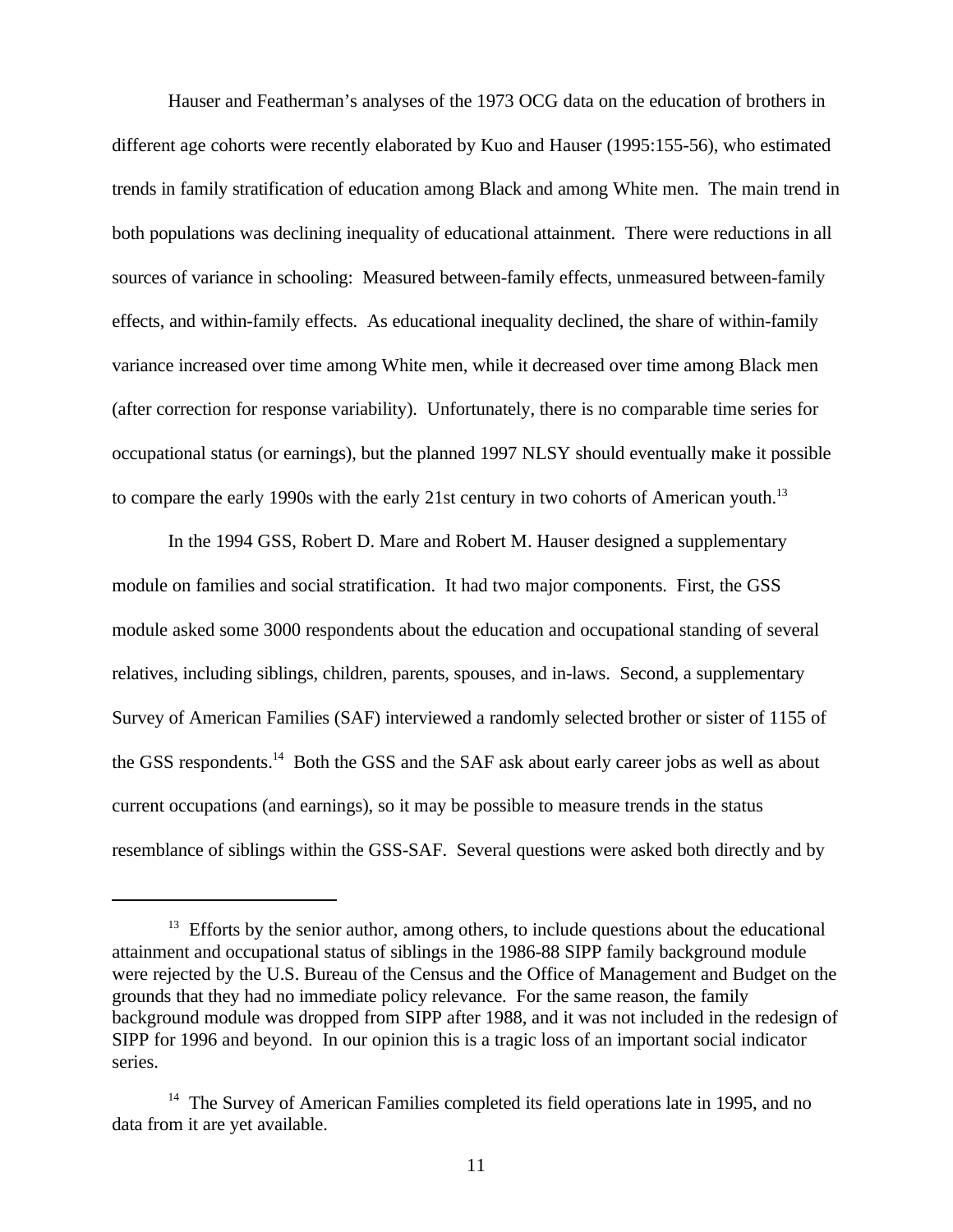proxy in the GSS and SAF, and it thus will eventually be possible to correct for random and some forms of nonrandom response error.

Table 4 gives preliminary estimates of sibling correlations, based on data reported by the 1994 GSS respondents.<sup>15</sup> To our knowledge, these are the first such correlations observed for even a moderately large random sample of the adult population of the U.S. The correlations between educational attainments and occupational statuses of siblings are shown in boldface. Among the four combinations of brothers and sisters, the correlations range from 0.40 to 0.49 in the case of educational attainment and from 0.24 to 0.29 in the case of occupational status. Even though the estimated correlations will increase when they have been corrected for response error, we think the estimates suggest surprisingly low levels of correlation. For example, among the OCG brothers surveyed in 1973, Hauser and Featherman (1976:117) observed education correlations ranging from 0.515 to 0.590. Moreover, in the WLS sample, which has sometimes been dismissed as "too homogeneous," the uncorrected correlation between brothers' occupational statuses in the mid-1970s was 0.29 (Hauser and Sewell 1986). Our preliminary finding is that the 1994 GSS sibling data provide no stronger evidence of family stratification in occupational status than we see in recent intergenerational status correlations and regressions. Indeed, in the GSS the intergenerational occupational correlations—of father's status with respondent's or sibling's status—are as large or larger than the corresponding sibling correlations.

## **Measured Social Background and Occupational Status**

Father's or head's occupational status is a convenient proxy measure of social background, and by looking at its relationship with men's or women's occupational status, we maintain the metaphor of social mobility. However, social background consists of a much larger

 $15$  These correlations are based upon our recodes of the 1994 GSS occupation and industry reports, so they cannot be reproduced from the public use version of the GSS data.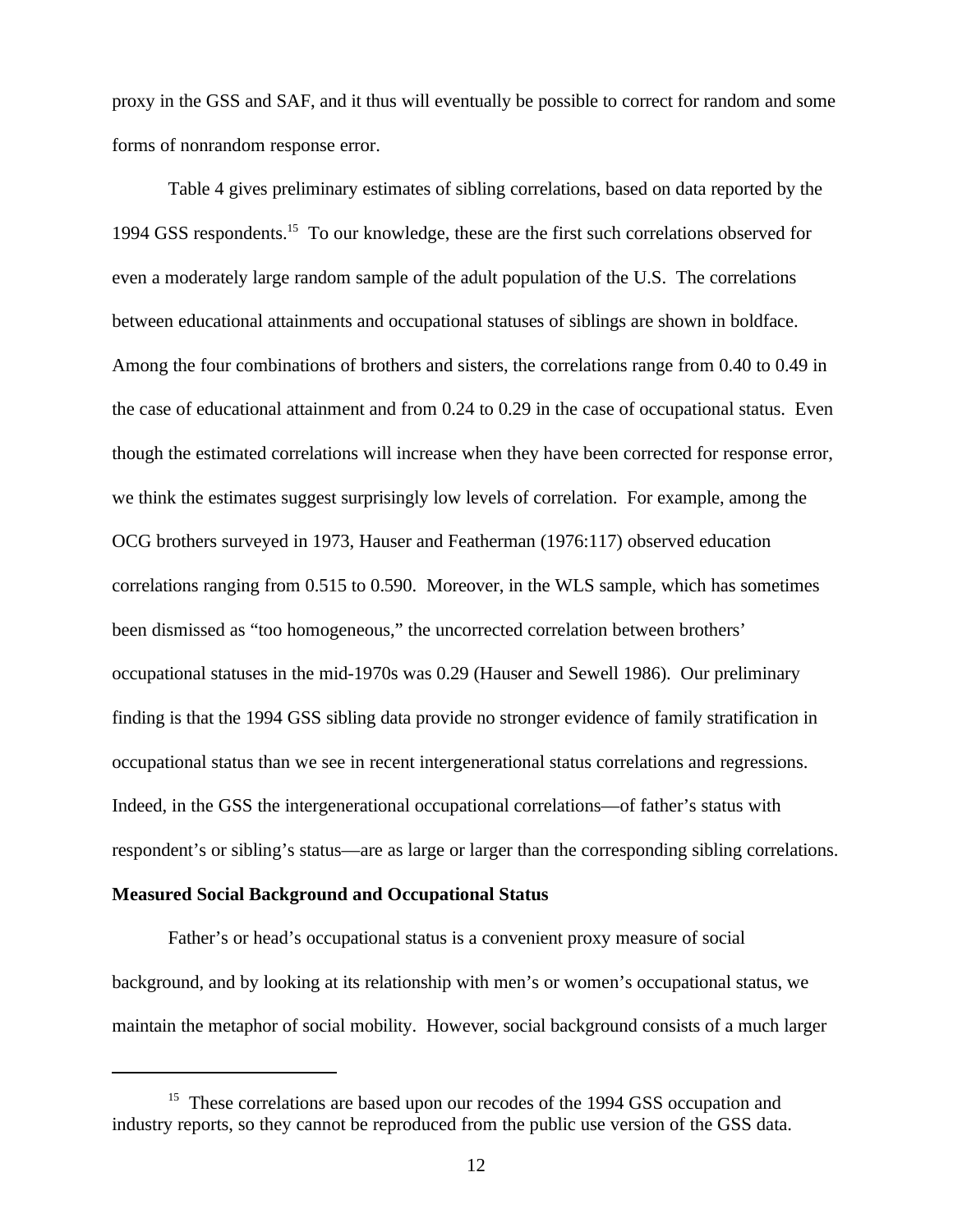array of conditions of upbringing, each of which may affect adult outcomes directly or indirectly and whose effects are usually considered antithetical to notions of meritocratic achievement or selection. We have already considered some effects of race and sex, but a reasonable array of social background variables would also include maternal and paternal education and income, family structure and size, and regional and urban origin. Unfortunately, the OCG and SIPP surveys do not include a good measure of income in the family of orientation,  $16$  but we think that its exclusion from our analyses is not critically important, in light of the available evidence of its overlap with other socioeconomic measures (Sewell and Hauser 1975; Hauser and Sweeney 1995).

Using the 1962 and 1973 OCG surveys, we have regressed occupational status (SEI) on father's educational attainment, father's occupational status, number of siblings, intact family, farm origin, and Southern origin. Using the 1973 OCG survey and the 1986-88 SIPP, we have regressed occupational status (MSEI2) on those variables, plus mother's educational attainment and—among Nonblack men or women—Hispanic origin. None of the findings of these analyses is new or surprising, and the details have been presented elsewhere (Featherman and Hauser 1978). With minor exceptions, men and women are advantaged in the occupational structure if they have highly educated, high status parents, if their families are small and intact, and if they were born outside the South, not raised on a farm, and are not of Spanish origin or descent.

In the present context, we think the most important questions are whether there has been any change in the degree to which family background influences occupational success through schooling and how the effects of schooling have changed across time. There is a long tradition of

 $16$  The 1973 OCG survey did include a retrospective item about income in the family of orientation, which was highly reliable  $(r = 0.91)$ . However, in a validation search of Wisconsin Census records, Featherman (1980) found a correlation of only 0.28 between that item and the income of the respondent's family at the Census nearest his 16th birthday.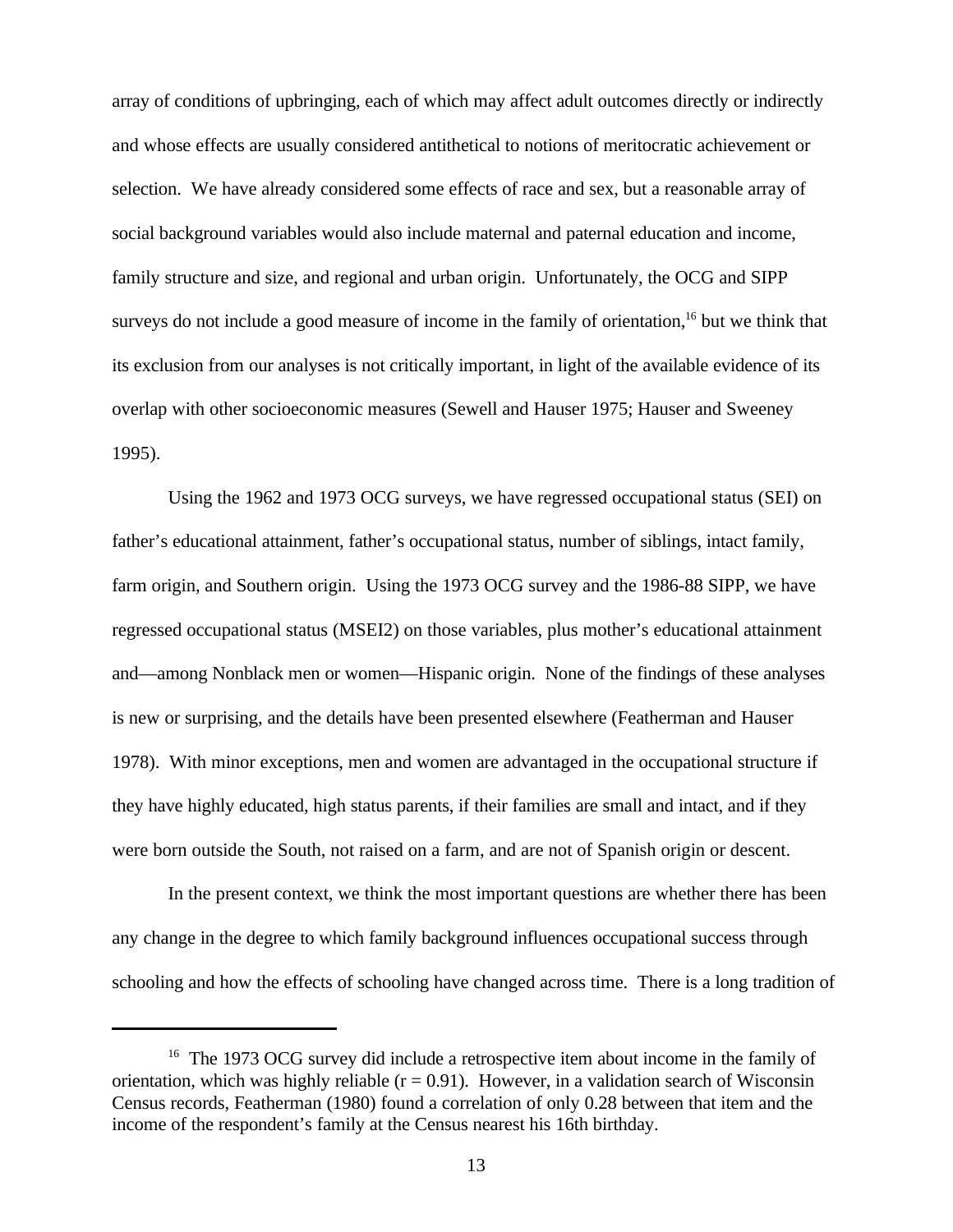studies of omitted variable bias in estimates of the economic returns to schooling, and in this respect sociological studies of occupational attainment parallel economic studies of earnings. The prevailing wisdom is that socioeconomic origins affect adult attainments primarily through schooling. This implies that the direct effects of origins, say, the effect of parent's income on child's income, are interesting, but relatively minor (Sewell and Hauser 1975). Absent lagged effects of social background, there is also less concern about omitted variable bias in the returns to schooling, though the effect of ability, motivation, or other intermediate variables, as well as those of social background could lead to bias in estimated returns to schooling.<sup>17</sup> There have been occasional proposals that errors in the measurement of social background lead to underestimates of its influence and over-estimates of the effects of schooling (Bowles 1972; Bowles and Gintis 1976; Rytina 1992), but in our judgment these proposals have not been supported by the evidence (Bielby, et al. 1977; Bielby and Hauser 1977; Hauser and Logan 1992). For example, when Bielby, Hauser, and Featherman adjusted the 1973 OCG data for response errors in socioeconomic variables, they found even stronger evidence for a mediating role of schooling in the stratification process. Thus, we have no reluctance to look for evidence of change in a series of ordinary regression analyses.

Table 5 gives summary measures of fit (adjusted  $\mathbb{R}^2$ ) and dispersion (standard error of estimate) in regressions of current occupational status on social background, on schooling, and on the combination of social background and schooling. (In the next section, we will look closely at the effects of schooling on occupational status.) With minor exceptions, regardless of the survey and year or population group, the findings in Table 5 are consistent.

 $17$  Hauser and Sewell (1986) find little evidence that effects of measured or unmeasured family effects or academic ability reduce naive estimates of the return to post-secondary schooling among men in the WLS sample.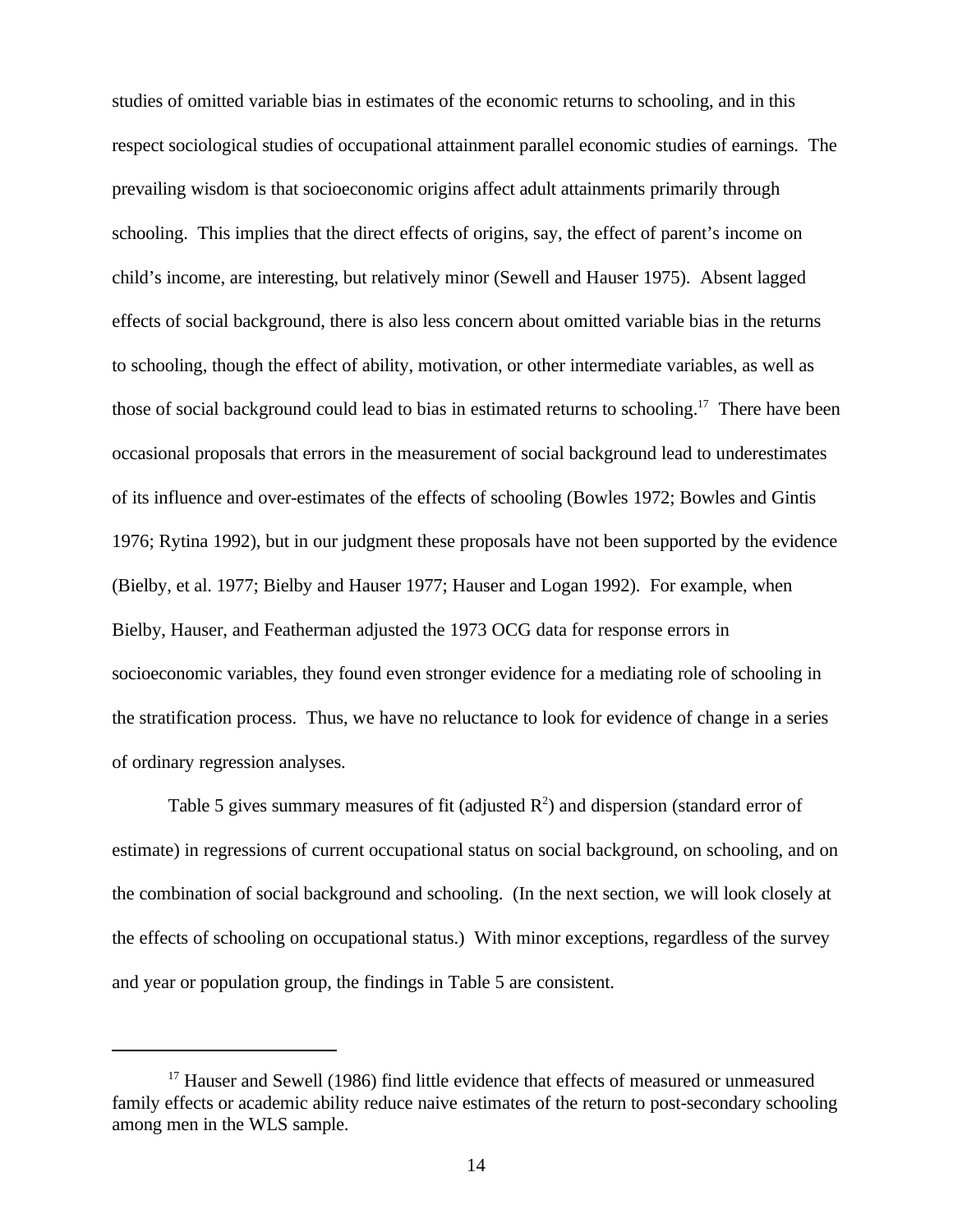- While social background accounts for about 15 to 20 percent of the variance in  $\bullet$ occupational status—equivalent to an intergenerational correlation between 0.39 and 0.45—schooling alone accounts for a far larger, but more variable share of the variance in occupational standing. Among white men, these shares range from 0.31 to 0.53; among white women, from 0.29 to 0.36; among black men, from 0.19 to 0.60; among black women, from 0.36 to 0.53.
- Whatever the explanatory power of schooling, social background adds little to it. With few exceptions, the vectors of social background variables add no more than one or two percentage points to the explained variance in occupational status. Indeed, in some cases, the adjusted  $\mathbb{R}^2$  declines when the vector of social background variables is added to the equation; their contribution is worth less than the cost in degrees of freedom.
- Finally, both among Nonblack men and Black men, dispersion in occupational outcomes has increased, net of the effects of social background and schooling. That is, in comparisons between the 1962 and 1973 OCG surveys (in the SEI metric), and between the 1973 OCG and the 1986-88 SIPP (in the MSEI2 metric), standard errors of estimate increase over time for men of the same age in successive surveys. If occupational inequality has increased from the 1960s to the 1980s, some components of the increase are independent of changes in the distribution and effects of social background and schooling.

#### **Effects of Schooling on Occupational Status**

The analyses in Table 5 are based on a simple, piecewise linear specification of the regression of occupational status on schooling: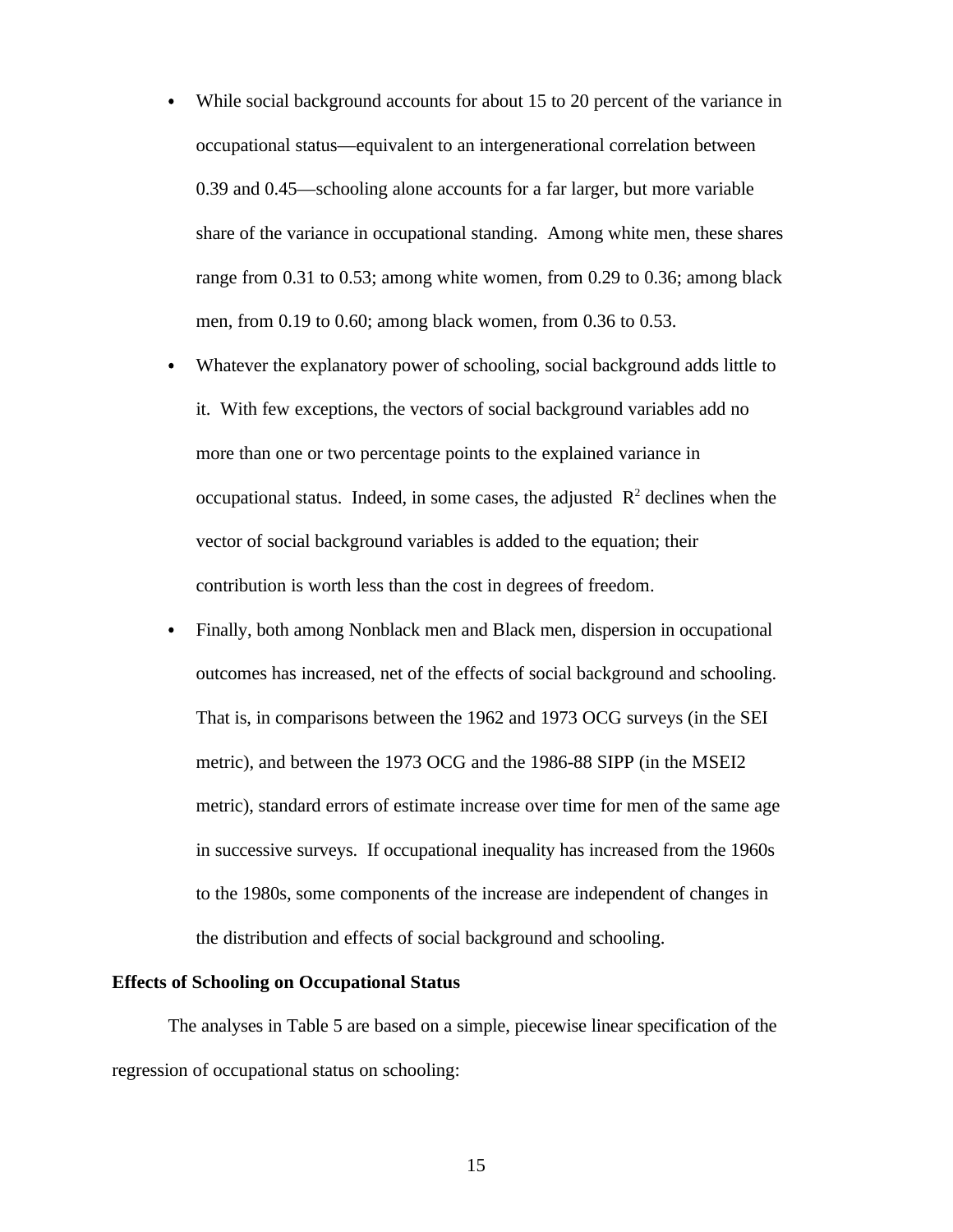$$
Y = \alpha + \beta_1 X_1 + \beta_2 X_2 + \beta_3 X_3 \dots \tag{1}
$$

where Y = occupational status,  $X_1$  = years of graded schooling (with a maximum of 12),  $X_2$  = years of post-secondary schooling (with a minimum of 0 for completion of 12 or fewer grades), and  $X_3 = 0$  for 11 or fewer years of schooling and  $X_3 = 1$  for 12 or more years of schooling. This specification provides a convenient summary of the relationship between schooling and occupational status. For example, Figure 2 and Figure 3 show the relationship between fitted and observed mean levels of occupational status (MSEI2), net of measured social background, among Nonblack and Black men at ages 35 to 44 in the 1973 OCG survey. The approximation is close, excepting a tendency to overestimate the occupational status of persons who completed some college. We think that the specification is both close enough and simple enough to facilitate comparisons among groups of the effects of schooling on occupational status.

The most salient feature of the fit in Figure 2 and Figure 3 is that the effect of postsecondary schooling on occupational status is far larger than that of graded schooling. Indeed, the effect of graded schooling is slight, both among Black men and among Nonblack men. It is our strong suspicion that some estimates of lower returns to schooling among Blacks than among Whites rest on comparisons of (mis-specified) simple linear regressions. Lower slopes will be estimated among Blacks merely because they complete fewer years of schooling. That is, observations for Blacks are concentrated in the region of graded schooling where returns are low.

Table 6 gives estimates of the effects of schooling on occupational status by race, sex, and year in the OCG surveys and SIPP. All of the reported estimates are net of measured social background. In general, the findings are similar to those in Figure 2 and Figure 3; that is, the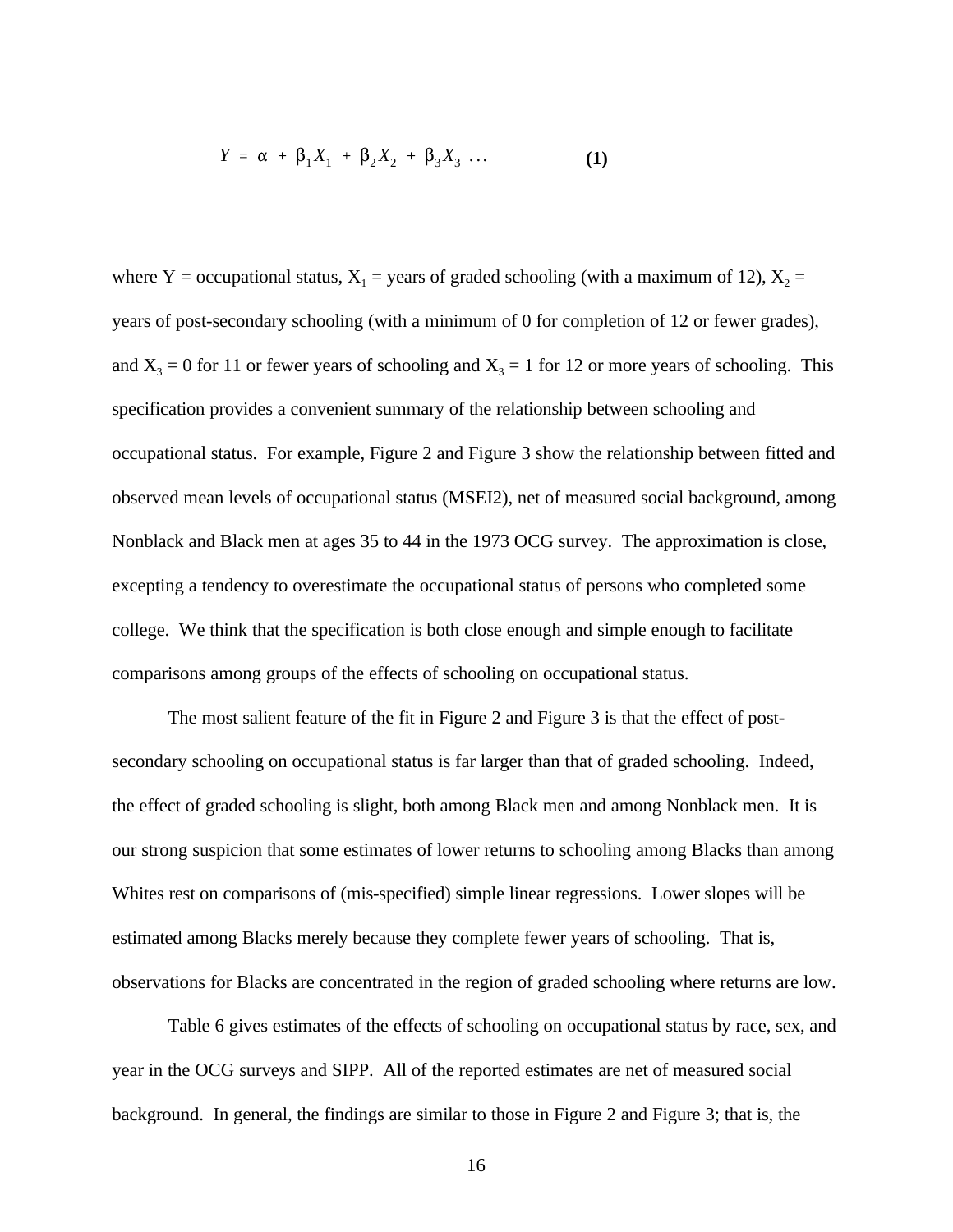effects of high school graduation and post-secondary schooling are large, while those of graded schooling are small. There are also important changes and differentials.

- The effects of graded schooling on occupational status have been negligible among Blacks from the 1960s through the 1980s. Among Nonblacks, those effects were small in the 1960s, and by the 1980s there was no longer any effect of graded schooling on occupational status. Of course, given the growth of schooling, those non-effects are now of little importance in the population at large.
- Nonblack men have enjoyed substantial effects of high school graduation and of post- $\bullet$ secondary schooling. In the one series we can observe for Nonblack women, the effect of high school graduation is larger at every age than that of post-secondary schooling. White women appear to have a higher payoff than White men for high school completion, but a lower payoff for post-secondary schooling. There is a similar differential in the effects of schooling between Black women and men in the late 1980s.
- Black and Nonblack women have similar returns to high school graduation in the  $\bullet$ 1980s, but the effect of post-secondary schooling is consistently larger among Black than among Nonblack women. This may be due to the more continuous employment histories of Black women.
- At younger ages, Black men have experienced increasing returns to high school graduation, both between the 1960s and 1970s and between the 1970s and the 1980s. By the 1980s, those effects were similar to the effects of high school graduation among Nonblack men. Effects of high school graduation have remained low among Black workers at older ages.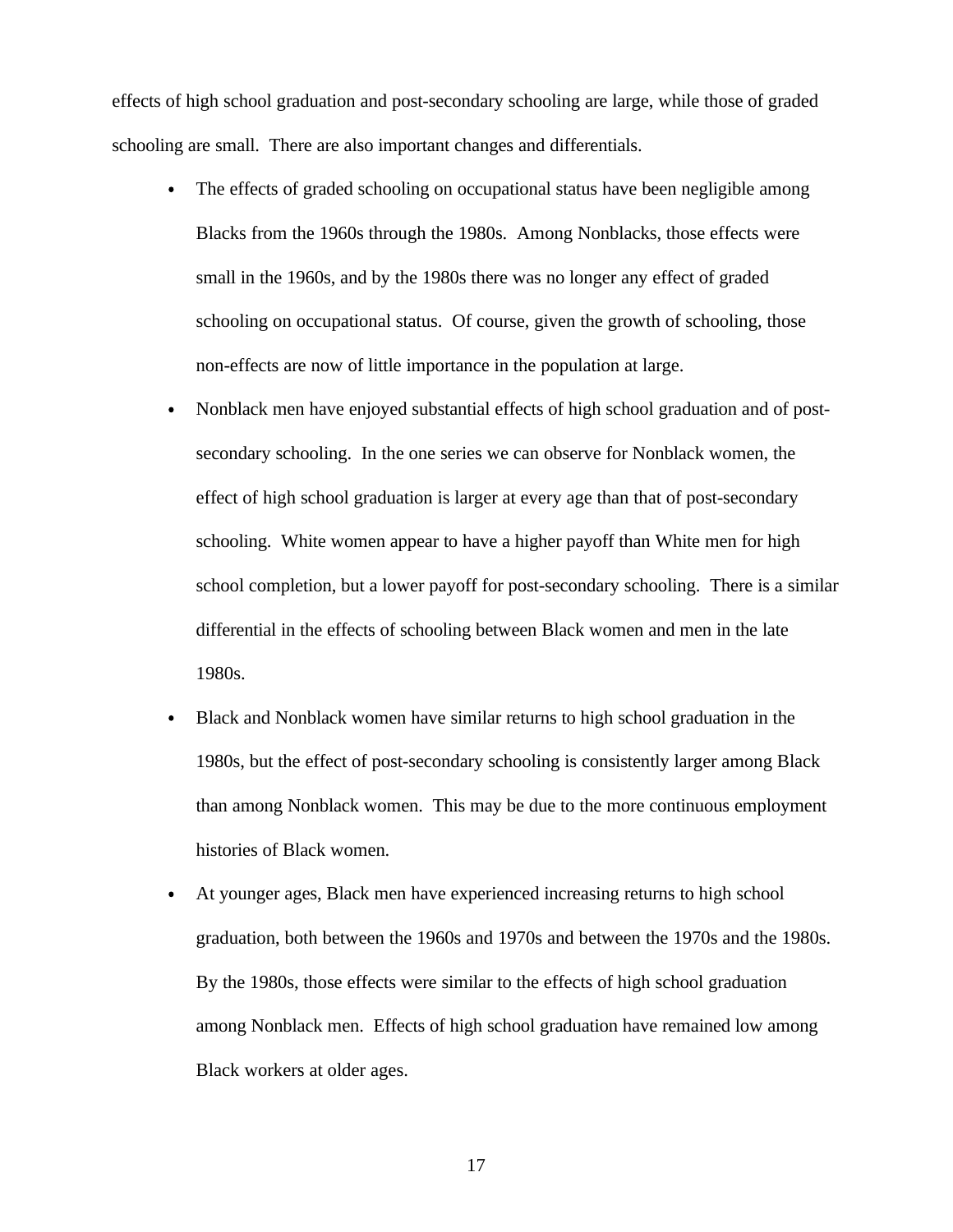$\bullet$ In the 1960s and 1970s, effects of post-secondary schooling on the occupational status of Black men were consistently larger than among Nonblack men; this differential is no longer clear in the 1980s.

In our opinion, the main story here is that there has been relatively little change in the effects of schooling on occupational status. Occupational effects of graded schooling have been low, and they have remained low or disappeared. Returns to post-secondary schooling have been high, and they have remained high. The most conspicuous change is the increasing value of high school graduation among young black men. Public perception of the growing importance of schooling in social and economic success has played an important part in discussions of "the meritocracy." What accounts for that perception if the effects of schooling on occupational standing have not changed very much?

First, since the early 1970s there have been major changes in the effects of schooling on earnings, and these have increased the relative value of high school graduation and college attendance (Murphy and Welch 1989). Second, and—we think—equally important, schooling has become more important because levels of educational attainment have increased. More of the population has completed levels of schooling where the expected returns to schooling are high. For example, Figure 4 and Figure 5 show the distribution by age in 1992 of educational credentials among Blacks and among Non-Hispanic Whites.<sup>18</sup> The age differences in education reflect intercohort changes in educational attainment. While the trends are damped by the tendency of adults to complete higher degrees at older ages, the cross-sectional age comparisons amply demonstrate the expansion of post-secondary schooling among Blacks and Whites and the rapid decline of the share of the Black population with no high school credential. Similar

<sup>&</sup>lt;sup>18</sup> These data are based on the Census Bureau's post-1990 classification of educational credentials.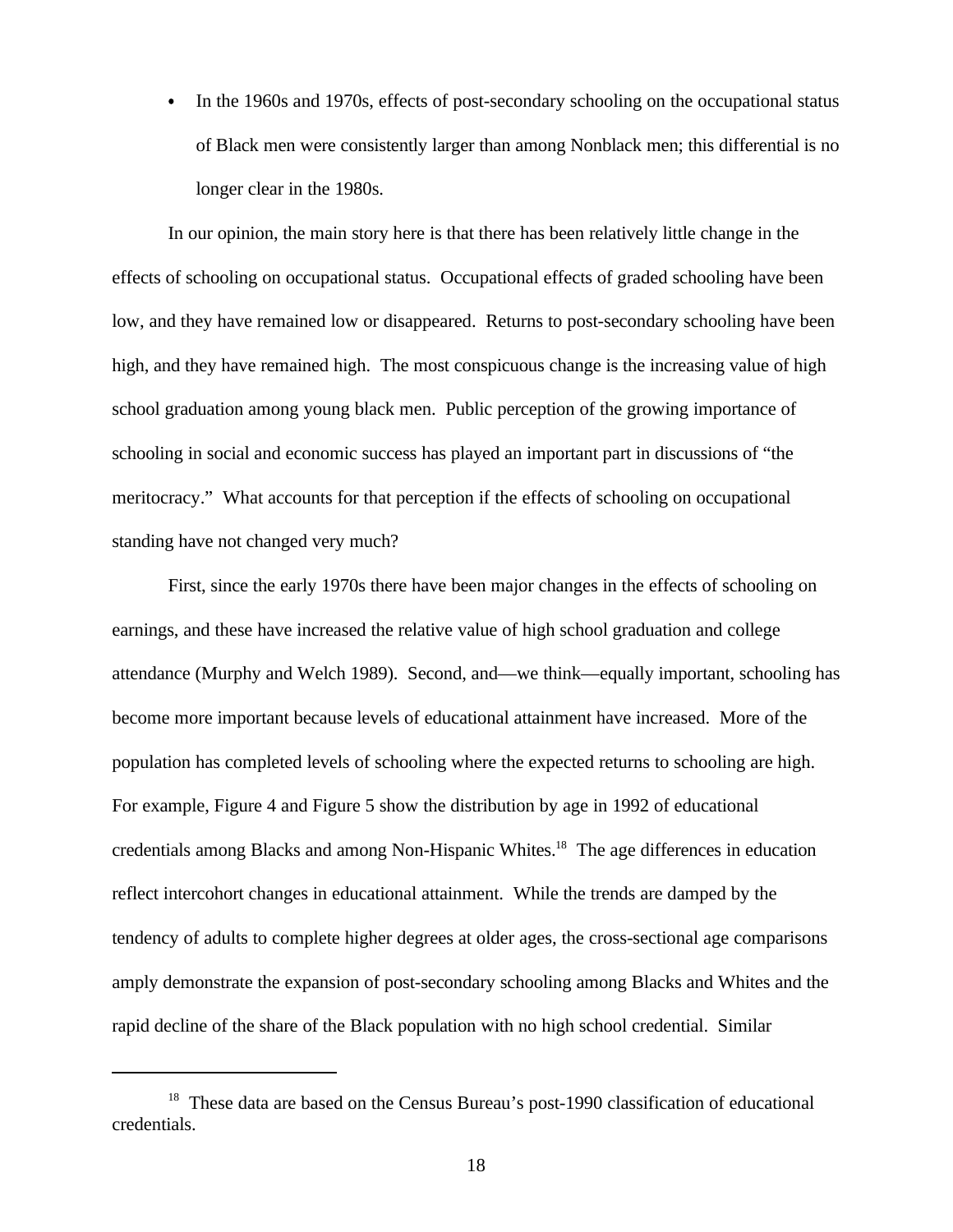observations might be offered with respect to growth in post-secondary schooling among women, relative to men. Moreover, the general population has moved into levels of the educational distribution where returns are high at the same time that previously non-competing groups—women and Blacks—have moved into the same segments of the labor market.

## **Mental Ability, Merit, and Occupational Status**

In this section, we first offer a few observations about relationships among measured mental ability, schooling, and occupational status, and we then turn to a more intensive analysis of the effects of ability and of other social and psychological variables on occupational status in a large, long-term study of the life course. It is not clear to us why the term merit should be identified so closely with mental ability, as distinct from many other conditions and traits that improve the chances of social and economic success. Among these, for example, one might list ambition or drive, perseverance, responsibility, personal attractiveness, and physical or artistic skills or talents, along with access to favorable social and economic networks and resources.<sup>19</sup> To be sure, cognitive functioning plays an important role in the occupational structure of complex societies, but it is surely not the only identifiable factor in achievement beyond the initial conditions of race, sex, and socioeconomic origin. One factor contributing to the conflation of merit with mental ability is surely the preoccupation with intelligence and its consequences in a long tradition of psychology, whose latest unfortunate manifestation is the Herrnstein and Murray (1994) book, *The Bell Curve*. In our opinion, some economic thought has catered to this unidimensional notion of merit by treating ability as an unmeasured residual. To be sure, the theoretical content of the economic concept of ability is potentially broader, but gradually it has

<sup>&</sup>lt;sup>19</sup> See, for example, the work of Clausen (1993), *American Lives*, which follows the careers of a small California sample from youth to old age.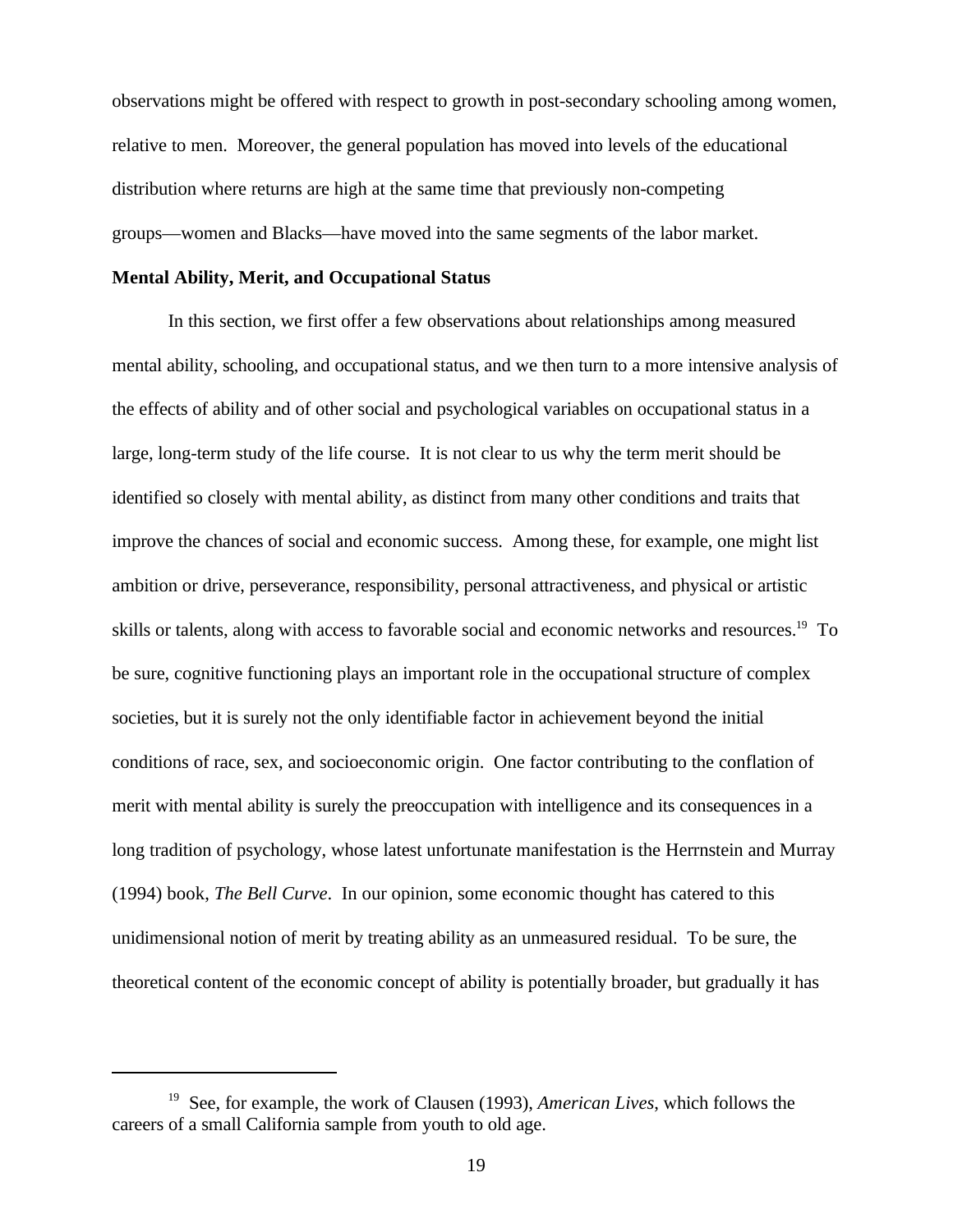become identified with the psychologist's measurements of the same name, rather than with an array of variables beyond those that are easily quantifiable in economic research.

Early in *The Bell Curve*, there is a wonderfully written, but purely speculative passage, which argues that occupations have become more and more segregated by intelligence throughout the course of the 20th century (Herrnstein and Murray 1994:51-61). Over the course of this century, Herrnstein and Murray argue, ability has increased in its importance with respect to occupational and economic success. That in turn has tended to segregate people in the higher reaches of the occupational distribution, and this leads through social isolation to mutual sociation to elitism, and, finally, by dint of genetic inheritance, to persistence of membership across generations in the cognitive elite. They also suggest that the isolation of the elite from the everyday lives of the non-elite could eventually lead to social disaster. We suspect that, to the extent cognitive elitism and isolation has grown, it has far more to do with growth in education, growth of complex, high status occupations, and growth in complex organizations than with selection on ability *per se*. Herrnstein and Murray conclude, "Even as recently as midcentury, America was still a society in which most bright people were scattered throughout a wide range of jobs. As the century draws to a close, a very high proportion of that same group is now concentrated within a few occupations that are highly screened for IQ."

Herrnstein and Murray's text offers no data about trends in the joint distribution of IQ and occupation: It rests entirely on the growth of occupations whose incumbents have high levels of schooling. See, especially, their graph at p. 56, "The top IQ decile becomes rapidly more concentrated in high-IQ professions from 1940 onward," which displays time-series in three different scalar transformations of the number of workers in selected professional and technical occupations. The evidence that Herrnstein and Murray present about occupations and the cognitive elite combines real data about the growth of key, knowledge-based occupations with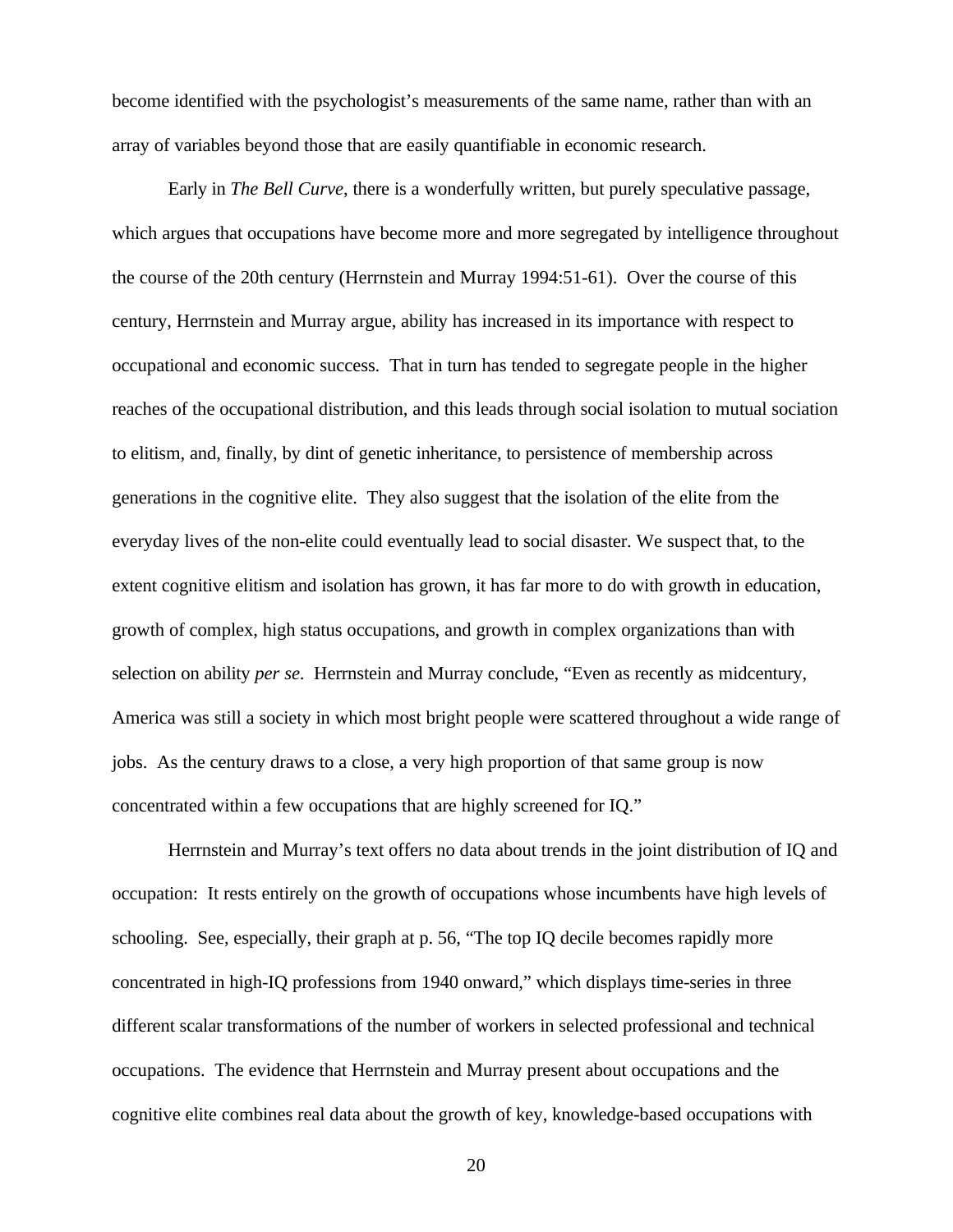unfettered speculation about constancy in the measured ability of the incumbents of those elite occupations (and in the population at large). "Increasing cognitive isolation" is no more than a speculative extrapolation from the growth of knowledge-based occupations.

To test the original proposition, we looked at data for 13,000 persons in the GSS in the eleven years from 1974 to 1993 in which a 10-item verbal ability test had been administered. We looked at the share of employed persons, aged 25 to 64, who answered all 10 questions correctly, relative to the share of such persons who gave fewer correct answers; about 6 percent of the population met this standard of cognitive ability. Then, we classified occupations into those that represented the cognitive elite, as defined by Herrnstein and Murray, versus all other occupations.<sup>20</sup> Figure 6 shows trends in the chances that persons in elite and in non-elite occupations answered 10 questions correctly and trends in the chances that persons in elite occupations answered 10 questions correctly relative to the chances that persons in non-elite occupations answered 10 questions correctly. (Each series has two components because the GSS used 1970-basis occupation codes from 1974 to 1990, and it used 1980-basis occupation codes from 1988 to 1993.) The first two measures are expressed in the natural log of the odds of answering the questions correctly, while the third measure is the difference between the first two.

Over the 20 years covered by the GSS, the story is very simple. Cognitive performance has been essentially stable in non-elite occupations. It is higher in elite than in non-elite occupations, but appears to have declined slightly in elite occupations. Consequently, there has been a slight decline in the difference in verbal ability between persons in elite and in non-elite occupations. The finding is unchanged if we restrict the sample to non-minorities, and it is

 $20$  The elite occupations are accountants, architects, chemists, college teachers, computer scientists, dentists, engineers, lawyers, mathematicians, natural scientists, physicians, and social scientists (Herrnstein and Murray 1994:56).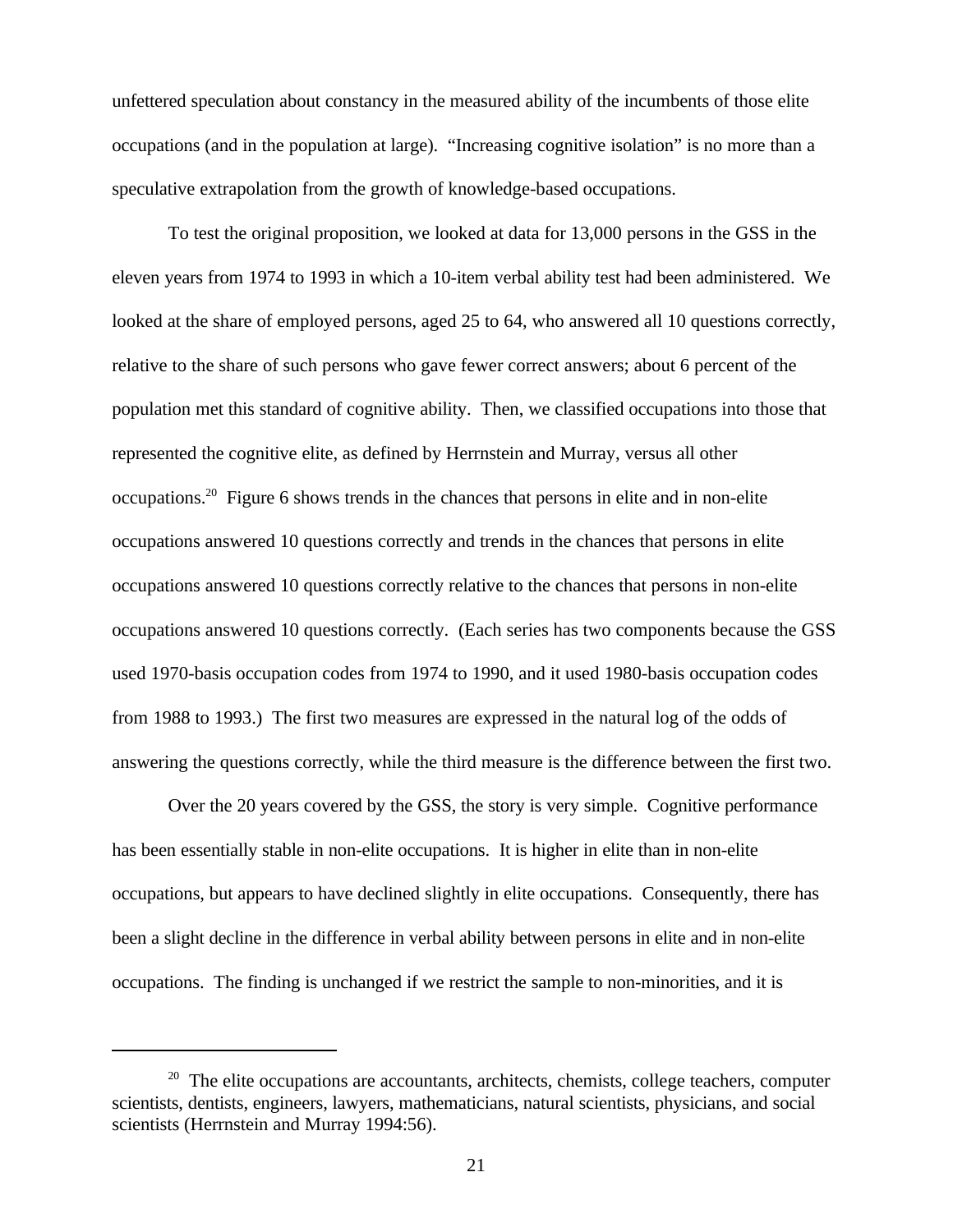unchanged if we choose a less stringent criterion of cognitive performance—getting 9 of the 10 words right. The time-series based on the GSS data not only fails to support Herrnstein and Murray, but tends to contradict their thesis. $21$ 

*The Bell Curve* offers other strong statements and speculations about the relationship between mental ability and occupational status, but it offers little evidence to back them up. To be sure, there are only a few sets of national data that include measures of mental ability as well as socioeconomic variables, and most of those are limited to samples of youth, either in the general population, or in school-based samples. Few studies provide the extended window of observation that one would like in order to measure long term effects of mental ability on occupational outcomes. One of the best available resources of this kind is probably the National Longitudinal Survey of Youth (NLSY), from which a variety of data through 1990 were used in *The Bell Curve*. However, there is very little analysis of occupational attainment in the book, either based on the NLSY or other readily available data resources.

For example, in a summary passage, Herrnstein and Murray write, "Whatever the reason for the link between IQ and occupation, it goes deep. If you want to guess an adult male's job status, the results of his childhood IQ test help you as much as knowing how many years he went to school" (p. 51). Surprisingly, the supporting text (p.53) makes no reference to the NLSY. This is curious, since the only research discussed in the text is McCall's study of 46 to 90 children of each sex in the Fels Longitudinal Study, for whom educational attainment and occupation had been ascertained at ages 26 or later. Herrnstein and Murray report, "The IQ scores they got when they were 7 or 8 years old were about as correlated with the status level of their adult jobs as their

 $21$  Weakliem, McQuillan, and Schauer (1995) have carried out additional analyses of the GSS data and reached similar conclusions. One of the present authors, Min-Hsiung Huang, is now undertaking an exhaustive analysis of changes in the relationship between verbal ability and socioeconomic achievement in the GSS.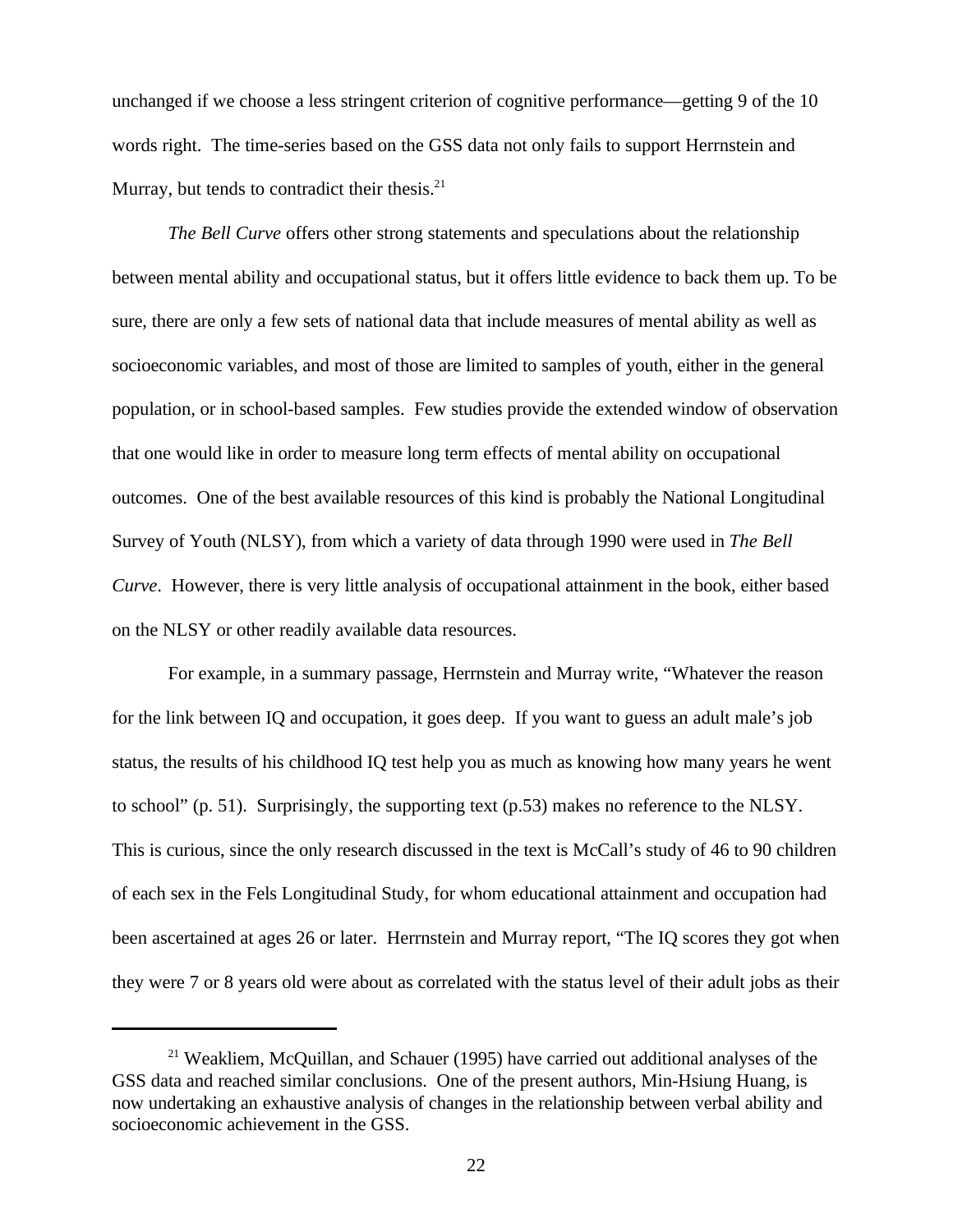adult IQS would have been. Inasmuch as childhood IQ is more correlated with status than completed education, as it is in some studies, the thesis that IQ scores really just measure educational level is weakened." The Fels sample, born between 1930 and 1943, is reported to contain "families from the top 85 percent of the socioeconomic scale and is somewhat skewed to the right in educational attainment" (McCall 1977:482). That is surely the case, for McCall reports that 34 percent of the women and 56 percent of the men in the sample had graduated from college. These percentages are exceptionally high for the relevant cohorts, and they lead us to doubt whether the samples could possibly yield estimates of correlations that would be valid for the general population.<sup>22</sup> None of these qualifications is mentioned by Herrnstein and Murray.

Among youth in the contemporary United States, there are substantial correlations between mental ability, measured in adolescence, both with educational attainment and occupational status, but the correlation between ability and occupation is not larger than that between educational attainment and occupation. Table 7 shows correlations among years of schooling, Armed Forces Qualification Test scores (1989 revision), and occupational status in four subgroups of the NLSY sample. The data pertain to youth in the cross-section sample in the four youngest birth cohorts, born in 1961 to 1964, who were very likely to have taken the Armed Services Vocational Aptitude Battery (ASVAB) before school-leaving.<sup>23</sup> Thus, the observation of completed schooling, from the 1988 NLSY survey, pertains to the sample at ages 24 to 28, and the observations of occupational status cover ages from 25 to 32. The data permit 20

<sup>&</sup>lt;sup>22</sup> It is a bit off the subject, but worth noting McCall's report—ignored by Herrnstein and Murray—that "to predict child's attained education ... for sheer predictive purposes father's education level was more accurate than the child's own IQ, which contributed no substantial additional predictive power" (McCall 1977:483).

 $3<sup>23</sup>$  Because of the narrow age-range of this sample, we have not adjusted AFOT scores for age or grade in school at administration of the test.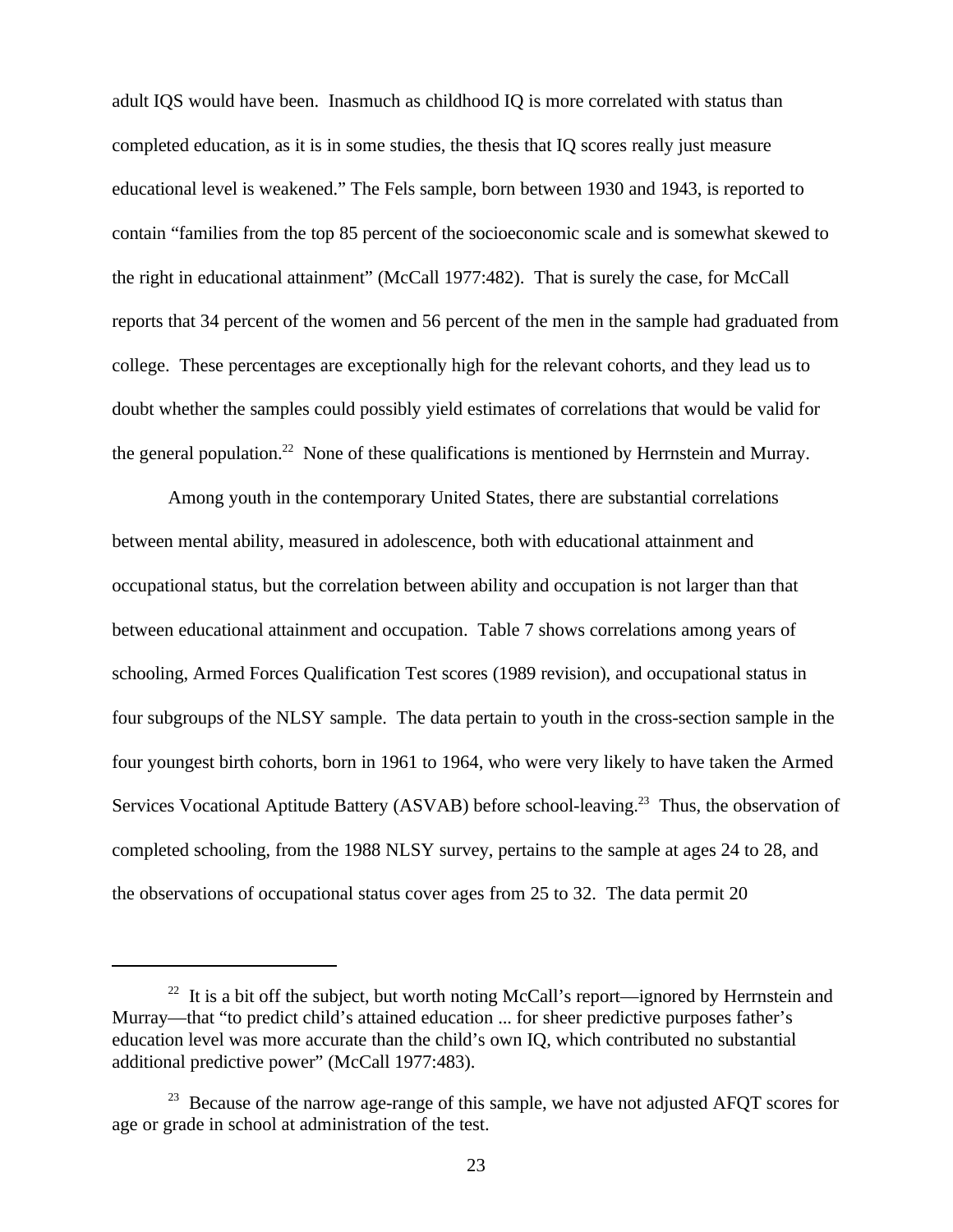comparisons of the correlation between AFQT and occupational status with that between educational attainment and occupational status. In just two of those, both in the rather small black samples, the correlation of status with the AFQT is larger than with educational attainment. In the remaining cases, and especially among Nonblack youth, the correlations between schooling and occupational status are often much larger than those between the AFQT and occupational status.

## **Ability and Occupational Status in the Life Course**

The senior author of this paper, among others, has followed a cohort of 10,000 Wisconsin high school students since their graduation in 1957 (Sewell and Hauser 1992b). The most recent follow-up of the Wisconsin Longitudinal Study (WLS) was in 1992-93, when the sample was 53 to 54 years old (Hauser, et al. 1992). It thus provides a valuable opportunity for us to look at the evolution of socioeconomic achievements over much of the life course.

A survey of background, school experiences, and aspirations among all high school seniors in Wisconsin public, private, and parochial schools was conducted in the spring of 1957. From this survey, a one-third random sample of 4,994 men and 5,323 women was drawn. Information on parental income, student's measured intelligence, and high school rank were taken from school and public records with proper precautions to protect the confidentiality of individual information. In 1975 a follow-up study was conducted in which almost 90 percent of the original sample members were located and interviewed by telephone (Clarridge, et al. 1977). These data provide a full record of social background, youthful aspirations, schooling, military service, family formation, labor market experiences, and social participation of the original respondents. During 1992 and 1993, we followed up the sample for the first time since 1975, and we interviewed 91 percent of surviving 1975 respondents.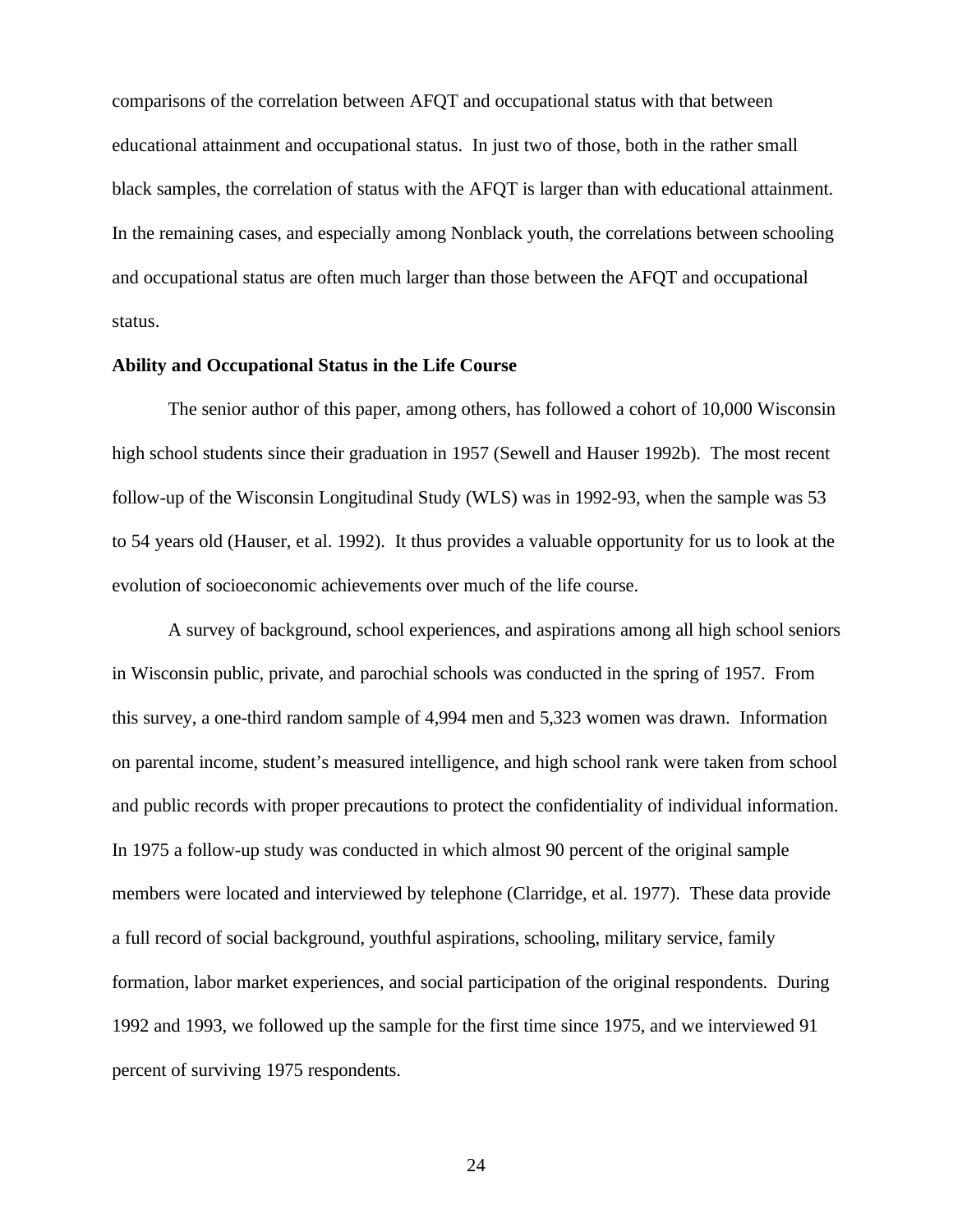The WLS sample is broadly representative of middle-aged white American men and women who have completed at least a high school education. Among American women and men aged 50 to 54 in 1990 and 1991, approximately 66 percent are whites of non-Hispanic background who completed at least 12 years of schooling (Kominski and Adams 1992). In light of the essential stability of occupational returns to post-secondary schooling over the past 30 years, we think that the experience of the Wisconsin cohort is highly relevant to the contemporary discussion of meritocracy and inequality. Some strata of American society are not represented in the WLS. Everyone in the original sample graduated from high school. Sewell and Hauser (1975) estimated that about 75 percent of Wisconsin youth graduated from high schools in the late 1950s. Minorities are not well represented; there are only a handful of African American, Hispanic, or Asian persons in the sample. About 19 percent of the WLS sample is of farm origin, and that is consistent with national estimates of persons of farm origin in cohorts born in the late 1930s. At each reinterview, roughly 70 percent of the sample lived in Wisconsin, and 30 percent lived elsewhere in the U.S. or abroad.

Despite its limitations, the WLS provides a long-term look at the development of the life course from adolescence to midlife in a cohort of men and women who resemble a large segment of the U.S. population. The sample is large, and sample retention is very high; compare Jencks et al. (1979:6-7) and Center for Human Resource Research (1992). Measurements are of high (and often of known) quality. Moreover, the WLS has fared well in comparisons of findings with national studies of comparable populations (Sewell and Hauser 1975; Jencks, et al. 1983; Corcoran, et al. 1992).

Our analysis of the WLS data is based upon the well known social psychological model of attainment that was originally developed using data for the same cohort from the senior year of high school, 1957, through the seven years that usually encompass college attendance and entry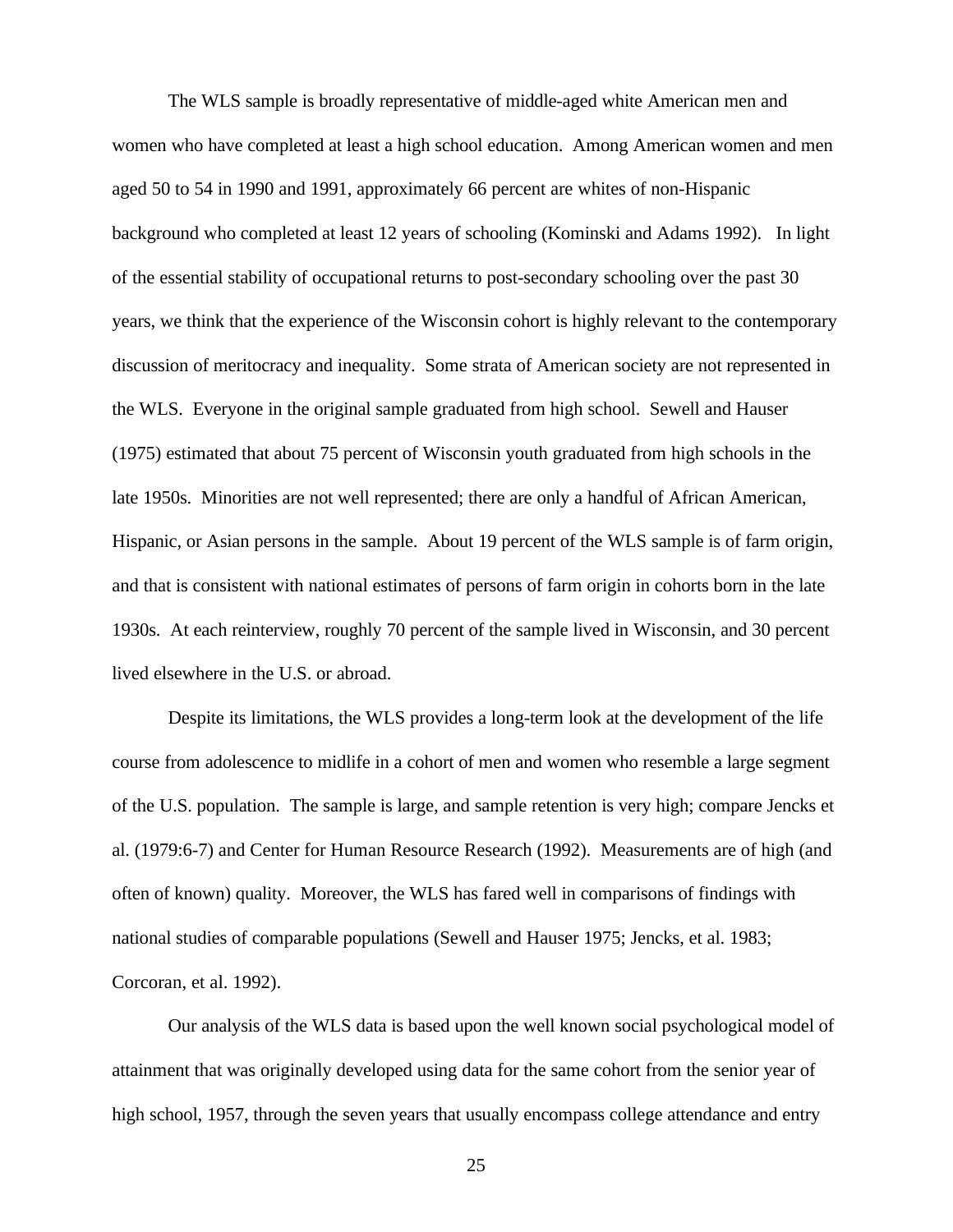into careers and marriage (Sewell, et al. 1969; Sewell, et al. 1970; Sewell 1971; Sewell and Hauser 1975). In the present analysis, we seek to learn whether, and in what ways, the conditions of early career success continue to influence socioeconomic outcomes later in life.

To anticipate some findings, we note that adolescent IQ and educational attainment are both moderately correlated with occupational status from youth to maturity, but the educational correlations are much larger, at least early in the career. Among WLS men, the correlation between years of schooling and the status of first, full-time civilian jobs is 0.77, and among WLS women, the correlation is 0.50. By age 53-54, these correlations fall to 0.54 and 0.37, respectively. The correlation between Henmon-Nelson IQ score and status of the first job is 0.44 among men and 0.33 among women. At ages 53-54, the correlations are 0.39 and 0.37. Thus, the correlations of occupation with educational attainment decline across the life course, while those with IQ are relatively stable. This suggests that there is something more to ability than its validation through schooling, but the correlation of IQ with occupational status is also not impressively large.

In this section, we first briefly review our social psychological model of achievement. Second, we report regression analyses of the occupational status of WLS men and women, which follows the influence of social background, ability, and aspiration from adolescence through maturity. Last, we report a parallel, canonical analysis of occupational status across the life course; this identifies patterns of constancy and change in the influence of earlier life conditions and experiences.

#### **A Social Psychological Model of Attainment**

 Our analysis is based upon a social psychological model of attainment, which is shown schematically in Figure 7. Briefly, it elaborates the well-known Blau-Duncan model of occupational achievement by introducing social psychological variables related to school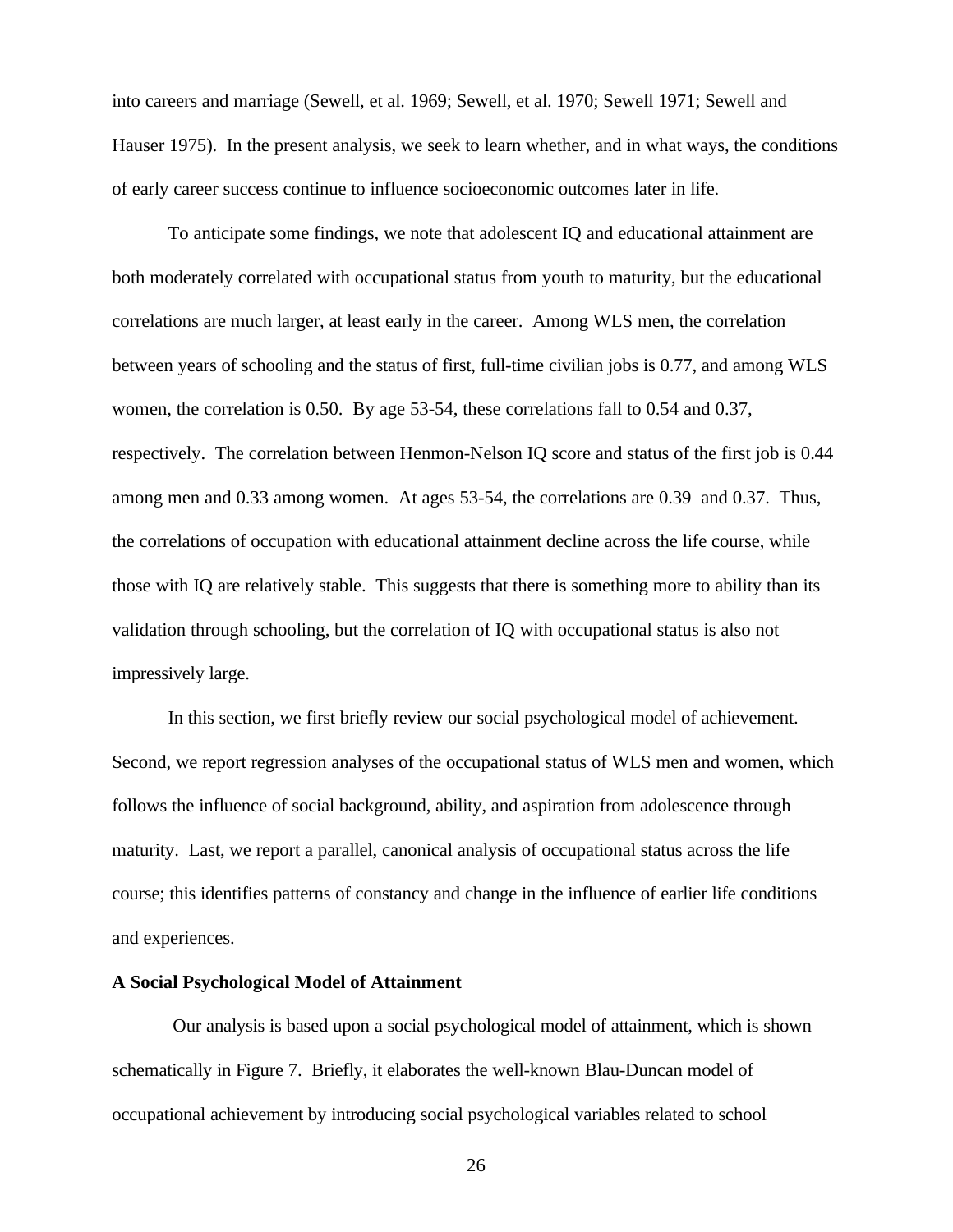experience and aspiration, as well as a more extensive set of social background characteristics.<sup>24</sup> The model is block-recursive, and all save two of the blocks shown in Figure 7 represent more than one variable. The idea of the model is that social background affects school performance, while background and performance affect social support for post-high school education. All three prior constructs affect levels of aspiration, which in turn affect the ultimate level of post-high school educational attainment. Finally, educational attainment, along with all of the previous variables, affects occupational status. While the diagram and our description of it suggest that each variable in turn can directly affect all of the variables in the blocks that follow it, we expect to find that the major affects approximate a modified causal chain (Sewell, et al. 1969; Sewell, et al. 1970; Hauser, et al. 1983). The most important paths in the model, noted with asterisks in the diagram, are those from social background to school performance, from social background and school performance to the social influences, from the social influences to aspiration, from aspiration to schooling and socioeconomic attainment, and from schooling to attainment. Thus, the model purports to account for the influence of social background and school performance on attainment by way of social support and aspiration.

## **Variables**

Table 8 shows the means and standard deviations of the variables used in the present analysis for men and women and for two sample definitions. Throughout, we limit the analysis to men and women who responded both in 1975 and 1992-93 and for whom all of the variables in the model up through educational attainment had been ascertained. In the first column of Table 8, conditional on that selection of cases, we show means and standard deviations for all individuals

<sup>&</sup>lt;sup>24</sup> Our work with the model is reviewed by Sewell and Hauser (1992a) and (1992b). It has been used previously in three comparative analyses of the attainment of women and men in young adulthood (Sewell 1971; Hauser, et al. 1976; Sewell, et al. 1980). We have modified the content of some of the blocks of variables in the model, relative to earlier versions of it.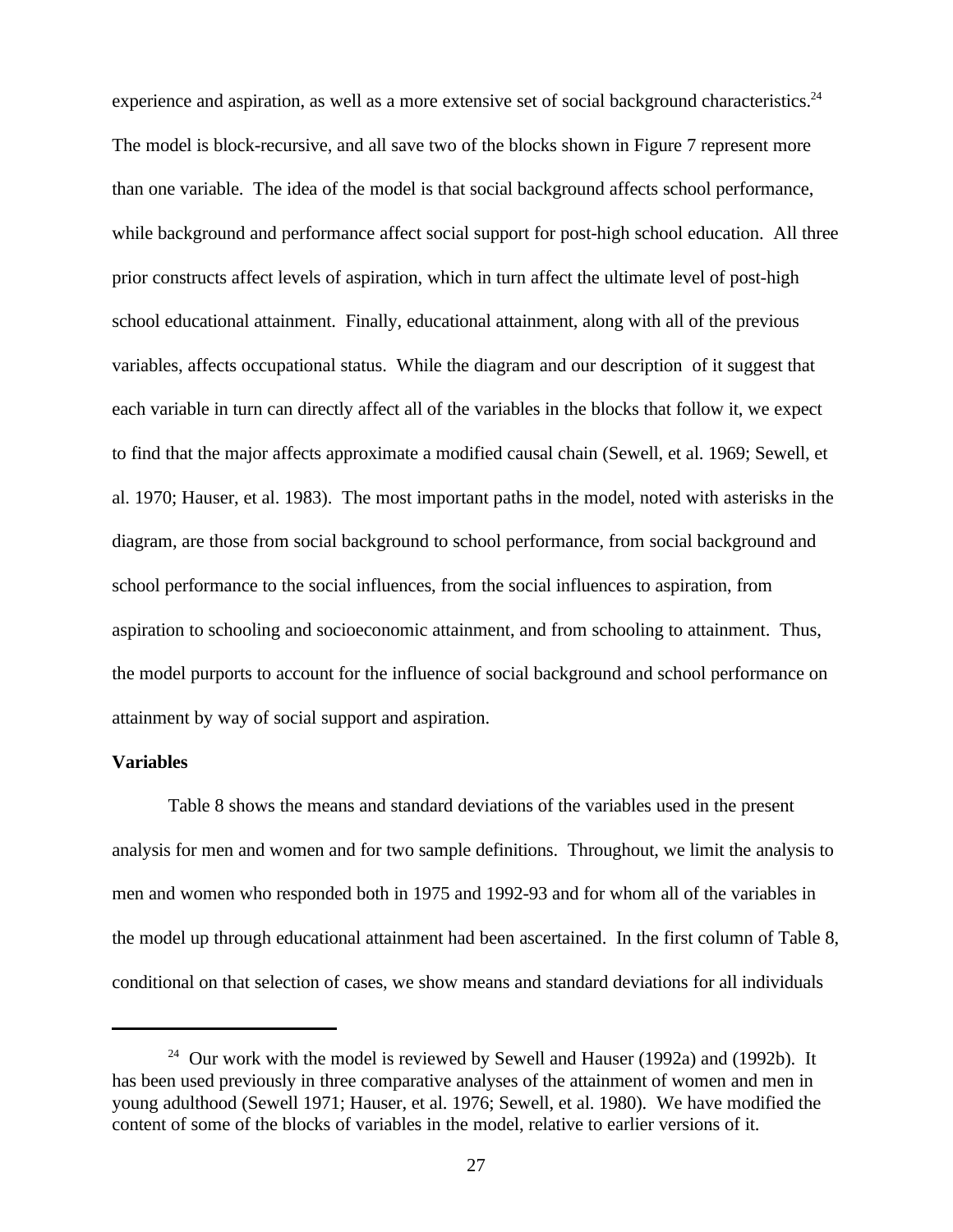who reported the variable in question. In the second column, the descriptive statistics are limited to the individuals who reported each of five jobs covered in the analysis.

Social background variables include parents' income, father's occupation, mother's and father's educational attainments, farm origin, family structure (intact or non-intact), and number of siblings. Parent's income was obtained from Wisconsin state tax records for 1957 to 1960, the years during which respondents were most likely to have attended college. It is expressed here as the natural log of the four year average. Father's occupation and the educational attainment of each parent were reported in the 1975 survey; in a small number of cases missing data were filled in with information from tax records or from the 1957 survey. Father's occupation was coded into categories of the classification of occupations and industries for the U.S. Census of 1970 and, for the regression analysis, this was mapped into the Duncan SEI.

School performance includes mental ability, high school program, and rank in high school class. Mental ability is based on the Henmon-Nelson test, normed on the population of Wisconsin high school juniors to which it was routinely administered during the 1950s. The scores were obtained from records of the Wisconsin State Testing Service at the University of Wisconsin-Madison. High school program is a dummy variable, obtained by comparing student's 1957 report of the number of courses taken in several subject matter areas to the contemporary requirements for entrance to the University of Wisconsin. Students were coded as in a college preparatory program if they reported completing the University of Wisconsin entrance requirements. Rank in high school class was reported by the schools, transformed to percentile rank and, then, to a normal deviate with a mean of 100 and a standard deviation of 15. It is thus expressed in the same metric and has nominally the same distribution as the Henmon-Nelson IQ scores.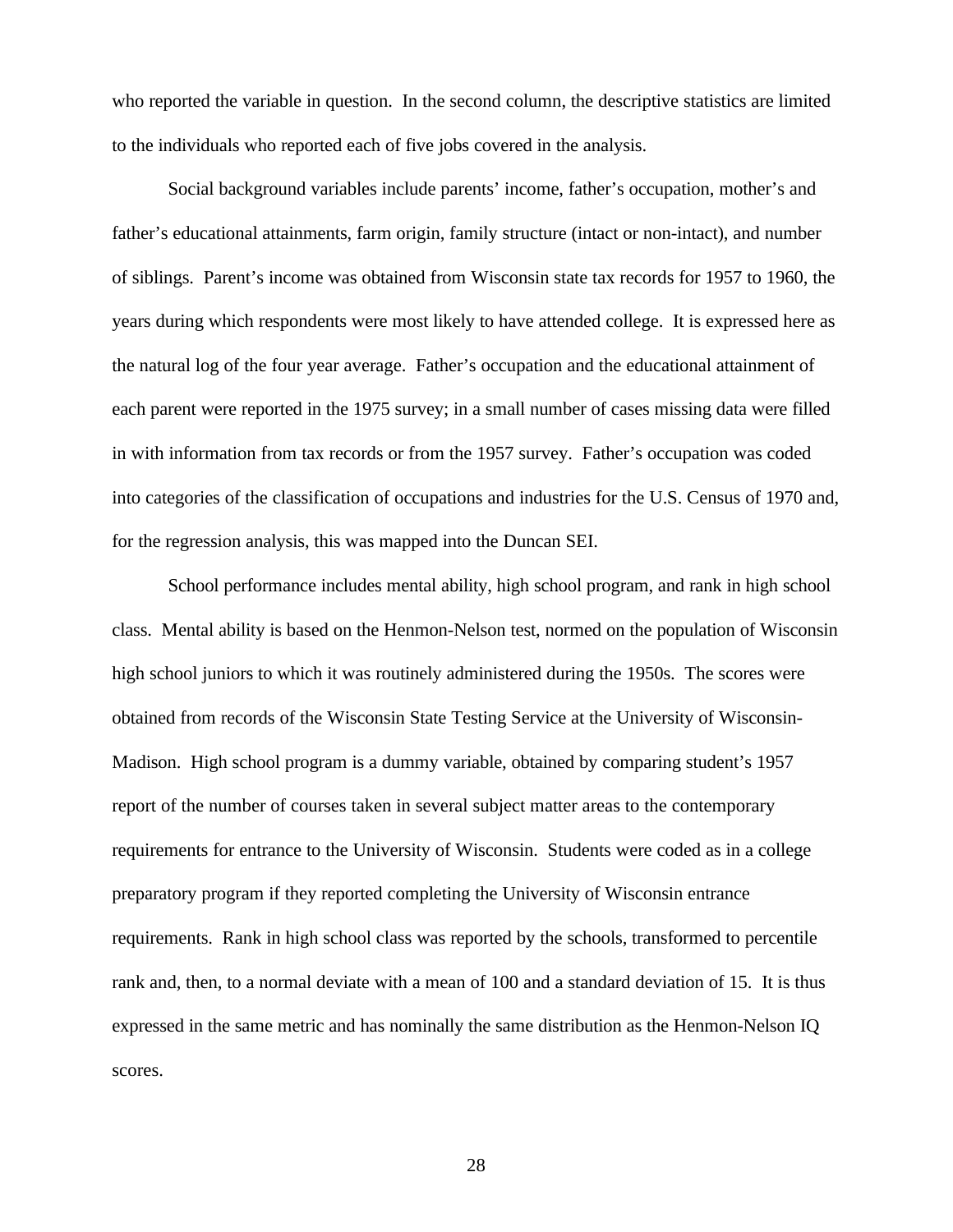Social influences are represented by the respondent's perception of encouragement from parents and from teachers to attend college and by perception of whether most friends planned to attend college. Aspirations include educational plans in the year after high school graduation and the occupation that the respondent eventually hoped to enter. For this analysis, we used the student's reports from the 1957 survey. The 1957 reports of occupational aspiration were recently recoded to 1970 Census standards and mapped into the Duncan scale.

Educational attainment is the number of years of regular (academic) schooling completed by the respondent, as reported in the 1975 survey. Occupational status is based on reports of occupation, industry, and class of worker from the 1975 and 1992 surveys: first full time job after leaving school for the last time, job in 1970, current or last job in 1975 (as reported in 1975), job in 1975 (as reported in 1992/93), and current or last job in 1992-93.<sup>25</sup>

We have used both the 1975 and 1992-93 reports of 1975 occupations in order to assess the comparability of the data collected in the two widely separated follow-up surveys. In the 1992-93 survey, we asked about jobs in 1975 for two reasons. First, we wanted to establish an anchor in the telephone interview for the respondent to use in giving us an occupational history since 1975. Thus, early in the occupation section, we said, "When we last talked to you in (month) 1975, you told us that you were working at (name of firm). What kind of work were you doing?" Second, we wanted to ascertain the reliability of occupational reports across the 18 year period between the two surveys. While the two measurements were in some sense dependent, by

 $25$  We collected an occupational history from 1975 to 1992-93 of up to four employers or businesses and the first and last jobs with each employer/business, and we plan to include other occupations held from 1975 to 1992-93 in future analyses. This data collection scheme does not in principle give us a continuous or complete job history. It leaves out the middle employment spells for persons who were employed in more than four establishments. However, for this cohort, employment patterns were sufficiently stable by 1975, so it gives us complete and continuous histories for more than 90 percent of respondents.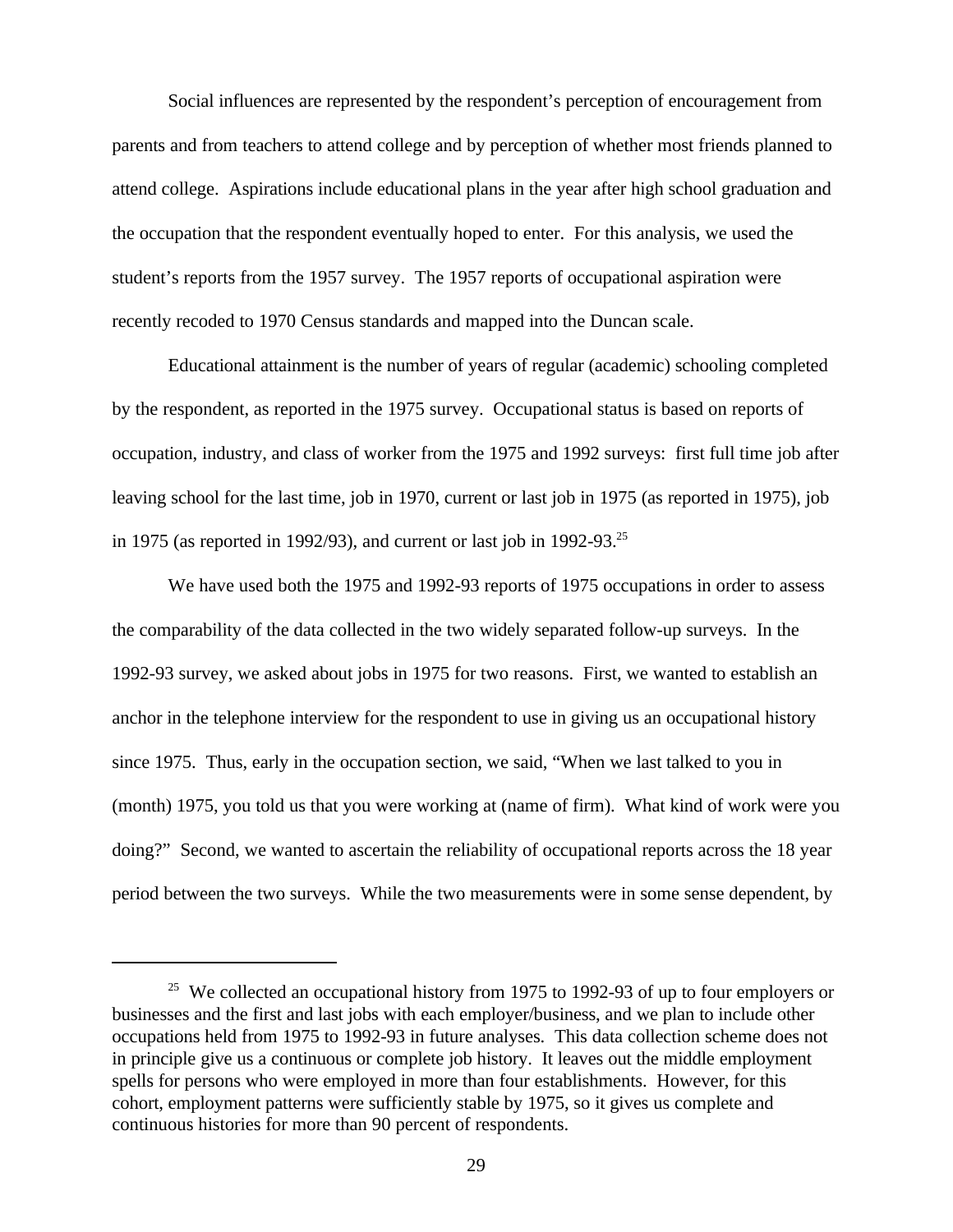virtue of the deliberate linkage in time and place, the occupation and industry reports were otherwise ascertained and coded independently. In both surveys, the several possible occupation reports were also coded independently within interviews, and no information from the 1975 surveys was used in coding the 1992-93 data. Note that many fewer women had complete occupational histories than men. Of course, women were less likely than men to have had continuous employment histories. However, this loss of data occurred in part because of the seemingly large discrepancy between the number of women for whom there were contemporaneous occupation reports in 1975 (2523) and for whom there were retrospective reports (1987); there was only a small difference in the corresponding counts among men. This occurred because the contemporaneous 1975 reports referred to a current or last job held within the past five years, while the retrospective reports covered only current employment in the month of the 1975 interview. All of the occupations held by respondents were mapped into the Duncan SEI.

There were essentially no differences in the characteristics of the samples generated by our two population definitions. However, regardless of the method used to define the sample, there were significant differences between women and men in late adolescence (compare the entries for men and women in Table 8). There were no sex differences in social background or mental ability, but 66 percent of men and only 55 percent of women completed a college preparatory program in high school. At the same time, women's high school ranks were substantially higher than those of men (by 7 points or nearly half a standard deviation). Despite the higher grades of women, men were slightly more likely than women to report that their teachers had encouraged them to attend college (46 percent vs. 43 percent), but men were much more likely than women to report that their parents had encouraged college attendance (60 percent vs. 48 percent). Consequently, it was somewhat surprising to find that women were more likely than men to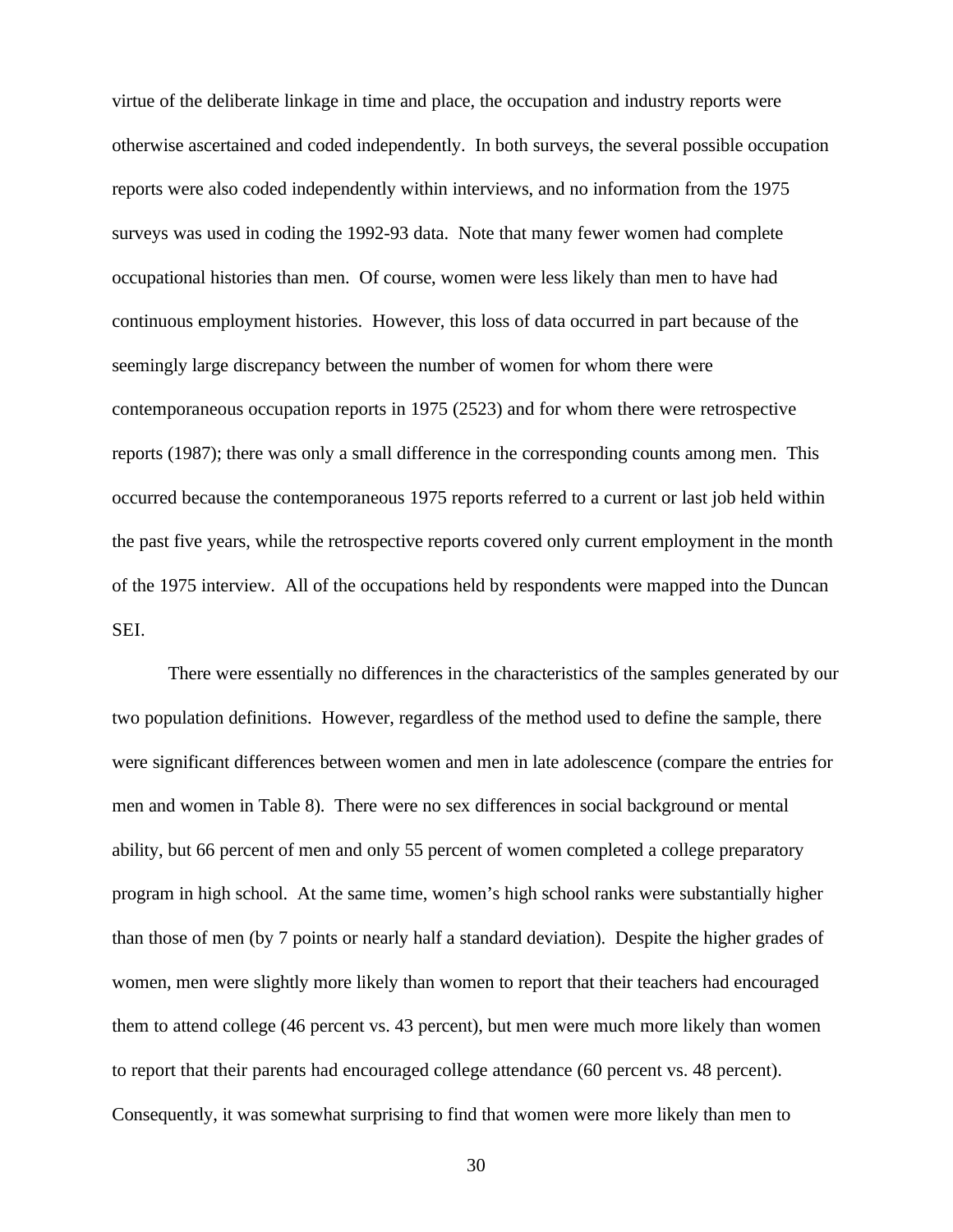report that their friends were planning to attend college, and that women were more likely than men to plan to attend college in the year following high school graduation.<sup>26</sup> However, women aspired to lower status occupations than men.

Ultimately, men of the WLS obtained almost a year more of schooling than women. Men gained about 10 points in status from their first to 1970 occupations, but little growth occurred after that. Among all women, there was virtually no change in occupational status from first jobs to 1970 jobs. Status decreased from 1970 to 1975, but it increased by 1992-93 to a higher level than in the early career. However, among fully employed women, there was slow growth in occupational status after 1970. At every stage of the career after the first job, and regardless of continuity of employment, women's jobs were lower in status than men's jobs.

In Tables 9 and 10, we have arrayed selected coefficients of successive reduced form regressions of occupational status on prior variables in the social psychological model of Figure 7. By entering variables in succession, from least to most proximate to the outcome variables, we estimate the total effects of each block of variables in turn, as well as a decomposition of the influence of each variable through subsequent intervening variables (Alwin and Hauser 1975). While this analysis tells us about the effects of the variables in the model, it provides no information about the relationships among the occupational status measures. That is, in the present analysis, we have not attempted to model the occupational career. We think that the successive reduced form regressions are of interest in their own right.

After examining the regressions for occupational status in 1992-93, we focus our attention on comparisons among the several reduced form regressions of the occupational outcomes. In the former analysis, we use all of the observations from the 1992-93 survey; in the latter, we

<sup>&</sup>lt;sup>26</sup> However, a substantial minority of men, but not of women, planned to enter military service soon after completing high school.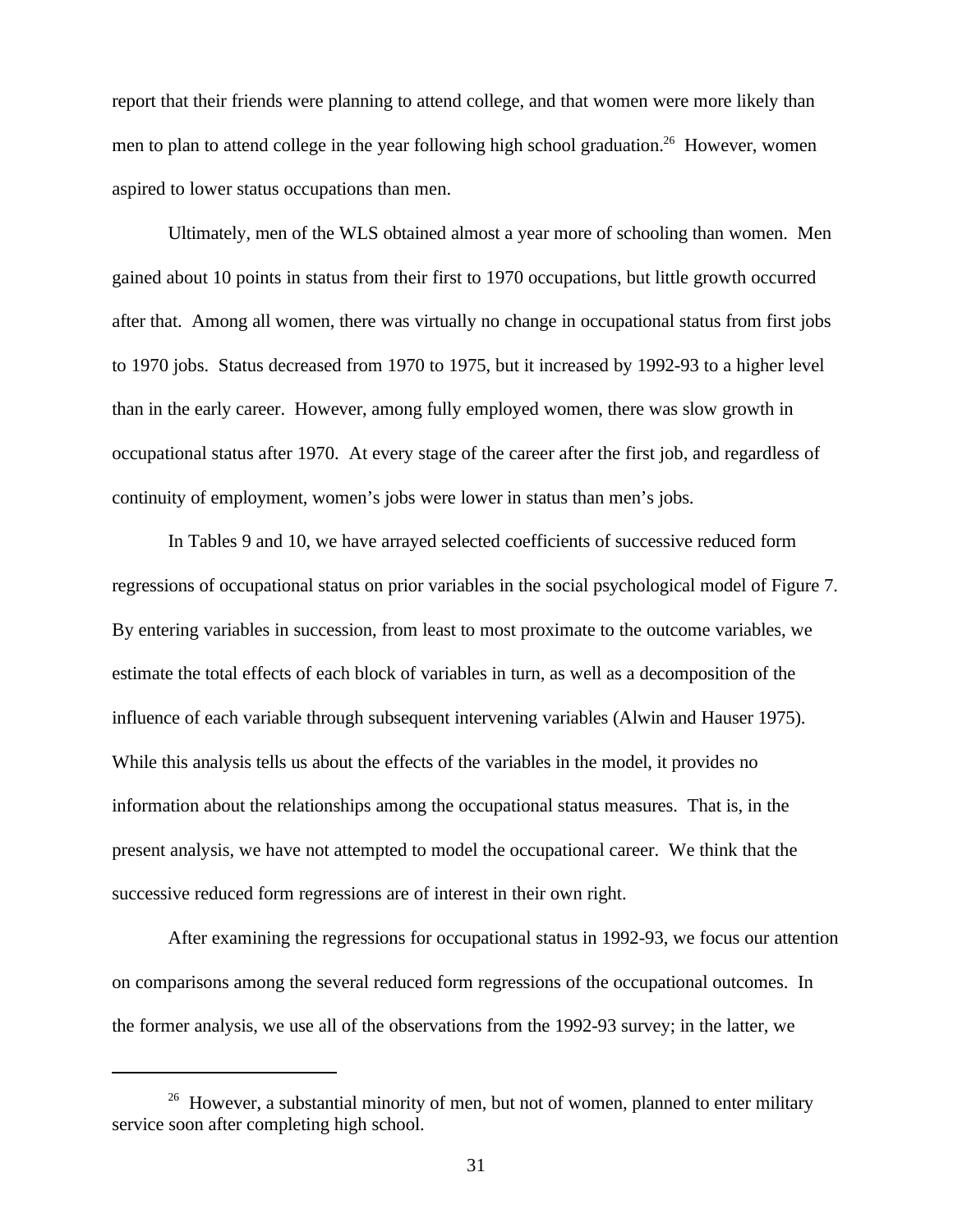restrict our attention to men and women with complete occupation histories. In the second stage of the analysis, we ask how different are the reduced form regressions across the several measures of occupational status. We specify MIMIC (multiple-indicator, multiple-cause) models of occupational status, and these permit us to test for differences among the five possible occupational status regressions (Hauser and Goldberger 1971; Joreskog and Goldberger 1975). For example, at one extreme, the regression of occupational status in 1992-93 on the several variables in our model might be indistinguishable from the regressions of the other four status measures on the same variables. At the other extreme, the relative weights of the explanatory variables in the five regressions might vary so widely across the life course that each equation requires separate examination. Between the extremes, we might find regular, scalar gradations in the effects of the explanatory variables on occupational status, for example, that effects on occupational status decline regularly across the life course, as suggested by Sewell, Hauser, and Wolf (1980). Or we might find such regular gradations combined with a few significant departures from them. In the case of occupational status, the MIMIC models also permit us to test some ideas about the structure of the career. For example, if a single latent factor could account for the correlations among occupational status variables across the life course, one might ask whether there were a career at all, or whether the jobs held over time were merely sampled at random from those initially accessible to a person.

Table 9 shows the reduced form regressions of occupational status in 1992-93 on the variables in our social psychological model. Reading the columns from left to right, the total effect of each variable is given by its coefficient in the first equation in which it appears.<sup>27</sup> The

 $27$  Throughout this discussion, our rule of thumb for statistical significance is that a coefficient, or a gender difference in coefficients, should exceed twice its standard error. Standard errors are shown below the regression coefficients in each table. In samples this large, one might reasonably demand a higher standard (Raftery 1995).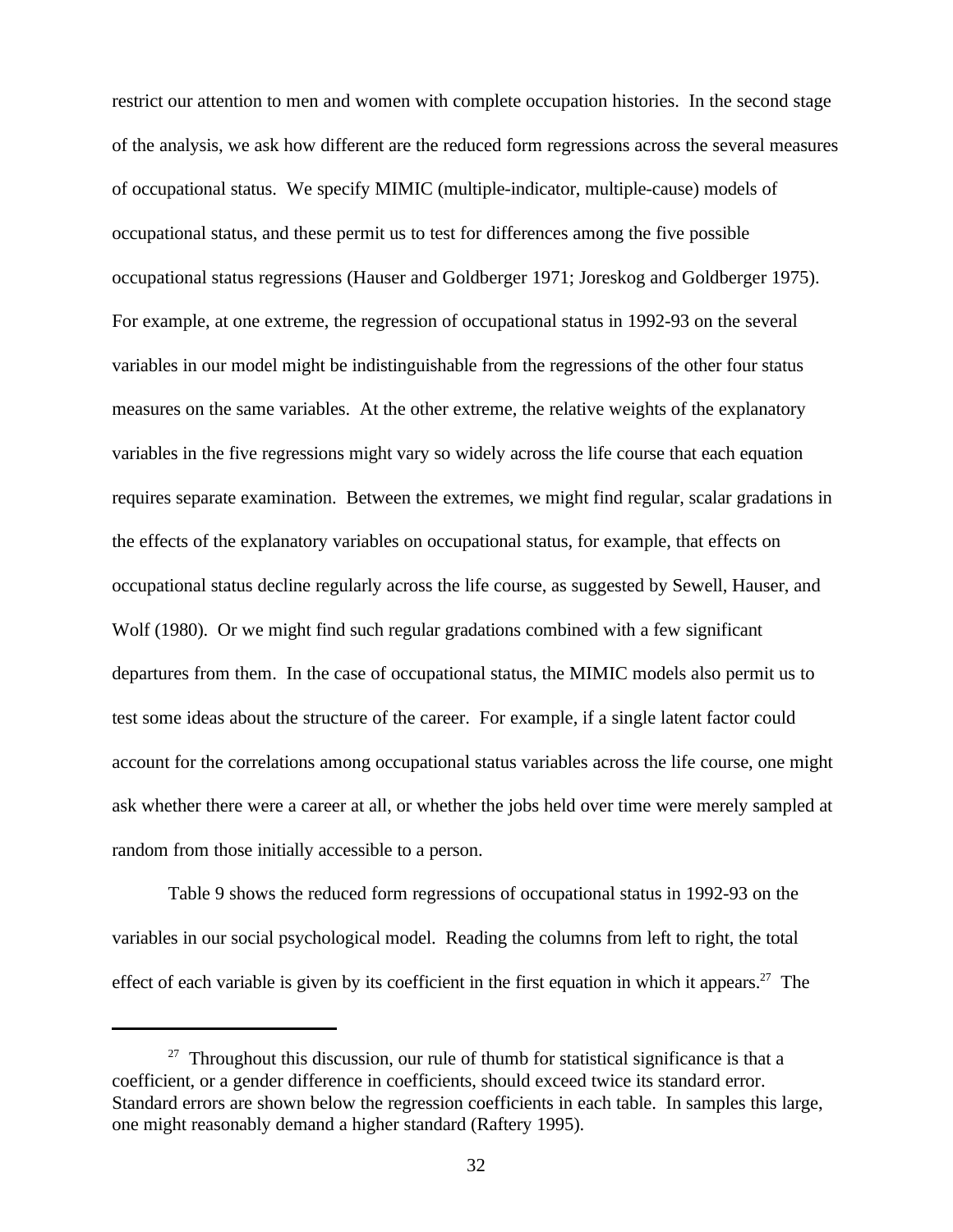mediation of effects through intervening blocks of variables in the model can be observed by seeing how the coefficient of a variable changes from column to column. For example, looking at the total effect of father's education among men (0.53), about half is explained by the influence of father's education on the school performance of young men, for the coefficient falls to 0.25 when the three school performance variables are added to the equation.

#### **Occupational Status in 1992-93**

As expected, the four socioeconomic background variables (parents' income, father's occupational status, and mother's and father's educational attainment) have significant total effects of the expected sign on occupational status in 1992-93. In one case, the coefficients differ significantly between men and women. The effect of father's occupational status on son's occupational status exceeds that of father's occupational status on daughter's status.<sup>28</sup> Among all four socioeconomic variables, a substantial share of the effect is mediated by differences in school performance. Only two of the socioeconomic variables have significant effects on occupational status after schooling enters the equation: parents' income and father's occupational status. The latter effect occurs only among men. In the final equation, none of the effects of the socioeconomic background variables differs between men and women.

The total effect of having a father who farmed is large and negative among men.<sup>29</sup> It leads to more than a 5-point loss in status. There is no corresponding effect among women. Indeed,

 $28$  There is an interesting asymmetry in the effects of maternal and paternal educational attainment on occupational status. The effect of mother's education on daughter's status appears larger than that of father's education.

 $29$  The effects of farm origin differ from those reported in previous analyses of the WLS data. Farm origin is based strictly on whether the respondent's father was a farmer in 1957; it does not confound farm occupation with rural residence. It should be kept in mind that the effect of farm origin in these equations depends on the placement of farm occupations in the Duncan scale.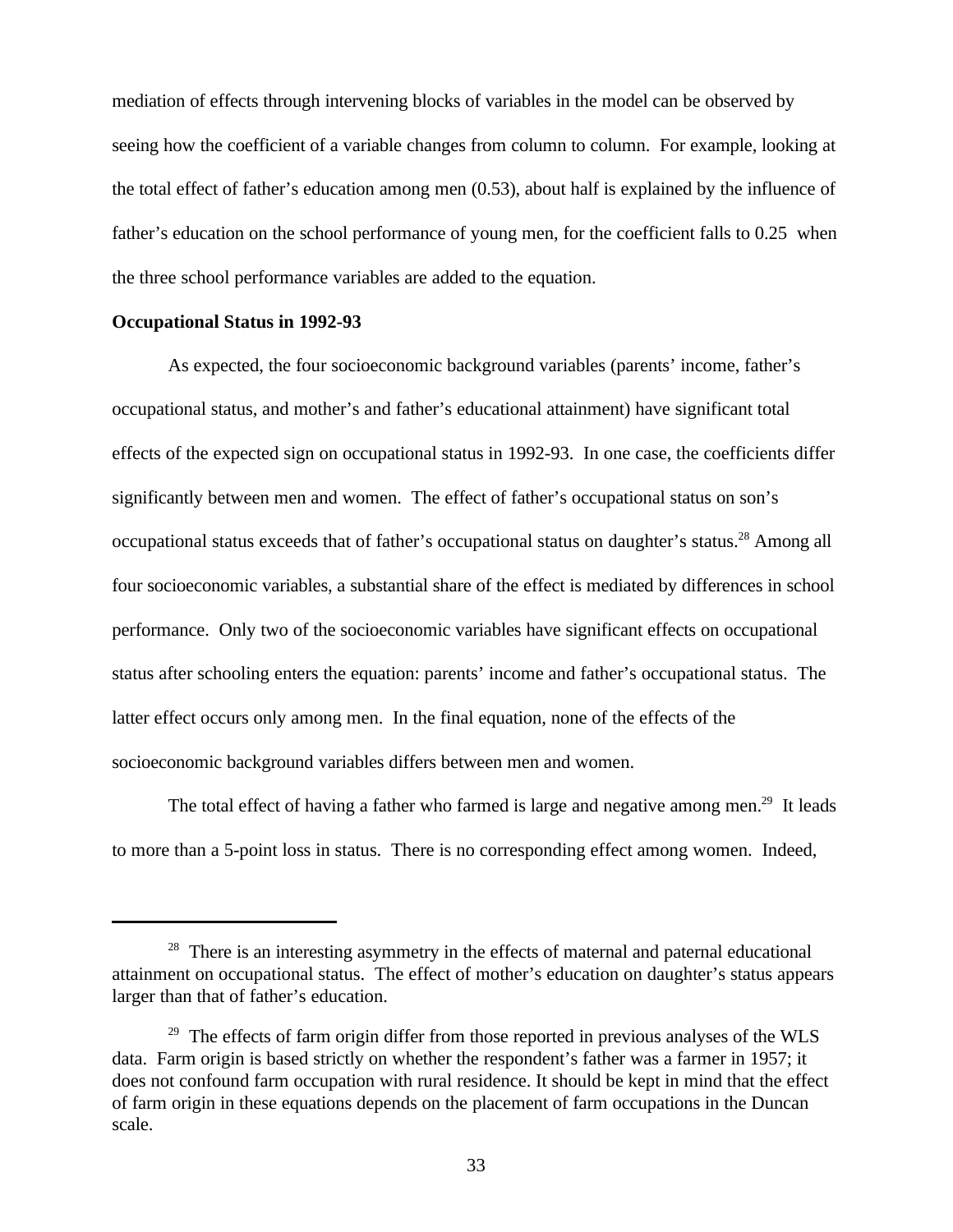the total effect of farm background on daughter's status is positive, and the gender difference in the effect of farming is significant in every reduced form equation. Perhaps, the effect of farm origin is explained by the small number of WLS men who entered farming themselves, for less than half of the effect is mediated by later variables in the model.

There is no effect of growing up in a non-intact family in the Wisconsin sample. Recall that only about 8 percent of WLS respondents lived in non-intact families in 1957 (Table 8), and in about half of those cases, widowhood was the source of that family structure. Thus, non-intact families have neither the prevalence nor the same sources as in younger cohorts.

The other family structure variable, number of siblings, plays a less ambiguous role in occupational attainment in 1992-93. Its total effects on occupational status in 1992-93 are large, statistically significant, and negligibly different between men and women. An additional child in the family of orientation leads to a loss of about 0.4 points in occupational status at ages 53-54. However, the model accounts fully for the effect of size of sibship. Most of the effect is explained by differences in school performance in larger and smaller sibships, and the remainder is explained by differences in social influences on post-secondary schooling. There are no significant effects of size of sibship in the last three reduced form equations.

Each of the three school performance variables has a large and statistically significant effect on occupational status at ages 53-54. Roughly speaking, an increase of 4 points of mental ability or (on the same scale) high school rank leads to a one point increment in status on the Duncan scale. Among men and women, the effect of mental ability persists; it remains significant in the final reduced form equation. The effect of high school rank among men is fully explained by the model; it has no effect once educational attainment is controlled. While high school rank remains significant in the final equation for women, its coefficient is about forty percent lower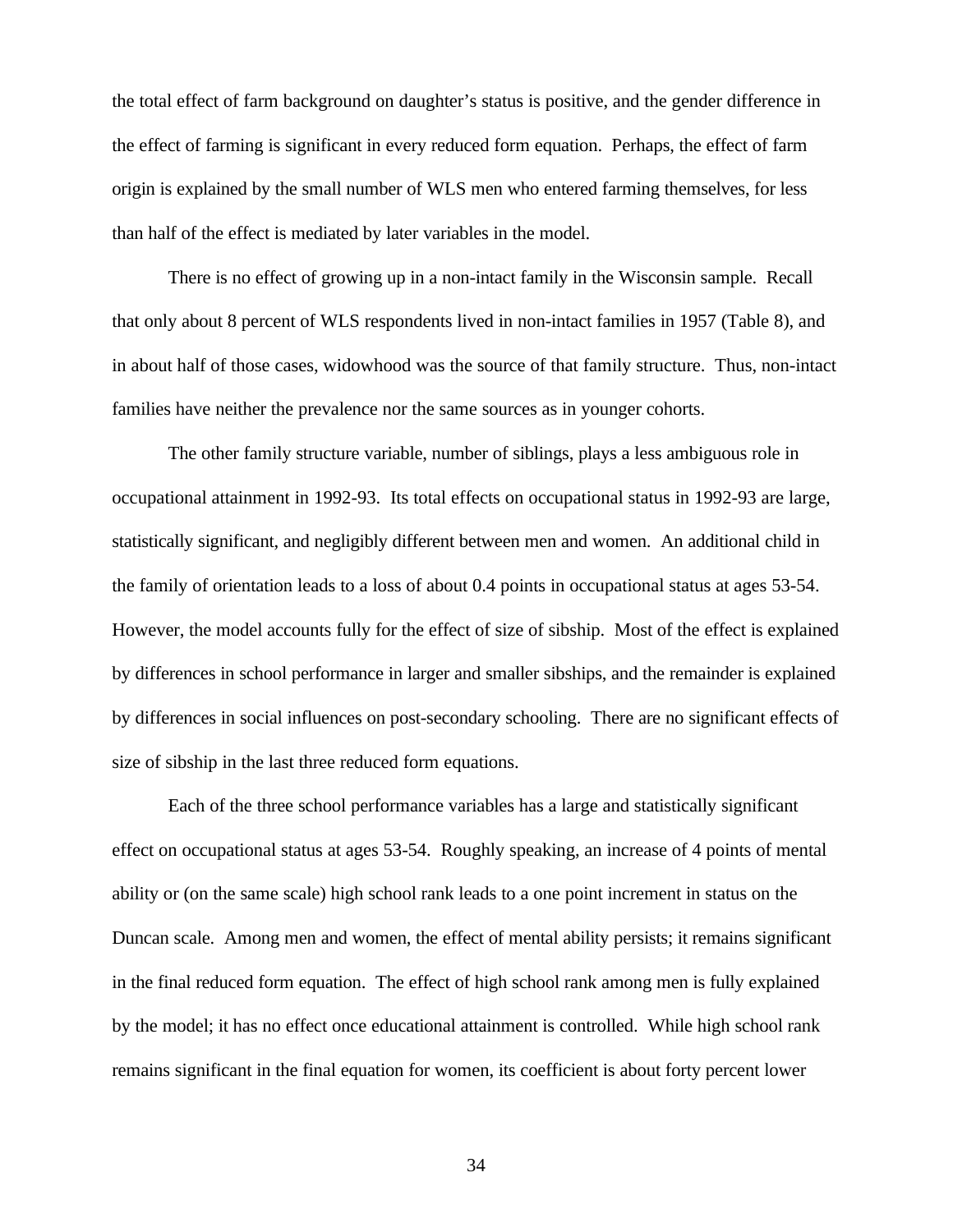than the total effect. The differential persistence of the effects of IQ and of high school rank suggests that there is more to school performance than the sanctioned approval of teachers.

Completion of an academic high school program increases men's occupational status by about 6 points, and it increases women's occupational status by more than 3 points. The total effect is significantly larger among men than women, but there are no significant gender differences in the effects of an academic program, once social influences have entered the model. The intermediate variable account for almost three-quarters of the effect of an academic program among men and for about half the effect among women. In the final model, completion of a college preparatory program is worth about 1.5 points in occupation status among men and women, but this remaining effect is of borderline statistical significance. Thus, among men and among women, there appears to be greater persistence across the career in the influence of IQ than in that of high school rank or academic program.

Despite their specific reference to post-secondary schooling, rather than to careers, the social influence variables (teacher's and parent's encouragement to attend college and friends' college plans) have substantial positive effects on occupational status at age 53-54. The total effects are substantially larger among men than among women, and even among women, each positive social influence is worth about 2 points in occupational status. Among men, each of the three positive effects is about as large as the negative effect of farm background. Among women and men, the effects of the social influence variables are largely explained by aspirations and postsecondary schooling. In the final model, there remains a significant effect of teacher's encouragement among men, but there are no significant gender differences in the effects of any of the social influence variables.

Among women, having planned to attend college is worth about 1.3 points in occupational status, but this effect is not statistically significant. For men the effect is significantly larger, 4.5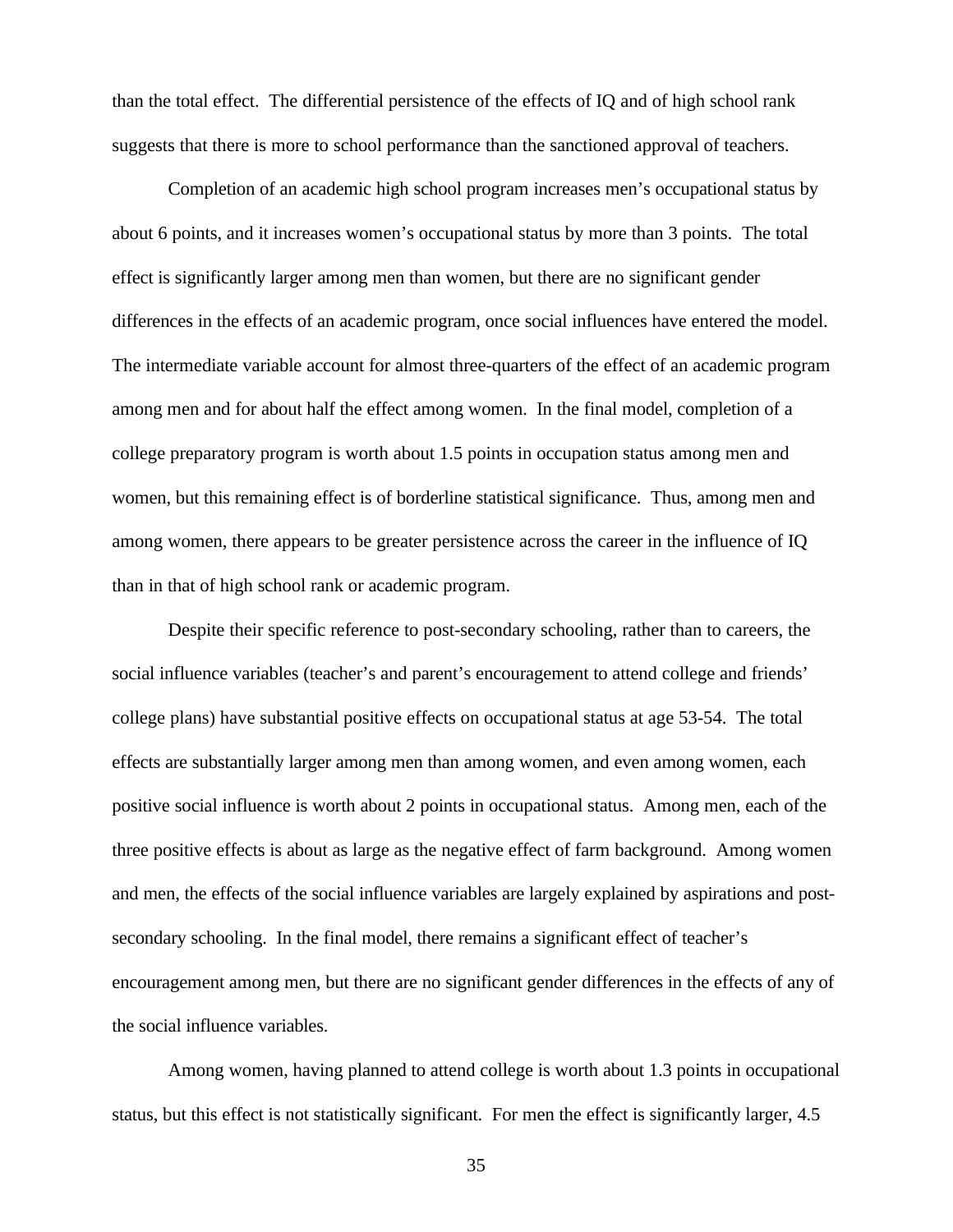points. However, among both men and women, the effect of planning to attend college is completely explained by post-high school education. That is, educational plans affect occupational status at midlife only if they have been realized in completed schooling.

The effect of occupational aspiration is similar and highly significant for both men and women. A 10 point increase in occupational aspiration in high school is worth 1.5 points in occupational status at ages 53-54. Only part of these effects is mediated by educational attainment. When all other variables in the model have been controlled, a 10 point increase in occupational aspiration is still worth about 1 point in occupational status at midlife.

Finally, after all earlier variables have entered the model, there is a large effect of educational attainment on occupational status in 1992-93 among men and women. Each year of post-high school educational attainment leads to a 2.5 point increase in status on the Duncan scale among women and to a 3.5 point increase in status among men. This gender difference in the effect of educational attainment is statistically significant.

Overall, the model is moderately powerful in predicting occupational status. It accounts for 35 percent of the variance among men and 20 percent of the variance among women. However, the model actually leaves less to be explained among women than among men; note that the standard errors of estimate in each equation are smaller among women than among men. We believe that the models are more powerful than they appear thus far in the analyses. First, we have not corrected for measurement error in occupational status or other variables. Second, because occupations in 1992-93 are so far removed from high school, we though it likely that intervening career experiences could attenuate the influence of social and psychological conditions in young adulthood. For these reasons, we have elaborated the reduced form equations of Table 9 by incorporating five reports of occupational standing across the career: first full-time job after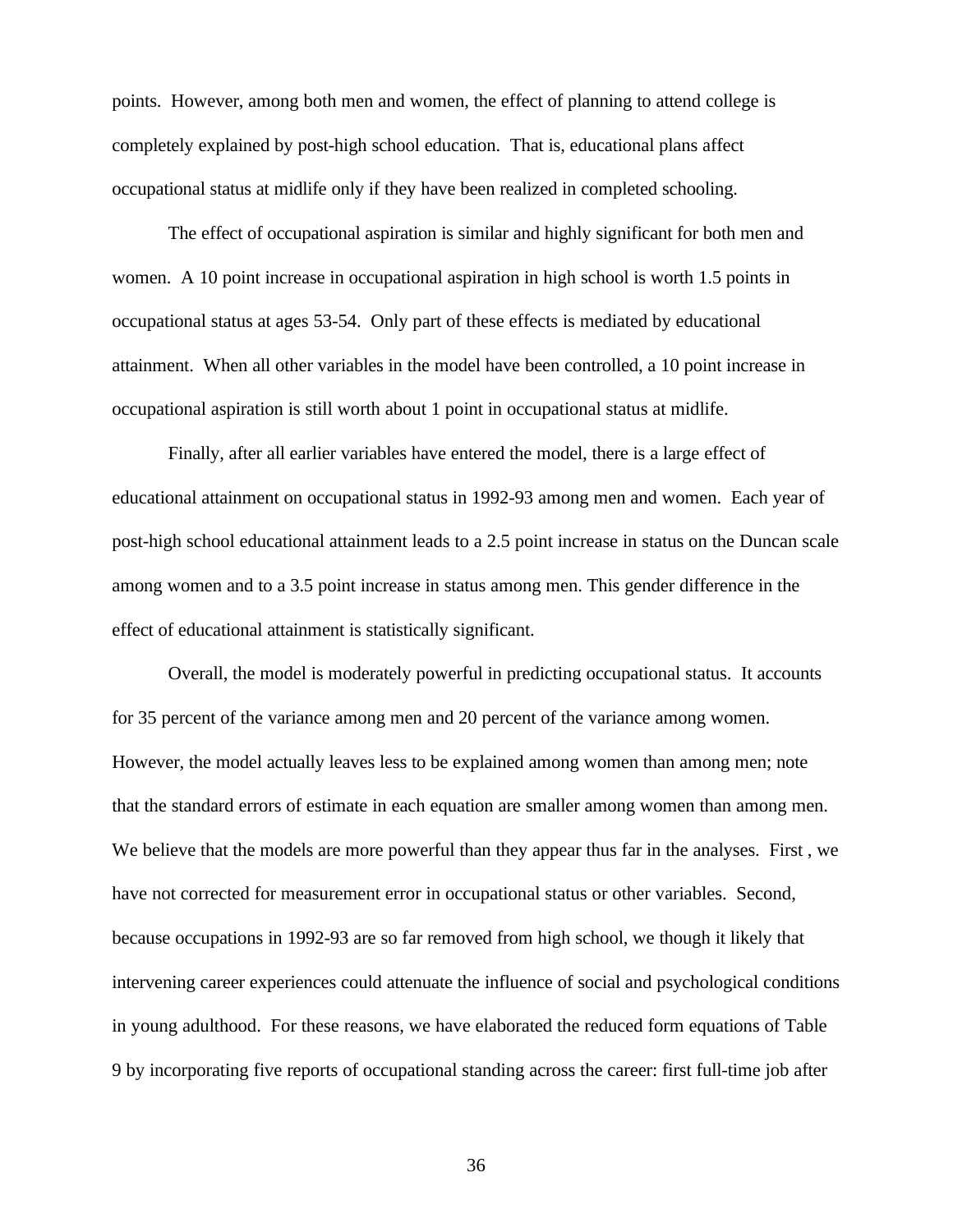leaving school; 1970 job; 1975 job (both contemporaneous and retrospective reports); and 1992- 93 job.

#### **A MIMIC Model of Occupational Status**

In order to discipline our interpretations of the changing effects of the variables in our model on occupational status across the life course, we specified and estimated a series of MIMIC (multiple-indicator, multiple-cause) models of occupational status (Hauser and Goldberger 1971; Joreskog and Goldberger 1975). The structure of the social psychological model remains unchanged, while we impose a series of restrictions on the effects of the variables in the model. All of these models have in common the specification that prior variables affect occupational status through a single common factor, so the effects of those variables on each status outcome must be proportional, if not identical to one another.

For example, the final reduced form equation of the model may be written as follows:

$$
\eta_1 = \sum_{i=1}^{1} \gamma_{1i} x_i \n\eta_i = \beta_{i1} \eta_1 + \zeta_i \ny_i = \eta_i, i = 2...6
$$
\n(2)

where  $\eta_1$  is a linear composite of the 16 explanatory variables  $(x_j)$ ; the  $\gamma_{1j}$  are regression coefficients; the  $\eta_i$  are nominally true values of successive occupational status scores, from  $\eta_2$  = status of first job to  $\eta_6$  = status of current or last job in 1992-93; the  $\beta_{i1}$  are slopes of the occupational status scores on the linear composite; the  $\zeta$  are disturbances in occupational status scores; and the  $y_i$  are observed occupational status variables. The distinction between the  $y_i$  and the  $\eta_i$  is empirically empty here, but will become useful below. In this model, 60 overidentifying restrictions are generated by the specification that the  $x_i$  affect the  $y_i$  only by way of the linear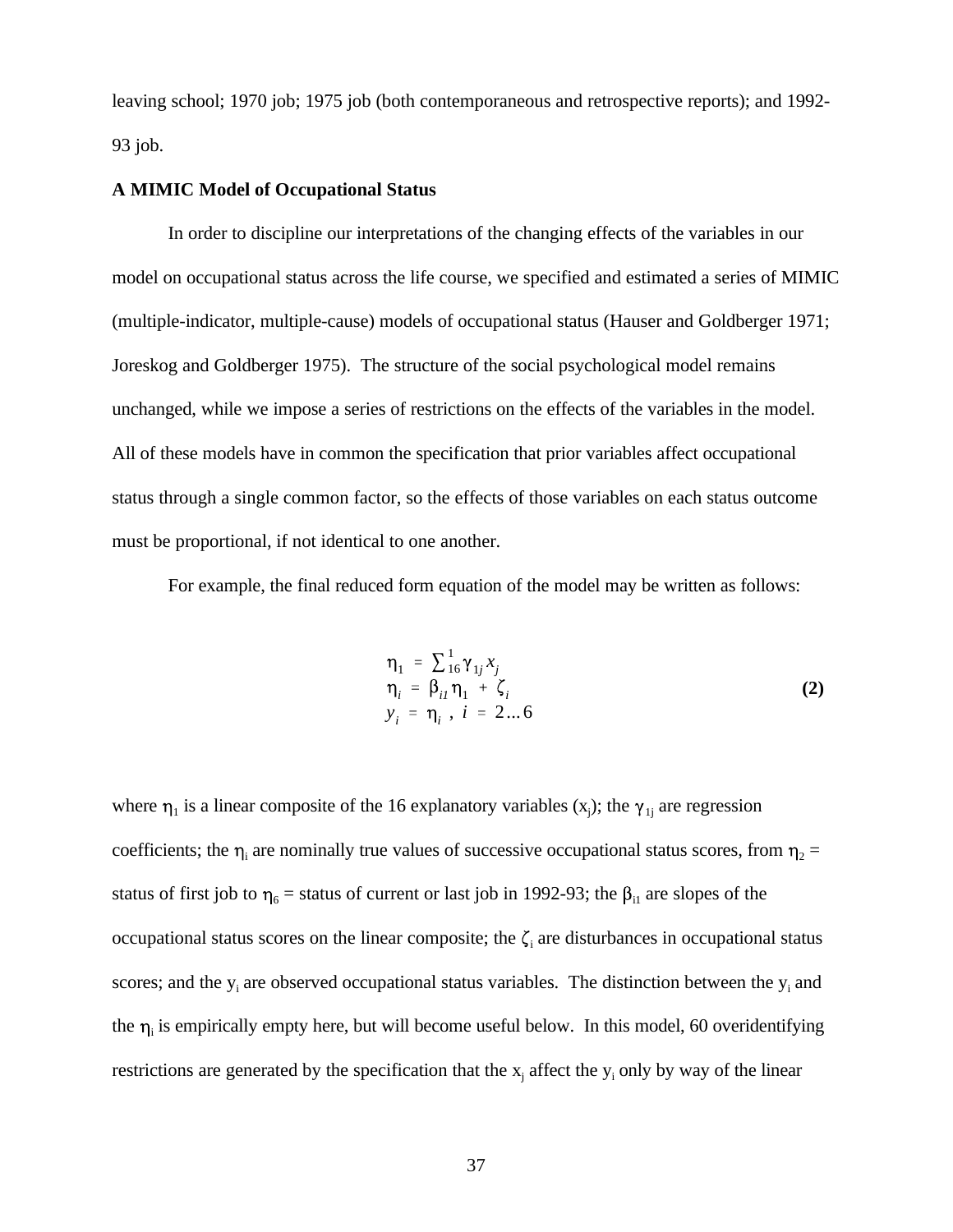composite,  $\eta_i$ . However, the model places no restrictions on the variances or covariances of the disturbances in the  $\eta_i$ , var $[\zeta_i, \zeta_i] = \psi_{ii}^{30}$ .

First, we consider a model in which the effects of all variables on each of the five occupational status outcomes is exactly the same, while the relationships among those outcomes are completely unconstrained. Thus, we add the restriction  $\beta_i = 1$  for all i to the model in equations 2. This model would be rejected at conventional significance levels for men  $(L^2 = 454.4$ with 64 df) and for women ( $L^2 = 119.0$  with 64 df). Second, we specify a model in which the effects of prior variables on occupational status are not necessarily equal, but must be proportional to one another. That is, we release the previous constraint on the  $\beta$ . Again, there is no constraint on the relationships among the status outcomes. The fit improves among men ( $L^2$  = 168.6 with 60 df) and among women ( $L^2 = 104.5$  with 60 df).<sup>31</sup> Third, we accept the second model, but add the constraint that a single common factor explains the covariance structure of the occupational status outcomes. In this model,  $\psi_{ii'} = 0$  for  $i \neq i'$ . This model also fits badly (L<sup>2</sup> = 317.2 with 65 df among men and  $L^2 = 199.4$  with 65 df among women), which is to say that a full model of status outcomes would need to specify a structure for the occupational career.

Given our findings from the second model, we specified a modified version of it, which fits about as well ( $L^2 = 180.8$  with 62 df among men and  $L^2 = 110.3$  with 62 df among women). Since two of the five occupational status reports pertain to the same (1975) job, we have treated those two reports as indicators of a single latent variable. The reliability of the two reports across

<sup>&</sup>lt;sup>30</sup> Note that a somewhat different setup is required to estimate the other reduced-form equations, subject to the same constraints.

 $31$  These and all other fit statistics reported herein would nominally lead to model rejection at conventional levels of statistical significance because of the relatively large sample sizes. However, the values of Raftery's (1995) Bayesian Information Criterion (BIC) fall into an acceptable range for all models.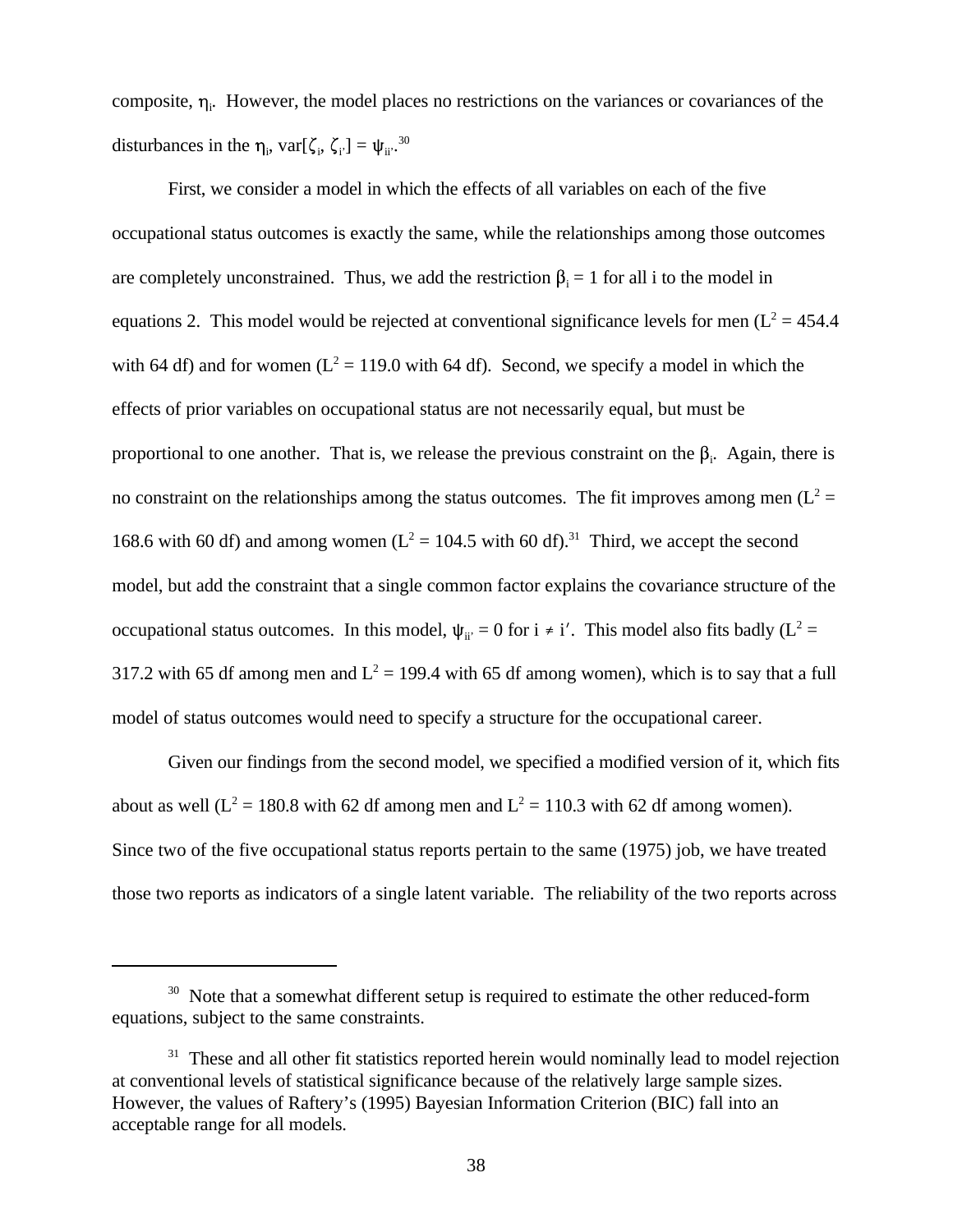the 18-year span, incidentally, is 0.83 for men and 0.75 for women. Also, we have "borrowed" the error variance estimates for the contemporaneous and retrospective reports of occupation in 1975 and imposed them, correspondingly, on the other reports, depending on whether they were obtained contemporaneously or retrospectively. Formally, the equation for the linear composite in explanatory variables is unchanged:

$$
\eta_1 = \sum_{i=1}^1 \gamma_{1i} x_i.
$$
 (3)

The linear composite,  $\eta_1$ , affects four occupational status outcomes,  $\eta_2 \dots \eta_6$ , one for each of first job, 1970 job, 1975 job, and 1992-93 job, in that order:

$$
\eta_2 = \eta_1 + \zeta_2 \n\eta_3 = \beta_{31} \eta_1 + \zeta_3 \n\eta_4 = \beta_{41} \eta_1 + \zeta_4 \n\eta_5 = \beta_{51} \eta_1 + \zeta_5.
$$
\n(4)

Again, we place no restrictions on the variances or covariances of the disturbances,  $var[\zeta_i, \zeta_i] =$  $\psi_{ii}$ . Finally, unlike the models of equations 2, there is a non-trivial measurement model:

$$
y_{1} = \eta_{2} + \epsilon_{1}
$$
  
\n
$$
y_{2} = \eta_{3} + \epsilon_{2}
$$
  
\n
$$
y_{3} = \eta_{4} + \epsilon_{3}
$$
  
\n
$$
y_{4} = \eta_{4} + \epsilon_{4}
$$
  
\n
$$
y_{5} = \eta_{5} + \epsilon_{5},
$$
  
\n(5)

where  $y_3$ , contemporaneous report of 1975 job, and  $y_4$ , retrospective report of 1975 job, each depend on the same latent factor,  $\eta_4$ . Also, we specify that, for  $var[\epsilon_i] = \theta_i$ ,  $\theta_1 = \theta_2 = \theta_4$ , and  $\theta_3 =$  $\theta_5$ , and we specify two free covariances between errors in report of occupational status, cov[ $\epsilon_i \epsilon_{i'}$ ]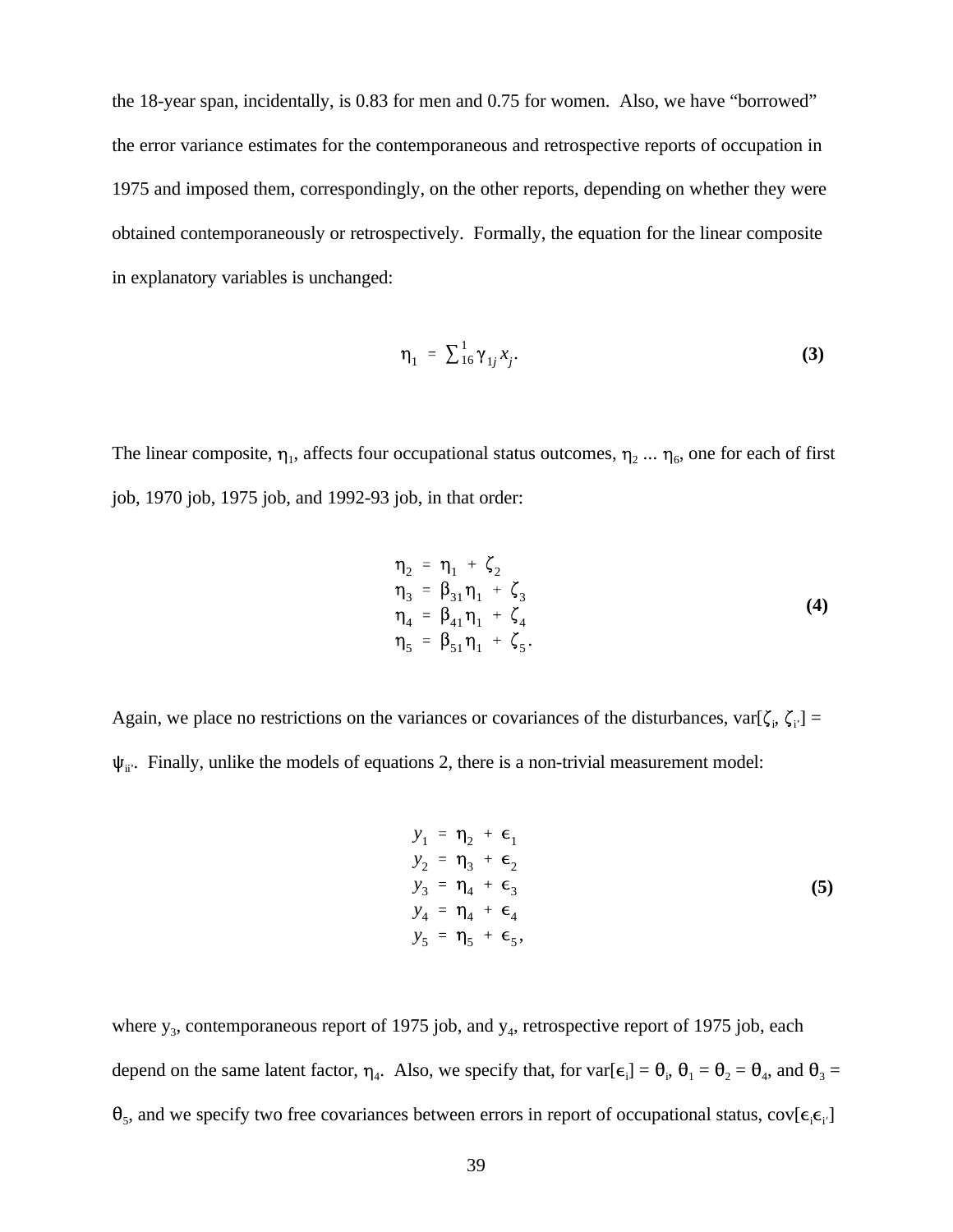$= \theta_{ii'}$ ,  $\theta_{23}$  and  $\theta_{45}$ . That is, we allow correlation between errors in reports about jobs that were ascertained in the same section of an interview on the same occasion.

After examining residuals from the fit of this model, we added one more parameter each to the models for men and for women. In the case of men, we added a direct effect of educational attainment on the status of the first job ( $\gamma_{2,13}$ ), and this improved the fit markedly (L<sup>2</sup> = 80.2 with 61 *df*). For women, we added a direct effect of IQ on the status of the job in 1992-93 ( $\gamma_{58}$ ), and we also equated the metrics of status of first and 1970 job, yielding  $L^2 = 76.5$  with 62 *df*. Neither of these models would be rejected at even the  $p = 0.05$  probability level.

Excepting the two parameters just mentioned, the model imposes proportionality constraints on effects of earlier variables on the status of first job, job in 1970, job in 1975, and job in 1992-93. If we take the occupational status of the first job as the standard, the constants of proportionality are 1.00, 1.44, 1.39, and 1.29 among men, and they are 1.00, 1.00, 0.94, and 0.69 among women. Thus, among women, the main change that occurs across the life course in the effects of the variables in our model on occupational status is that they decline. Among men, most effects (except that of education) increase from the first to later occupations, and there is some indication that the effects decline by midlife. Again, the only exceptions to this general pattern are that the effect of education on the status of men's first jobs is unusually large, and the effect of IQ on the status of women's 1992-93 jobs is unusually large.

The final equations account for 71, 52, 49, and 42 percent of the variance in status of men's jobs, and among women, they account for 48, 40, 34, and 27 percent of the variance. Change in the predicted variance of successive occupational status scores accounts in part for the declining power of the model to account for the variance in occupational standing across the career. In addition, the disturbance variances in occupational status increase across the career. For example, among men, the standard error of estimate for first jobs is 13.4, while it is 17.2 for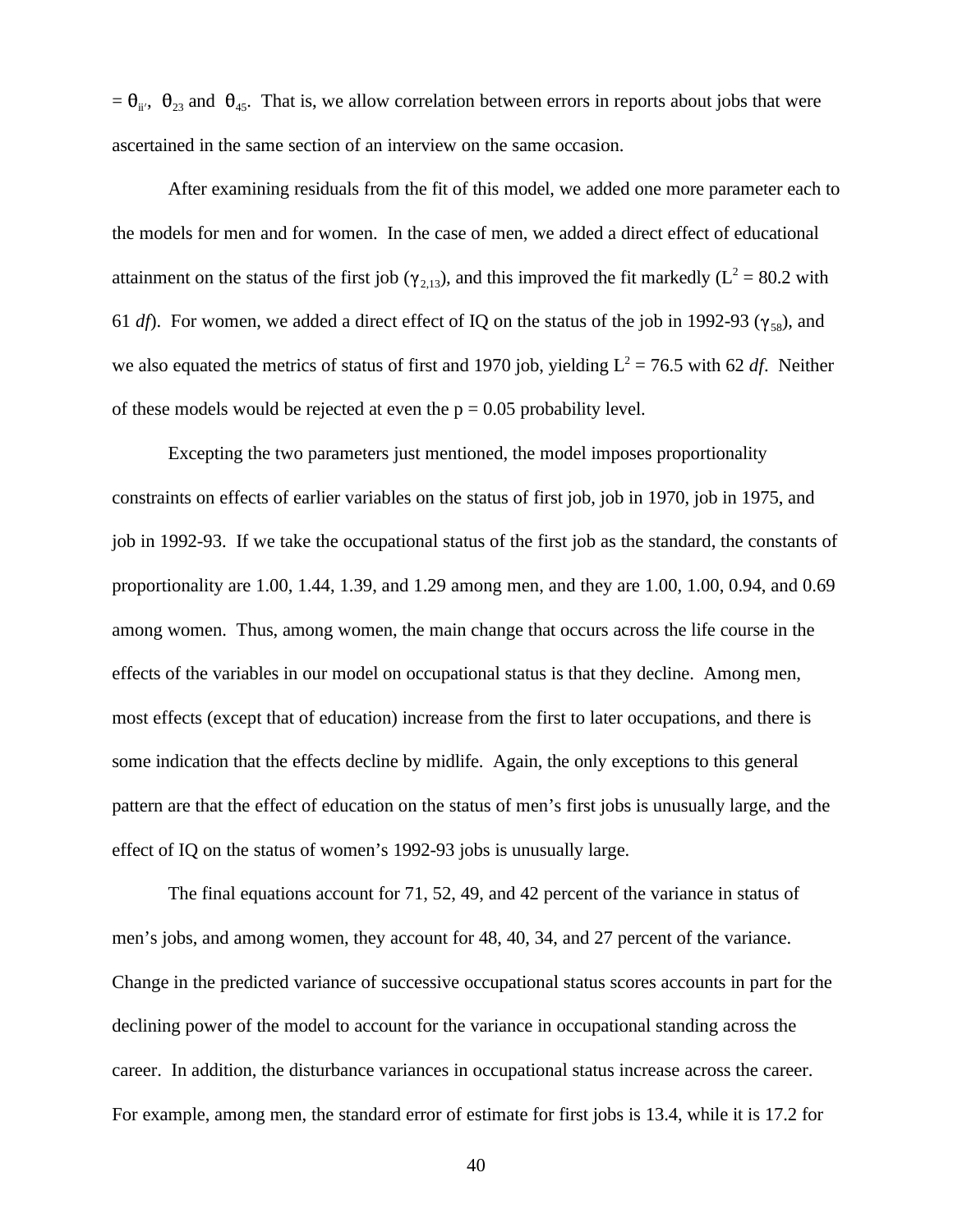jobs in 1992-93, and among women, the standard error of estimate for first jobs is 11.3, while it is 15.5 for jobs in 1992-93. As in our regression analysis of jobs in 1992-93, the social psychological model explains a smaller share of the variance for women than for men, but it also leaves a smaller component of variance unexplained for women than for men.

Table 10 gives estimates from the MIMIC model of the regressions of each occupational status on all prior variables in the model for men and women. For example, the fourth column of estimates in each panel of Table 10 is a constrained version of the fifth column of estimates in each panel of Table 9. By reading from left to right within each panel, we can see the evolution of effects across the life course. Thus, among men, all effects, except that of schooling, increase slightly between the first job and the job in 1970, and the effects on later jobs decrease slightly. The effect of schooling is uniquely high at men's labor force entry, and it drops to about half the entry value at any later point in the career. Men's occupational status at career entry is modestly affected by IQ, net of other variables, and this effect increases by about a third for occupations later in the career. Among women, the model specifies no differences between effects on the status of first and 1970 jobs, but the effects of all variables except IQ decline later in the career. The direct effect of IQ on women's occupational status is unique in almost tripling between career entry and midlife.

Thus, there are persistent and, indeed, growing effects of IQ on occupational status throughout the careers of the Wisconsin high school graduates. However, relative growth does not indicate absolute importance; there may be less here than meets the eye. In the reduced-form equation for occupational status in 1992-93, subject to the MIMIC constraints, the total effects of ability are 0.236 among men and 0.303 among women. That is, a 10 point shift in IQ yields 2 to 3 points in occupational status. The standardized coefficient of ability is 0.157 among men and 0.245 among women. In the final equations, the effects of ability are 0.116 among men and 0.279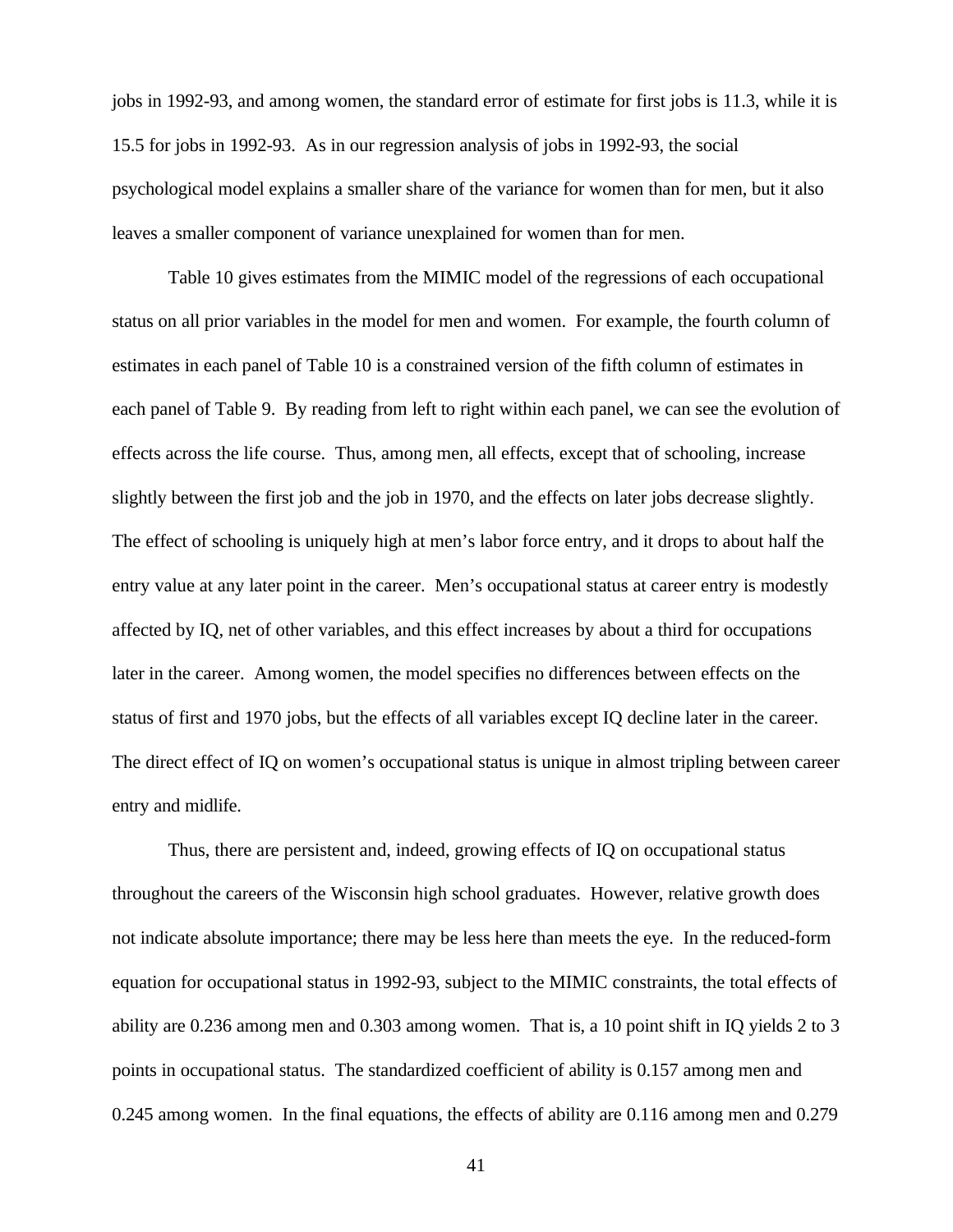among women. The corresponding standardized coefficients are 0.077 and 0.226. Such effects would seem unlikely to dominate the process of social stratification in the United States.

As we might have expected from our national findings, if there is a key variable in the occupational attainment of men and women, it is educational attainment. Even after social background, ability, and other social psychological variables are controlled, there is a large and persistent effect of post-high school education on occupational success across the life course. Furthermore, adolescent occupational aspirations have strong and persistent effects on the occupational success of men and of women. In addition, there are gender-specific influences on occupational success. Farm background is a persistent handicap to men, while good high school grades continue to improve women's occupational chances. Finally, relative to ability, there are weaker, but still substantial and persistent effects of parents' income, father's occupational status, academic program, teachers' encouragement, parents' encouragement, and friends' college plans on men's occupational standing. In short, while mental ability plays a significant role in the process of occupational stratification, the Wisconsin findings also strongly support the conclusion that education and other social psychological variables are even more important. There are elements of "merit" in the schooling and psychological variables, so the Wisconsin findings lend weight to our earlier observation that it is inappropriate to identify merit too strongly with mental ability.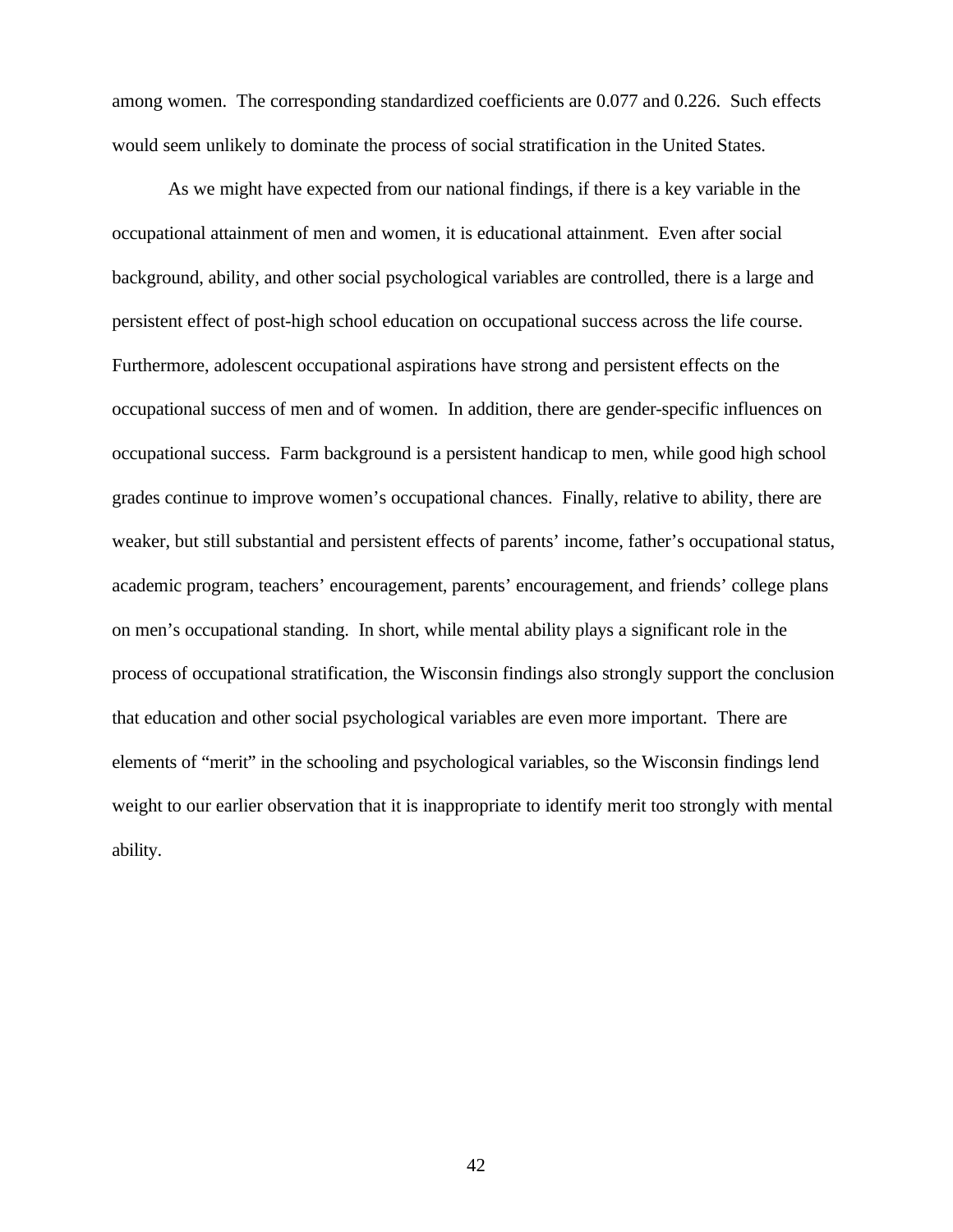#### REFERENCES

- Altonji, Joseph G. and Thomas A. Dunn. 1990. "Relationships Among the Family Incomes and Labor Market Outcomes of Relatives," unpublished.
- Alwin, Duane F. and Robert M. Hauser. 1975. "The Decomposition of Effects in Path Analysis." *American Sociological Review* 40:37-47.
- Bielby, William T. and Robert M. Hauser. 1977. "Response Error in Earnings Functions for Nonblack Males." *Sociological Methods and Research* 6:241-80.
- Bielby, William T., Robert M. Hauser, and David L. Featherman. 1977. "Response Errors of Black and Nonblack Males in Models of the Intergenerational Transmission of Socioeconomic Status." *American Journal of Sociology* 82:1242-88.
- Blau, Peter M. and Otis Dudley Duncan. 1967. *The American Occupational Structure*. New York: John Wiley and Sons.
- Bowles, Samuel. 1972. "Schooling and Inequality from Generation to Generation." *Journal of Political Economy* 80:S219-51.
- Bowles, Samuel and Herbert Gintis. 1976. *Schooling in Capitalist America*. New York: Basic Books.
- Boyd, Monica. 1986. "Socioeconomic Indices and Sexual Inequality: A Tale of Scales." *Canadian Review of Sociology and Anthropology* 23(4):457-80.
- Center for Human Resource Research, The Ohio, State University. 1992. *NLS Update: The National Longitudinal Studies of Labor Market Experience*, Fall, 1.
- Clarridge, Brian R., Linda L. Sheehy, and Taissa S. Hauser. 1977. "Tracing Members of a Panel: A 17-Year Follow-up." In *Sociological Methodology 1978*, edited by Karl F. Schuessler. San Francisco: Jossey-Bass.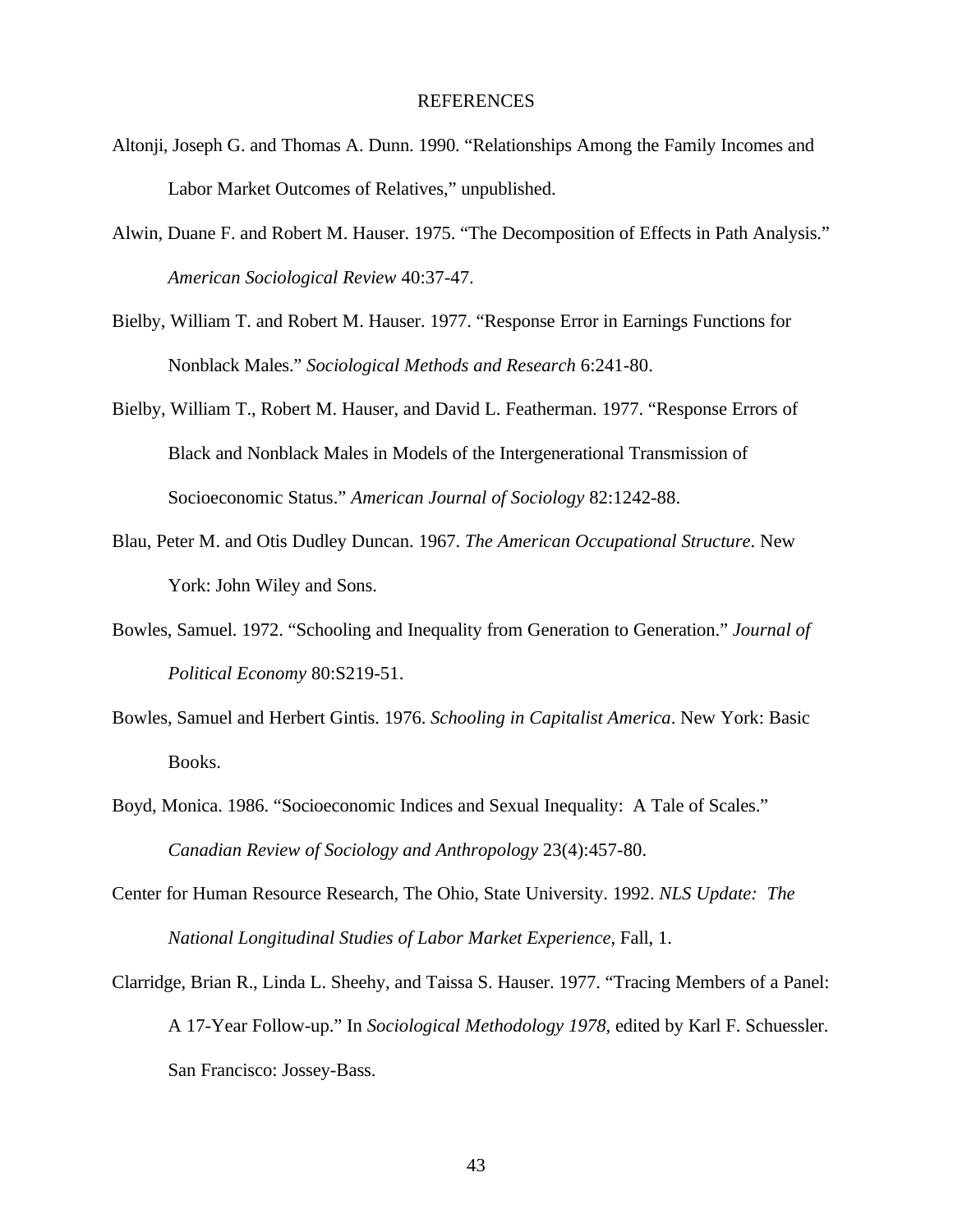- Clausen, John A. 1993. *American Lives: Looking Back at the Children of the Great Depression*. New York: The Free Press.
- Corcoran, Mary, Roger Gordon, Deborah Laren, and Gary Solon. 1992. "The Association Between Men's Economic Status and Their Family and Community Origins." *Journal of Human Resources* 27(4):575-601.
- Duncan, Otis Dudley. 1961. "A Socioeconomic Index for All Occupations." Pp. 109-38 in *Occupations and Social Status*, edited by Albert J. Reiss, Jr. New York: Free Press.
- \_\_\_\_\_\_\_\_. 1965. "Social Origins of Salaried and Self-Employed Professional Workers." *Social Forces* 44:186-89.
- \_\_\_\_\_\_\_\_. 1969. "Inequality and Opportunity." *Population Index* 35:361-66.
- Duncan, Otis Dudley, David L. Featherman, and Beverly Duncan. 1972. *Socioeconomic Background and Achievement*. New York: Seminar Press.
- Featherman, David L. 1980. "Retrospective Longitudinal Research: Methodological Considerations." *Journal of Economics and Business* 32(2):152-69.
- Featherman, David L. and Robert M. Hauser. 1978. *Opportunity and Change*. New York: Academic Press.
- Goldberger, Arthur S. 1989. "Economic and Mechanical Models of Intergenerational Transmission." *The American Economic Review* 79(3):504-13.
- Griliches, Zvi. 1979. "Sibling Models and Data in Economics: Beginnings of a Survey." *Journal of Political Economy* 87:S37-64.
- Hauser, Robert M., Peter J. Dickinson, Harry P. Travis, and John N. Koffel. 1975a. "Structural Changes in Occupational Mobility Among Men in the United States." *American Sociological Review* 40:585-98.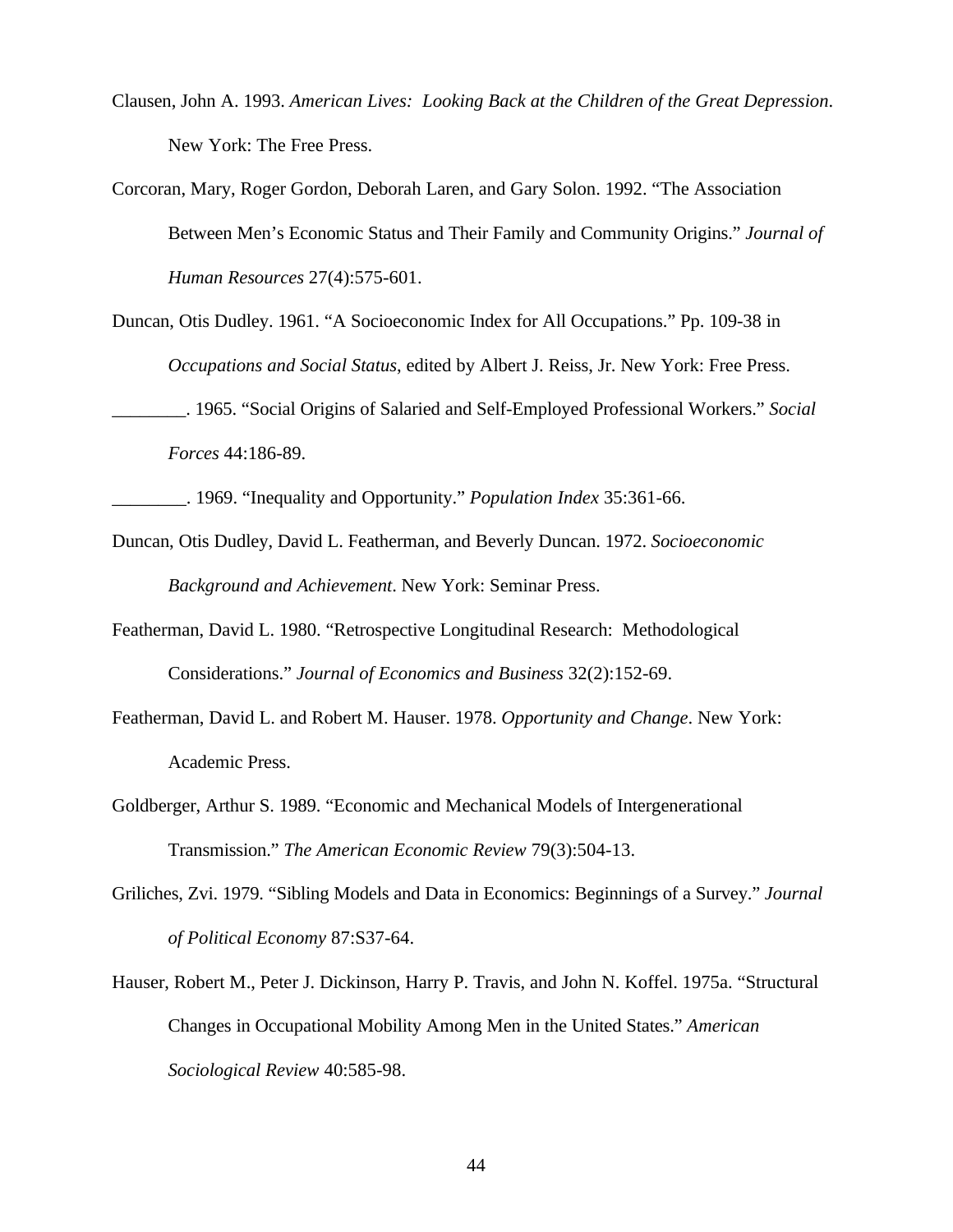- Hauser, Robert M. and David L. Featherman. 1976. "Equality of Schooling: Trends and Prospects." *Sociology of Education* 49:99-120.
- \_\_\_\_\_\_\_\_. 1977. *The Process of Stratification: Trends and Analyses*. New York: Academic Press.
- Hauser, Robert M. and Arthur S. Goldberger. 1971. "The Treatment of Unobservable Variables in Path Analysis." Pp. 81-117 in *Sociological Methodology*, edited by Herbert L. Costner. San Francisco: Jossey-Bass.
- Hauser, Robert M., John N. Koffel, Harry P. Travis, and Peter J. Dickinson. 1975b. "Temporal Change in Occupational Mobility: Evidence for Men in the United States." *American Sociological Review* 40:279-97.
- Hauser, Robert M. and John A. Logan. 1992. "How Not to Measure Intergenerational Occupational Persistence." *American Journal of Sociology* 97(6):1689-711.
- Hauser, Robert M. and Peter A. Mossel. 1985. "Fraternal Resemblance in Educational Attainment and Occupational Status." *American Journal of Sociology* 91:650-73.
- Hauser, Robert M. and William H. Sewell. 1986. "Family Effects in Simple Models of Education, Occupational Status, and Earnings: Findings from the Wisconsin and Kalamazoo Studies." *Journal of Labor Economics* 4:S83-S115.
- Hauser, Robert M., William H. Sewell, and Duane F. Alwin. 1976. "High School Effects on Achievement." Pp. 309-41 in *Schooling and Achievement in American Society*, edited by William H. Sewell, Robert M. Hauser and David L. Featherman. New York: Academic Press.
- Hauser, Robert M., William H. Sewell, John A. Logan, Taissa S. Hauser, Carol Ryff, Avshalom Caspi, and Maurice M. MacDonald. 1992. "The Wisconsin Longitudinal Study: Adults as Parents and Children at Age 50." *IASSIST Quarterly* 16(2):23-38.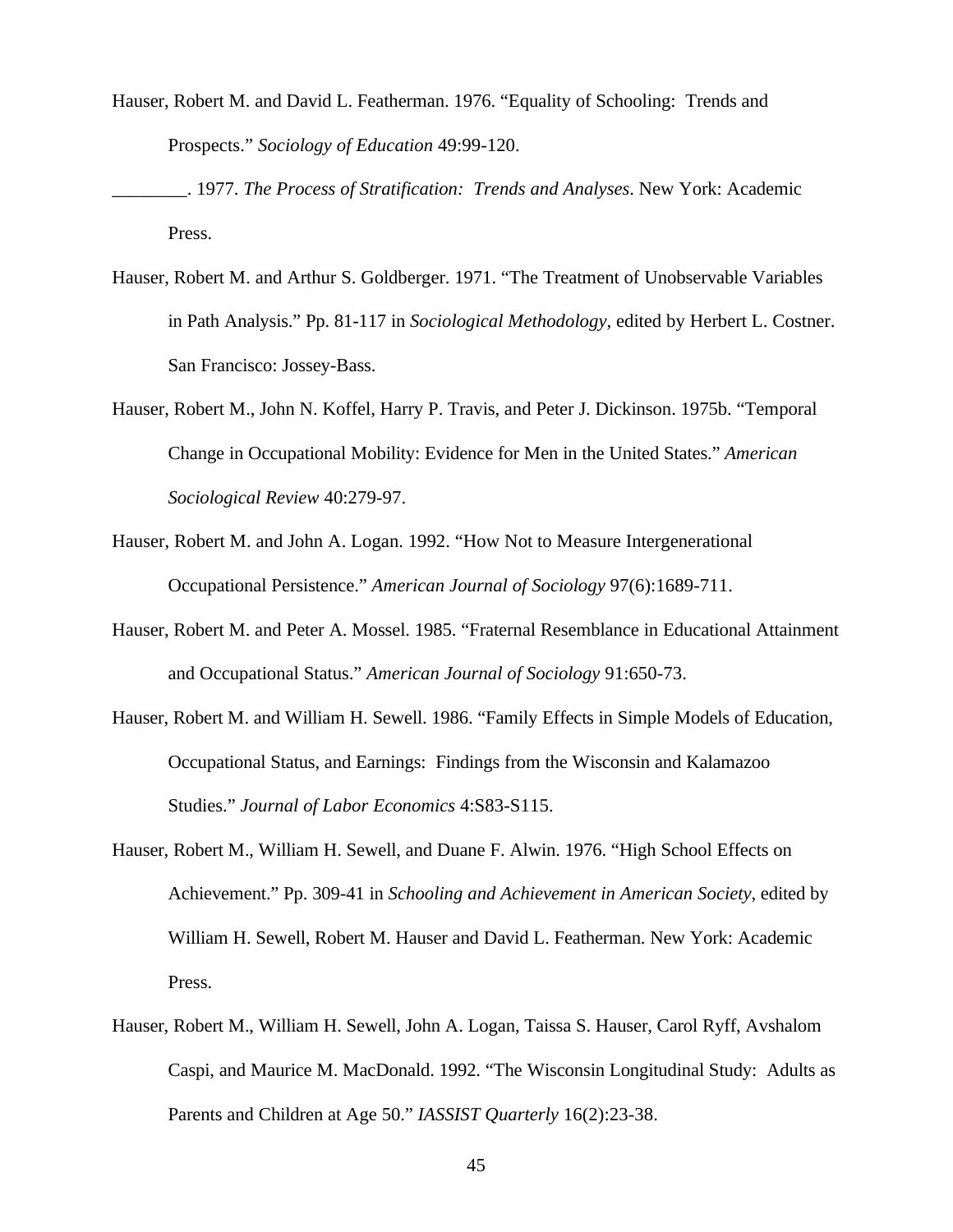- Hauser, Robert M. and Megan M. Sweeney. 1995. "Does Poverty in Adolescence Affect the Life Chances of High School Graduates?" In *Growing Up Poor*, edited by Greg Duncan and Jeanne Brooks-Gunn. New York: Russell Sage Foundation.
- Hauser, Robert M., Shu-Ling Tsai, and William H. Sewell. 1983. "A Model of Stratification with Response Error in Social and Psychological Variables." *Sociology of Education* 56:20-46.
- Hauser, Robert M. and John Robert Warren. 1996. "Socioeconomic Indexes for Occupations: A Review, Update, and Critique." CDE Working Papers, no. 96-01. Madison, Wisconsin: Center for Demography and Ecology, University of Wisconsin-Madison.
- Herrnstein, Richard J. and Charles Murray. 1994. *The Bell Curve: Intelligence and Class Structure in American Life*. New York: The Free Press.
- Hodge, Robert W. 1981. "The Measurement of Occupational Status." *Social Science Research* 10:396-415.
- Hout, Michael. 1988. "More Universalism, Less Structural Mobility: The American Occupational Structure in the 1980s." *American Journal of Sociology* 93(6):1358-400.
- Jencks, Christopher S., Lauri Perman, and Lee Rainwater. 1988. "What is a Good Job? A New Measure of Labor Market Success." *American Journal of Sociology* 93(6):1322-57.
- Jencks, Christopher, Susan Bartlett, Mary Corcoran, James Crouse, David Eaglesfield, Gregory Jackson, Kent McClelland, Peter Mueser, Michael Olneck, Joseph Schwartz, Sherry Ward, and Jill Williams. 1979. *Who Gets Ahead? The Determinants of Economic Success in America*. New York: Basic Books.
- Jencks, Christopher, James Crouse, and Peter Mueser. 1983. "The Wisconsin Model of Status Attainment: A National Replication with Improved Measures of Ability and Aspiration." *Sociology of Education* 56:3-19.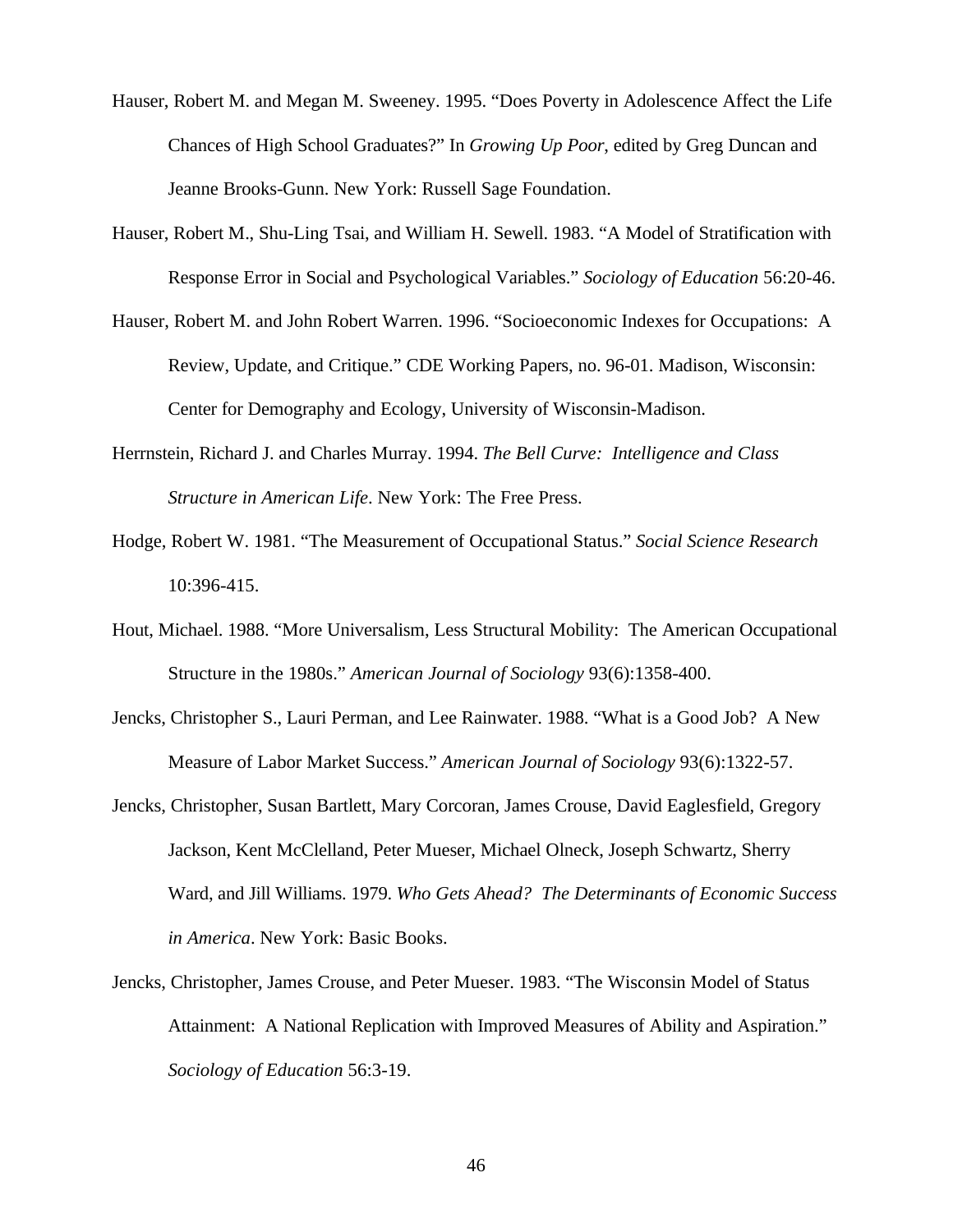- Jencks, Christopher, Marshall Smith, Henry Acland, Mary Jo Bane, David Cohen, Herbert Gintis, Barbara Heyns, and Stephan Michelson. 1972. *Inequality: A Reassessment of the Effect of Family and Schooling in America*. New York: Basic Books.
- Joreskog, Karl G. and Arthur S. Goldberger. 1975. "Estimation of a Model with Multiple Indicators and Multiple Causes of a Single Latent Variable." *Journal of the American Statistical Association* 70:631-39.
- Kominski, Robert and Andrea Adams. 1992. "Educational Attainment in the United States: March 1991 and 1990." In *Current Population Reports*, 462. Washington, D.C.: U.S. Government Printing Office.
- Korenman, Sanders and Christopher Winship. 1996. "A Reanalysis of The Bell Curve." Unpublished paper. February.
- Kuo, Hsiang-Hui Daphne and Robert M. Hauser. 1995. "Trends in Family Effects on the Education of Black and White Brothers." *Sociology of Education* 68(2):136-60.
- McCall, Robert B. 1977. "Childhood IQ's as Predictors of Adult Educational and Occupational Status." *Science* 197:482-83.
- Murnane, Richard J. and Frank Levy. 1993. "Why Today's High-School Educated Males Earn Less Than Their Fathers Did: The Problem and an Assessment of Responses." *Harvard Educational Review* 63(1):1-20.
- Murphy, Kevin and Finis Welch. 1989. "Wage Premiums for College Graduates: Recent Growth and Possible Explanations." *Educational Researcher* 18(4):17-26.
- Olneck, Michael R. 1977. "On the Use of Sibling Data to Estimate the Effects of Family Background, Cognitive Skills, and Schooling: Results from the Kalamazoo Brothers Study." Pp. 125-62 in *Kinometrics: Determinants of Socioeconomic Success Within and Between Families*, edited by Paul Taubman. Amsterdam: North-Holland.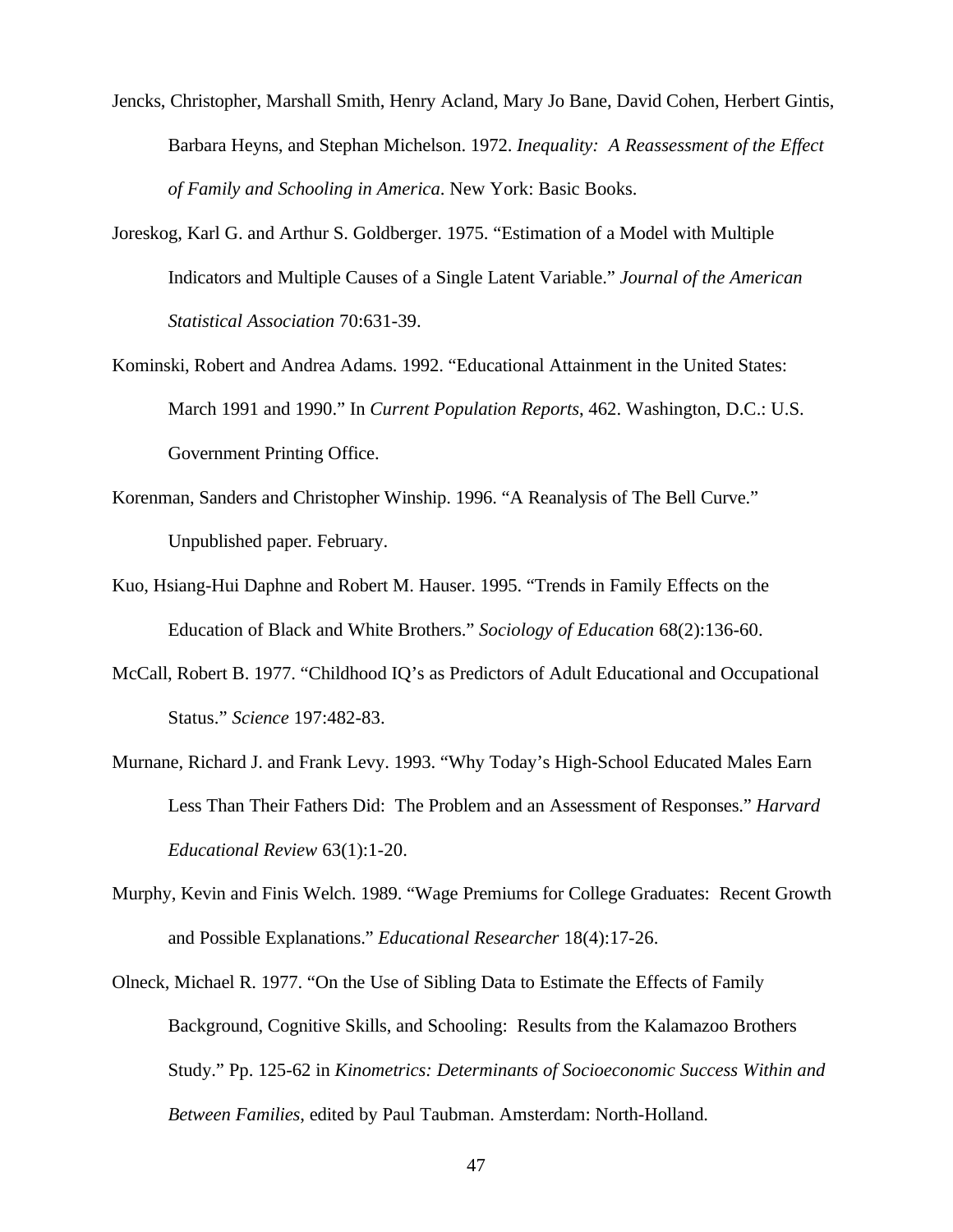- Raftery, Adrian E. 1995. "Bayesian Model Selection in Social Research." Pp. 111-63 in *Sociological Methodology 1995*, vol. 25, edited by Peter V. Marsden. Cambridge: Basil Blackwell.
- Rytina, Steve. 1992. "Scaling the Intergenerational Continuity of Occupation: Is Occupational Inheritance Ascriptive After All?" *American Journal of Sociology* 97(6):1658-88.
- Sewell, William H. 1971. "Inequality of Opportunity for Higher Education." *American Sociological Review* 36:793-809.
- Sewell, William H., Archibald O. Haller, and George W. Ohlendorf. 1970. "The Educational and Early Occupational Status Attainment Process: Replication and Revision." *American Sociological Review* 35:1014-27.
- Sewell, William H., Archibald O. Haller, and Alejandro Portes. 1969. "The Educational and Early Occupational Attainment Process." *American Sociological Review* 34:82-92.
- Sewell, William H. and Robert M. Hauser. 1975. *Education, Occupation, and Earnings: Achievement in the Early Career*. New York: Academic Press.
- \_\_\_\_\_\_\_\_. 1992a. "The Influence of The American Occupational Structure on the Wisconsin Model." *Contemporary Sociology* 21(5):598-603.
- \_\_\_\_\_\_\_\_. 1992b. "A Review of the Wisconsin Longitudinal Study of Social and Psychological Factors in Aspirations and Achievements, 1963-1993." CDE Working Papers, no. 92-1. Madison, Wisconsin: Center for Demography and Ecology, The University of WIsconsin-Madison.
- Sewell, William H., Robert M. Hauser, and Wendy C. Wolf. 1980. "Sex, Schooling and Occupational Status." *American Journal of Sociology* 86:551-83.
- Siegel, Paul M. 1971. "Prestige in the American Occupational Structure," doctoral diss. University of Chicago.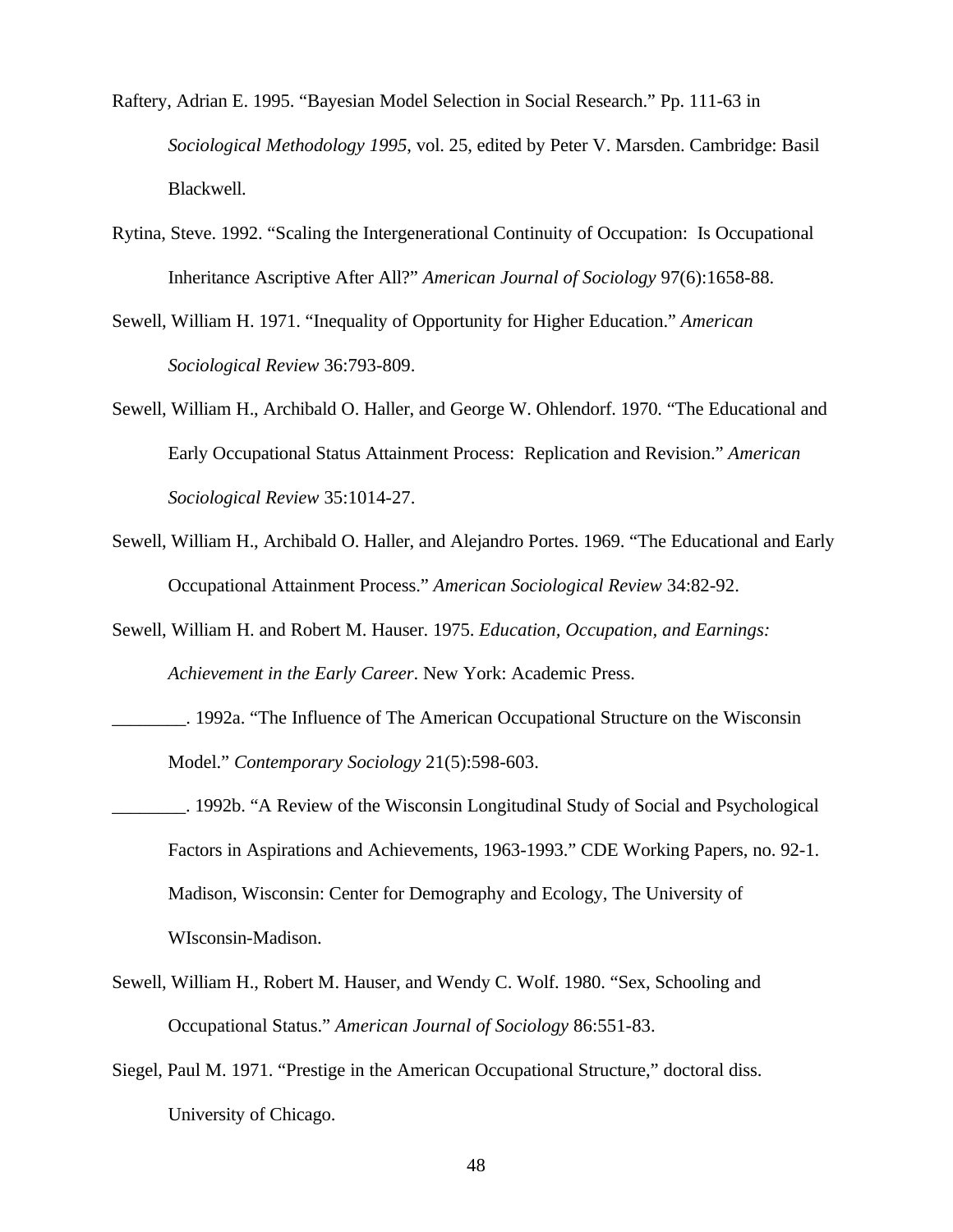- Solon, Gary, Mary Corcoran, Roger Gordon, and Deborah Laren. 1991. "A Longitudinal Analysis of Sibling Correlations in Economic Status." *Journal of Human Resources* 26(3):509-34.
- Stevens, Gillian and Joo Hyun Cho. 1985. "Socioeconomic Indexes and the New 1980 Census Occupational Classification Scheme." *Social Science Research* 14:74-168.
- Stevens, Gillian and David L. Featherman. 1981. "A Revised Socioeconomic Index of Occupational Status." *Social Science Research* 10(4):364-95.
- Warren, John Robert, Jennifer T. Sheridan, and Robert M. Hauser. 1996. "How Do Indexes of Occupational Status Affect Analyses of Gender Inequality in Occupational Attainment?" Meetings of the Population Association of America. New Orleans, Louisiana, May.
- Weakliem, David, Julia McQuillan, and Tracy Schauer. 1995. "Toward Meritocracy? Changing Social-Class Differences in Intellectual Ability." *Sociology of Education* 68:271-86.
- Zimmerman, David J. 1992. "Regression Toward Mediocrity in Economic Stature." *American Economic Review* 82:409-29.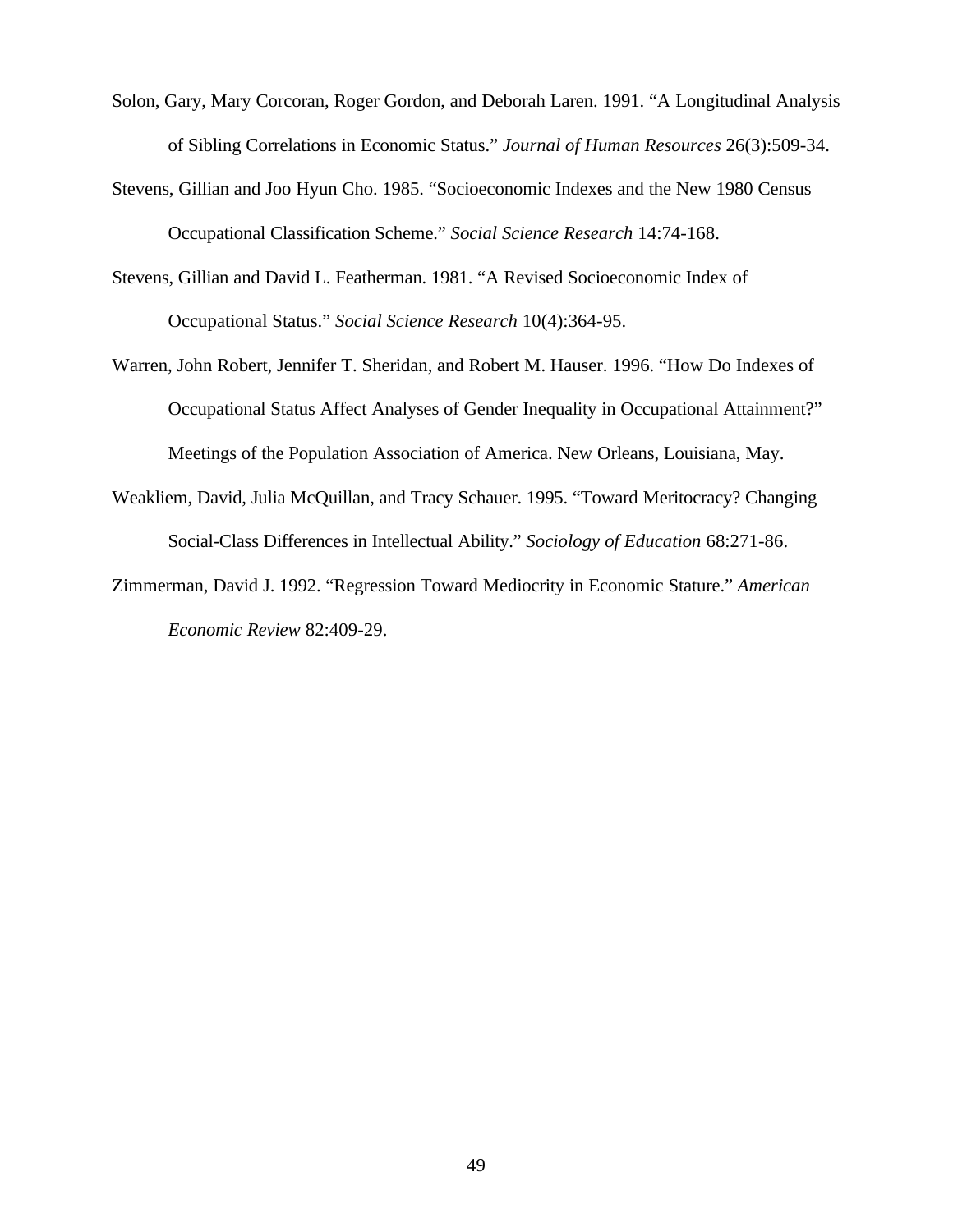|                                  |            | Age 25 to 34          |      | Age 35 to 44 |      | Age 45 to 54 |      | Age 55 to 64 |  |
|----------------------------------|------------|-----------------------|------|--------------|------|--------------|------|--------------|--|
| Variable                         | Mean       | Std Dev               | Mean | Std Dev      | Mean | Std Dev      | Mean | Std Dev      |  |
| 1962 OCG (1960-basis Duncan SEI) |            |                       |      |              |      |              |      |              |  |
|                                  |            |                       |      |              |      |              |      |              |  |
| Current job                      | 40.4       | 25.0                  | 40.7 | 24.7         | 38.1 | 23.6         | 36.9 | 24.2         |  |
| First job                        | 30.0       | 22.8                  | 27.2 | 21.1         | 25.3 | 20.1         | 25.9 | 20.4         |  |
| Father's job                     | 30.4       | 21.7                  | 28.7 | 21.8         | 26.6 | 20.5         | 25.9 | 20.4         |  |
| 1973 OCG (1960-basis Duncan SEI) |            |                       |      |              |      |              |      |              |  |
| Current job                      | 42.6       | 25.0                  | 44.4 | 25.5         | 43.0 | 25.3         | 38.5 | 24.9         |  |
| First job                        | 36.7       | 25.4                  | 36.4 | 25.9         | 33.2 | 24.6         | 28.9 | 22.7         |  |
| Father's job                     | 33.8       | 23.9                  | 30.0 | 22.4         | 28.0 | 21.4         | 26.5 | 20.9         |  |
| 1973 OCG (1970-basis MSEI2)      |            |                       |      |              |      |              |      |              |  |
| Current job                      | 37.6       | 20.8                  | 38.9 | 20.9         | 37.2 | 20.0         | 34.5 | 19.3         |  |
| Job in 1962                      | $\sim$ $-$ | $\mathcal{L}^{\perp}$ | 36.1 | 20.2         | 36.0 | 19.6         | 34.3 | 19.0         |  |
| First job                        | 33.6       | 21.1                  | 33.4 | 21.5         | 30.9 | 20.0         | 28.0 | 18.3         |  |
| Father's job                     | 31.8       | 17.7                  | 29.6 | 16.5         | 28.4 | 15.5         | 27.8 | 15.1         |  |
| 1986-88 SIPP (1980-basis MSEI2)  |            |                       |      |              |      |              |      |              |  |
| Current job                      | 37.8       | 20.6                  | 40.9 | 21.0         | 41.9 | 21.1         | 41.1 | 21.3         |  |
| Father's job                     | 37.9       | 19.6                  | 35.0 | 18.0         | 32.2 | 16.7         | 31.0 | 15.8         |  |

## Table 1. Means and Standard Deviations of Occupational Status: Nonblack men, 1962 and 1973 Occupational Changes in a Generation Surveys (OCG) and 1986-88 Surveys of Income and Program Participation (SIPP)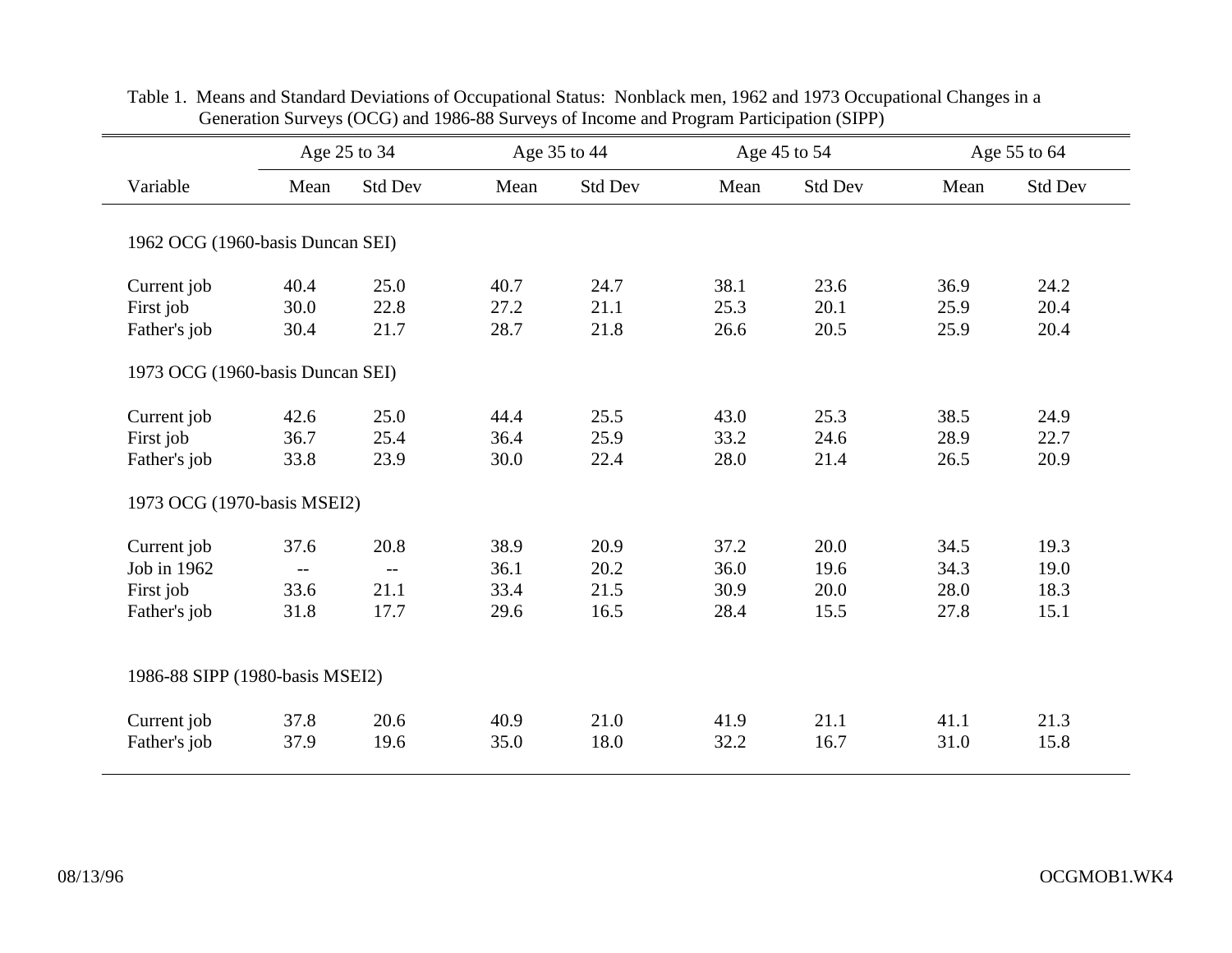|                                  | Age 25 to 34                                  |                          | Age 35 to 44 |         | Age 45 to 54 |         | Age 55 to 64 |         |
|----------------------------------|-----------------------------------------------|--------------------------|--------------|---------|--------------|---------|--------------|---------|
| Variable                         | Mean                                          | Std Dev                  | Mean         | Std Dev | Mean         | Std Dev | Mean         | Std Dev |
| 1962 OCG (1960-basis Duncan SEI) |                                               |                          |              |         |              |         |              |         |
| Current job                      | 18.3                                          | 16.3                     | 19.2         | 16.1    | 17.2         | 13.9    | 14.9         | 12.7    |
| First job                        | 16.6                                          | 14.2                     | 15.8         | 13.3    | 13.0         | 10.1    | 13.8         | 12.7    |
| Father's job                     | 17.4                                          | 15.3                     | 14.8         | 11.3    | 16.2         | 11.6    | 16.2         | 12.5    |
| 1973 OCG (1960-basis Duncan SEI) |                                               |                          |              |         |              |         |              |         |
| Current job                      | 29.1                                          | 21.7                     | 27.8         | 21.2    | 23.4         | 18.8    | 18.9         | 16.2    |
| First job                        | 24.2                                          | 20.0                     | 20.7         | 19.1    | 18.4         | 16.3    | 15.4         | 15.1    |
| Father's job                     | 17.5                                          | 15.5                     | 16.3         | 14.3    | 14.3         | 11.8    | 14.0         | 10.4    |
| 1973 OCG (1970-basis MSEI2)      |                                               |                          |              |         |              |         |              |         |
| Current job                      | 27.3                                          | 16.6                     | 27.1         | 17.0    | 24.0         | 14.0    | 21.0         | 10.7    |
| Job in 1962                      | $\mathord{\hspace{1pt}\text{--}\hspace{1pt}}$ | $\overline{\phantom{a}}$ | 24.3         | 15.0    | 23.0         | 13.1    | 21.1         | 10.7    |
| First job                        | 23.9                                          | 14.6                     | 22.9         | 15.2    | 21.0         | 12.1    | 19.7         | 10.6    |
| Father's job                     | 21.5                                          | 11.2                     | 21.0         | 10.4    | 20.4         | 9.1     | 20.3         | 7.4     |
| 1986-88 SIPP (1980-basis MSEI2)  |                                               |                          |              |         |              |         |              |         |
| Current job                      | 29.6                                          | 17.7                     | 35.9         | 17.0    | 30.2         | 18.4    | 27.6         | 16.1    |
| Father's job                     | 28.4                                          | 13.5                     | 27.3         | 13.0    | 24.6         | 10.2    | 26.7         | 12.5    |

## Table 2. Means and Standard Deviations of Occupational Status: Black men, 1962 and 1973 Occupational Changes in a Generation Surveys (OCG) and 1986-88 Surveys of Income and Program Participation (SIPP)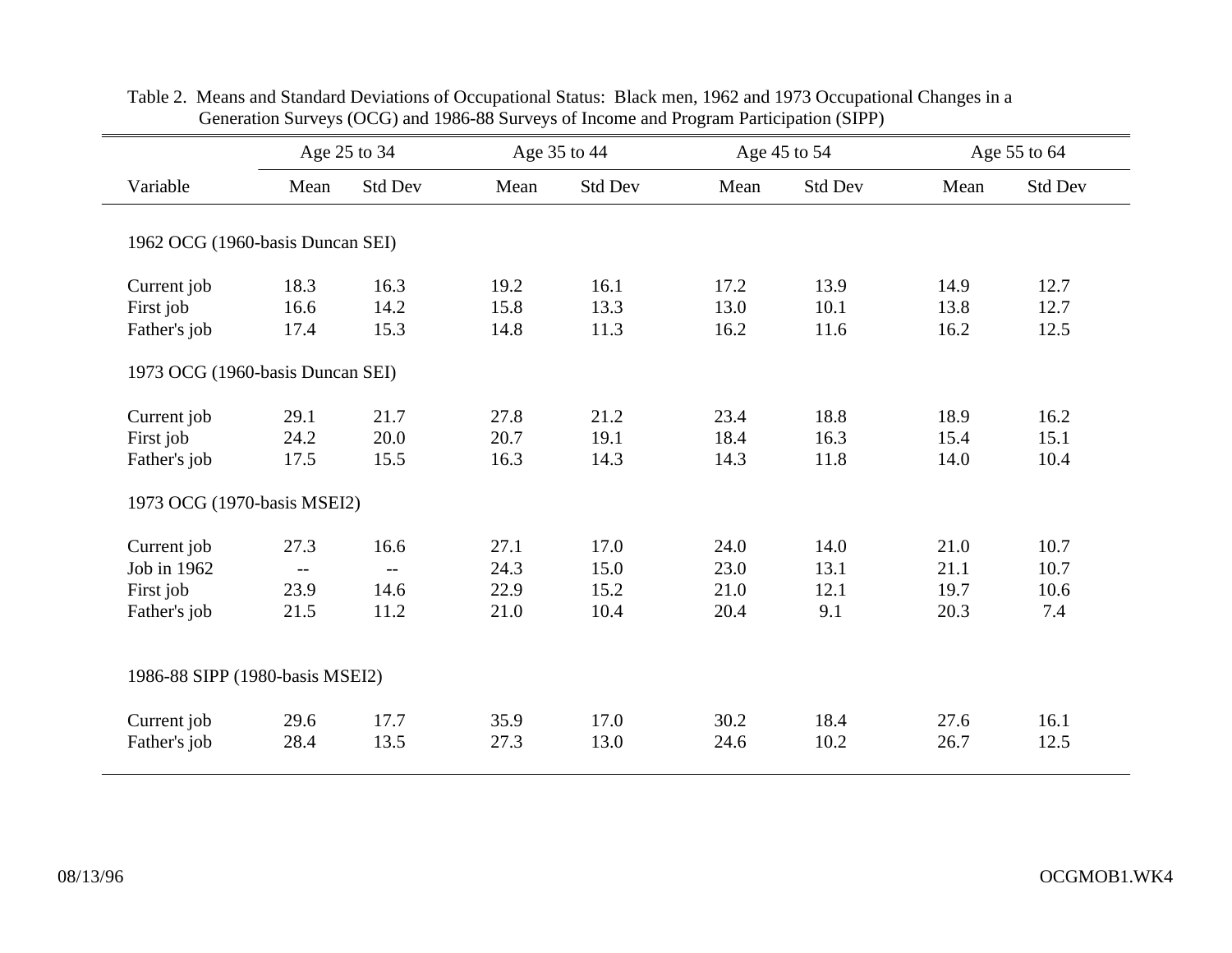| Group and variables                                            |      |      | Age 25 to 34 Age 35 to 44 Age 45 to 54 | Age 55 to 64 |
|----------------------------------------------------------------|------|------|----------------------------------------|--------------|
| Nonblack men                                                   |      |      |                                        |              |
| Father's occupation and current occupation                     |      |      |                                        |              |
| 1962 OCG (1960-basis Duncan SEI)                               | 0.45 | 0.47 | 0.47                                   | 0.44         |
| 1973 OCG (1960-basis Duncan SEI)                               | 0.37 | 0.42 | 0.44                                   | 0.46         |
| 1973 OCG (1970-basis MSEI2)                                    | 0.42 | 0.46 | 0.47                                   | 0.47         |
| 1986-88 SIPP (1980-basis MSEI2)                                | 0.35 | 0.37 | 0.42                                   | 0.44         |
| Father's occupation and first occupation                       |      |      |                                        |              |
| 1962 OCG (1960-basis Duncan SEI)                               | 0.42 | 0.39 | 0.42                                   | 0.42         |
| 1973 OCG (1960-basis Duncan SEI)                               | 0.43 | 0.48 | 0.48                                   | 0.44         |
| 1973 OCG (1970-basis MSEI2)                                    | 0.45 | 0.51 | 0.50                                   | 0.47         |
| <b>Black men</b>                                               |      |      |                                        |              |
| Father's occupation and current occupation                     |      |      |                                        |              |
| 1962 OCG (1960-basis Duncan SEI)                               | 0.18 | 0.25 | 0.10                                   | 0.17         |
| 1973 OCG (1960-basis Duncan SEI)                               | 0.44 | 0.32 | 0.32                                   | 0.24         |
| 1973 OCG (1970-basis MSEI2)                                    | 0.41 | 0.33 | 0.29                                   | 0.20         |
| 1986-88 SIPP (1980-basis MSEI2)                                | 0.51 | 0.28 | 0.30                                   | $-0.04$      |
| Father's occupation and first occupation                       |      |      |                                        |              |
| 1962 OCG (1960-basis Duncan SEI)                               | 0.24 | 0.13 | 0.03                                   | 0.15         |
| 1973 OCG (1960-basis Duncan SEI)                               | 0.50 | 0.30 | 0.32                                   | 0.40         |
| 1973 OCG (1970-basis MSEI2)                                    | 0.47 | 0.30 | 0.30                                   | 0.24         |
| Nonblack women: Father's occupation and current occupation     |      |      |                                        |              |
| 1986-88 SIPP (1980-basis MSEI2)                                | 0.25 | 0.23 | 0.26                                   | 0.29         |
| <b>Black women: Father's occupation and current occupation</b> |      |      |                                        |              |
| 1986-88 SIPP (1980-basis MSEI2)                                | 0.23 | 0.39 | 0.17                                   | 0.20         |

| Table 3. Intergenerational Regressions of Occupational Status: 1962 and 1973 Occupational |
|-------------------------------------------------------------------------------------------|
| Changes in a Generation Surveys (OCG) and 1986-88 Surveys of Income and Program           |
| Participation (SIPP)                                                                      |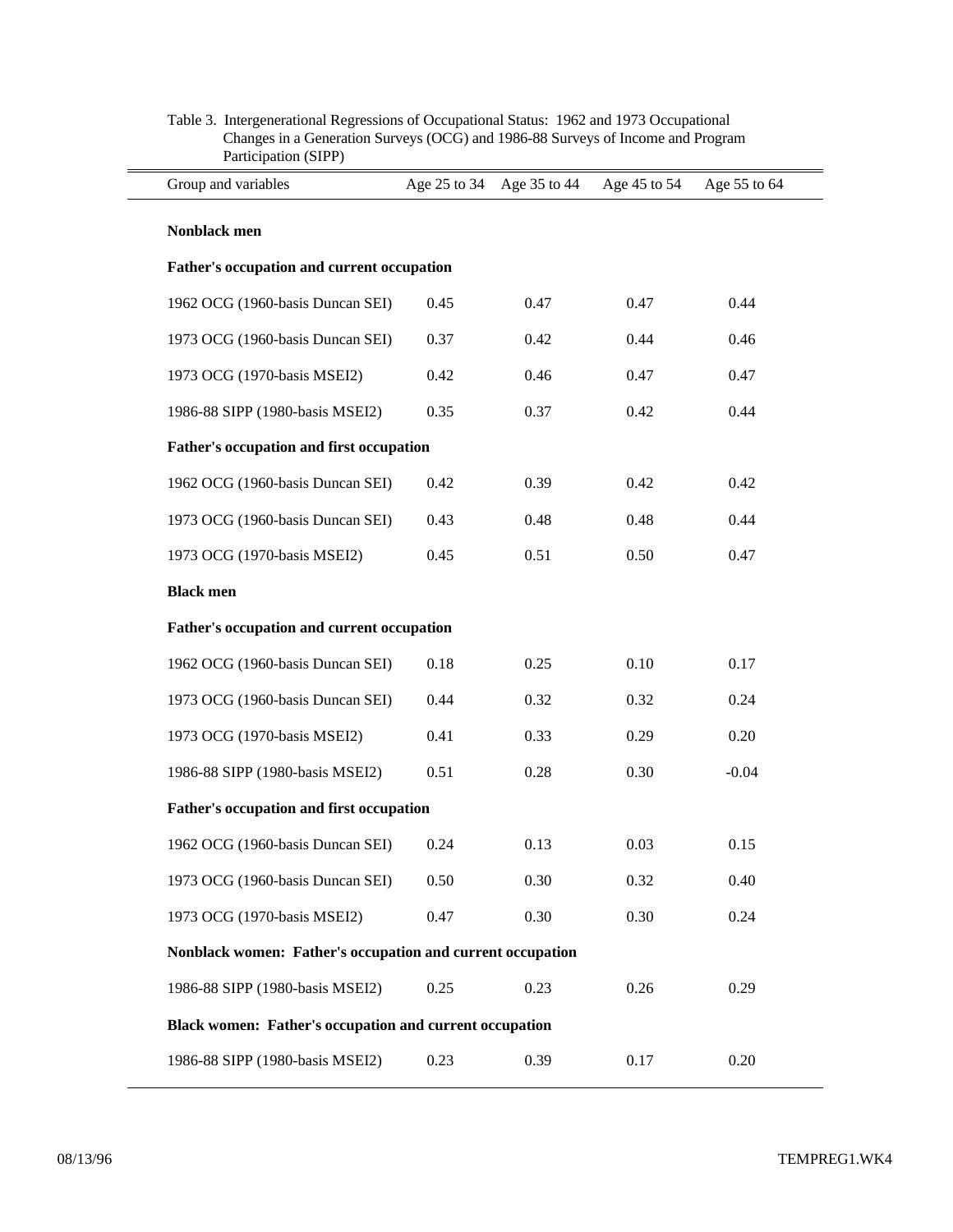|  | Table 4. Correlations among Selected Socioeconomic Variables: 1994 General Social Survey |  |  |
|--|------------------------------------------------------------------------------------------|--|--|

|                                                 | (1)  | (2)  | (3)  | (4)  | (5)  | (6)  | (7)  |  |
|-------------------------------------------------|------|------|------|------|------|------|------|--|
| Male Respondent, Male Sibling ( $N = 351$ )     |      |      |      |      |      |      |      |  |
| (1) Father's occupational status                | 1.00 |      |      |      |      |      |      |  |
| (2) Father's educational attainment             | 0.66 | 1.00 |      |      |      |      |      |  |
| (3) Mother's educational attainment             | 0.50 | 0.69 | 1.00 |      |      |      |      |  |
| (4) Respondent's educational attainment         | 0.41 | 0.42 | 0.35 | 1.00 |      |      |      |  |
| (5) Respondent's occupational status            | 0.34 | 0.27 | 0.19 | 0.60 | 1.00 |      |      |  |
| (6) Sibling's educational attainment            | 0.41 | 0.48 | 0.49 | 0.47 | 0.27 | 1.00 |      |  |
| (7) Sibling's occupational status               | 0.28 | 0.28 | 0.25 | 0.34 | 0.29 | 0.62 | 1.00 |  |
|                                                 |      |      |      |      |      |      |      |  |
| Mean                                            | 36.7 | 11.3 | 11.4 | 14.1 | 37.6 | 13.6 | 38.6 |  |
| Standard deviation                              | 14.5 | 4.2  | 3.4  | 2.7  | 14.4 | 3.0  | 15.9 |  |
| Male Respondent, Female Sibling ( $N = 338$ )   |      |      |      |      |      |      |      |  |
| (1) Father's occupational status                | 1.00 |      |      |      |      |      |      |  |
| (2) Father's educational attainment             | 0.62 | 1.00 |      |      |      |      |      |  |
| (3) Mother's educational attainment             | 0.39 | 0.57 | 1.00 |      |      |      |      |  |
| (4) Respondent's educational attainment         | 0.40 | 0.47 | 0.32 | 1.00 |      |      |      |  |
| (5) Respondent's occupational status            | 0.34 | 0.33 | 0.13 | 0.60 | 1.00 |      |      |  |
| (6) Sibling's educational attainment            | 0.32 | 0.42 | 0.42 | 0.44 | 0.28 | 1.00 |      |  |
| (7) Sibling's occupational status               | 0.28 | 0.25 | 0.17 | 0.32 | 0.27 | 0.58 | 1.00 |  |
| Mean                                            | 37.4 | 11.3 | 11.4 | 13.9 | 39.3 | 13.6 | 37.7 |  |
| Standard deviation                              | 14.3 | 4.0  | 3.1  | 2.9  | 14.4 | 2.7  | 15.3 |  |
|                                                 |      |      |      |      |      |      |      |  |
| Female Respondent, Male Sibling ( $N = 414$ )   |      |      |      |      |      |      |      |  |
| (1) Father's occupational status                | 1.00 |      |      |      |      |      |      |  |
| (2) Father's educational attainment             | 0.65 | 1.00 |      |      |      |      |      |  |
| (3) Mother's educational attainment             | 0.37 | 0.62 | 1.00 |      |      |      |      |  |
| (4) Respondent's educational attainment         | 0.39 | 0.41 | 0.38 | 1.00 |      |      |      |  |
| (5) Respondent's occupational status            | 0.32 | 0.26 | 0.22 | 0.58 | 1.00 |      |      |  |
| (6) Sibling's educational attainment            | 0.34 | 0.44 | 0.39 | 0.40 | 0.29 | 1.00 |      |  |
| (7) Sibling's occupational status               | 0.27 | 0.31 | 0.21 | 0.31 | 0.25 | 0.65 | 1.00 |  |
| Mean                                            | 35.4 | 11.1 | 11.2 | 13.7 | 37.1 | 13.5 | 39.0 |  |
| Standard deviation                              | 13.3 | 4.0  | 3.2  | 2.5  | 14.3 | 2.8  | 15.0 |  |
|                                                 |      |      |      |      |      |      |      |  |
| Female Respondent, Female Sibling ( $N = 429$ ) |      |      |      |      |      |      |      |  |
| (1) Father's occupational status                | 1.00 |      |      |      |      |      |      |  |
| (2) Father's educational attainment             | 0.65 | 1.00 |      |      |      |      |      |  |
| (3) Mother's educational attainment             | 0.44 | 0.68 | 1.00 |      |      |      |      |  |
| (4) Respondent's educational attainment         | 0.40 | 0.47 | 0.40 | 1.00 |      |      |      |  |
| (5) Respondent's occupational status            | 0.29 | 0.26 | 0.25 | 0.62 | 1.00 |      |      |  |
| (6) Sibling's educational attainment            | 0.42 | 0.46 | 0.42 | 0.49 | 0.27 | 1.00 |      |  |
| (7) Sibling's occupational status               | 0.30 | 0.27 | 0.22 | 0.30 | 0.24 | 0.64 | 1.00 |  |
| Mean                                            | 36.8 | 11.2 | 11.1 | 13.8 | 37.7 | 13.5 | 37.3 |  |
| Standard deviation                              | 14.3 | 4.2  | 3.4  | 2.7  | 14.8 | 2.5  | 14.9 |  |
|                                                 |      |      |      |      |      |      |      |  |

Note: All occupations have been coded using the 1980 Census occupational classification and mapped into the Stevens-Cho MSEI2.

 $\equiv$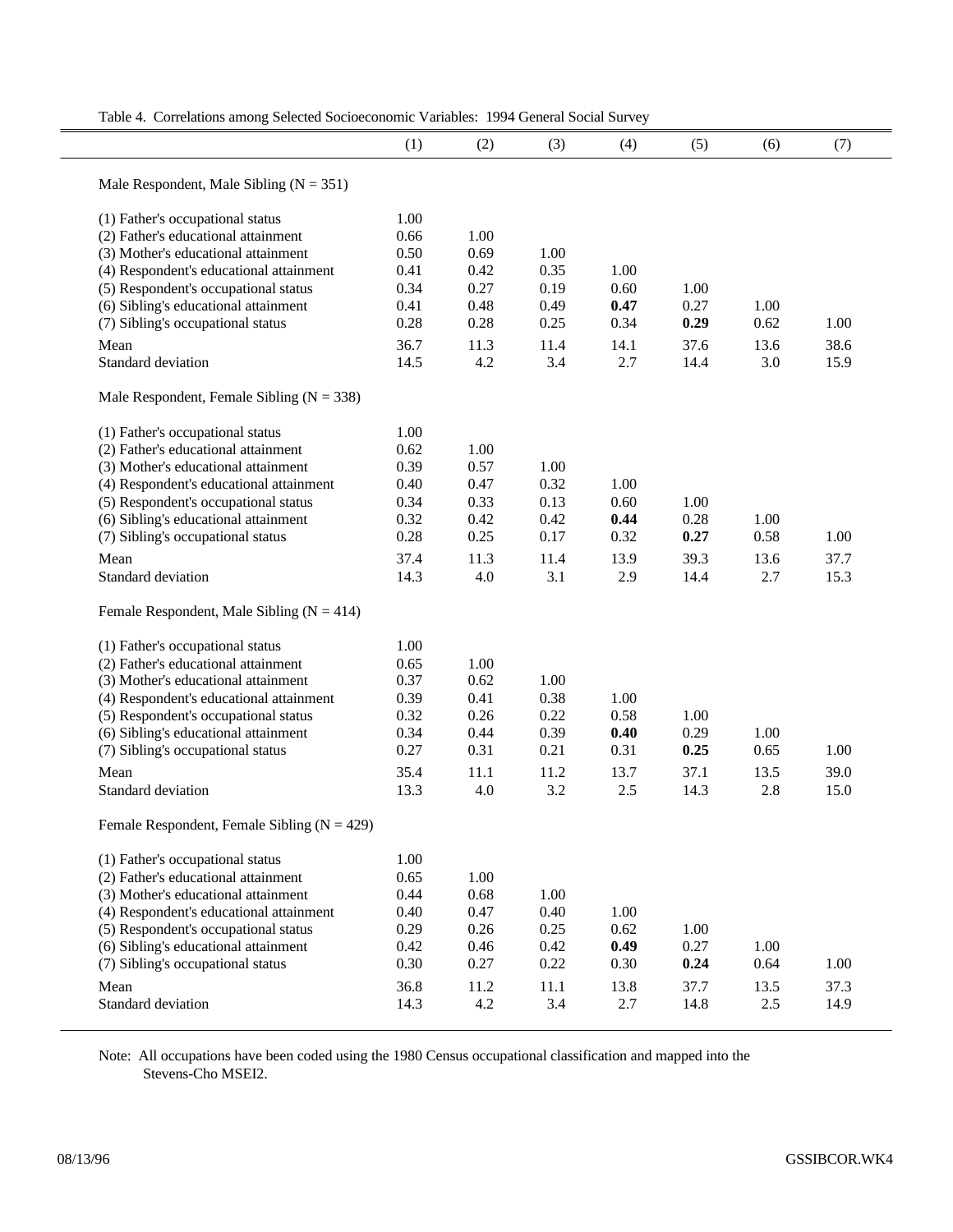|                                  | Age 25 to 34 |                         |      | Age 35 to 44            |      | Age 45 to 54            |                         | Age 55 to 64 |
|----------------------------------|--------------|-------------------------|------|-------------------------|------|-------------------------|-------------------------|--------------|
| Population and Model             |              | Err. of Est. Adj. R-Sq. |      | Err. of Est. Adj. R-Sq. |      | Err. of Est. Adj. R-Sq. | Err. of Est. Adj. R-Sq. |              |
| Nonblack men                     |              |                         |      |                         |      |                         |                         |              |
| 1962 OCG (1960-basis Duncan SEI) |              |                         |      |                         |      |                         |                         |              |
| Background                       | 22.2         | 0.21                    | 21.8 | 0.22                    | 21.2 | 0.19                    | 22.0                    | 0.18         |
| Education                        | 18.2         | 0.47                    | 18.5 | 0.44                    | 18.8 | 0.37                    | 20.2                    | 0.31         |
| Background and education         | 17.9         | 0.49                    | 18.2 | 0.46                    | 18.4 | 0.39                    | 19.6                    | 0.34         |
| 1973 OCG (1960-basis Duncan SEI) |              |                         |      |                         |      |                         |                         |              |
| Background                       | 22.7         | 0.18                    | 22.9 | 0.19                    | 22.9 | 0.18                    | 22.4                    | 0.19         |
| Education                        | 19.2         | 0.41                    | 19.1 | 0.44                    | 19.7 | 0.39                    | 19.8                    | 0.37         |
| Background and education         | 19.0         | 0.42                    | 18.9 | 0.45                    | 19.4 | 0.41                    | 19.4                    | 0.39         |
| 1973 OCG (1970-basis MSEI2)      |              |                         |      |                         |      |                         |                         |              |
| Background                       | 18.6         | 0.20                    | 18.5 | 0.21                    | 17.9 | 0.20                    | 17.4                    | 0.19         |
| Education                        | 14.6         | 0.51                    | 14.3 | 0.53                    | 14.5 | 0.47                    | 14.7                    | 0.42         |
| Background and education         | 14.5         | 0.51                    | 14.2 | 0.54                    | 14.4 | 0.48                    | 14.5                    | 0.44         |
| 1986-88 SIPP (1980-basis MSEI2)  |              |                         |      |                         |      |                         |                         |              |
| Background                       | 18.8         | 0.16                    | 19.3 | 0.15                    | 19.3 | 0.16                    | 19.4                    | 0.17         |
| Education                        | 15.7         | 0.42                    | 15.9 | 0.42                    | 15.7 | 0.44                    | 15.5                    | 0.47         |
| Background and education         | 15.5         | 0.43                    | 15.8 | 0.43                    | 15.7 | 0.45                    | 15.3                    | 0.48         |
| <b>Nonblack women</b>            |              |                         |      |                         |      |                         |                         |              |
| 1986-88 SIPP (1980-basis MSEI2)  |              |                         |      |                         |      |                         |                         |              |
| Background                       | 16.6         | 0.13                    | 16.8 | 0.12                    | 16.6 | 0.14                    | 15.8                    | 0.13         |
| Education                        | 14.9         | 0.29                    | 14.6 | 0.33                    | 14.2 | 0.36                    | 14.2                    | 0.29         |
| Background and education         | 14.8         | 0.31                    | 14.6 | 0.34                    | 14.1 | 0.38                    | 14.1                    | 0.31         |

| Table 5. Measures of Dispersion and Fit in Selection Regression Analyses of Occupational Status on Social Background and Schooling: |
|-------------------------------------------------------------------------------------------------------------------------------------|
| 1962 and 1973 Occupational Changes in a Generation Surveys (OCG) and 1986-88 Surveys of Income and Program Participation (SIPP)     |

(continued)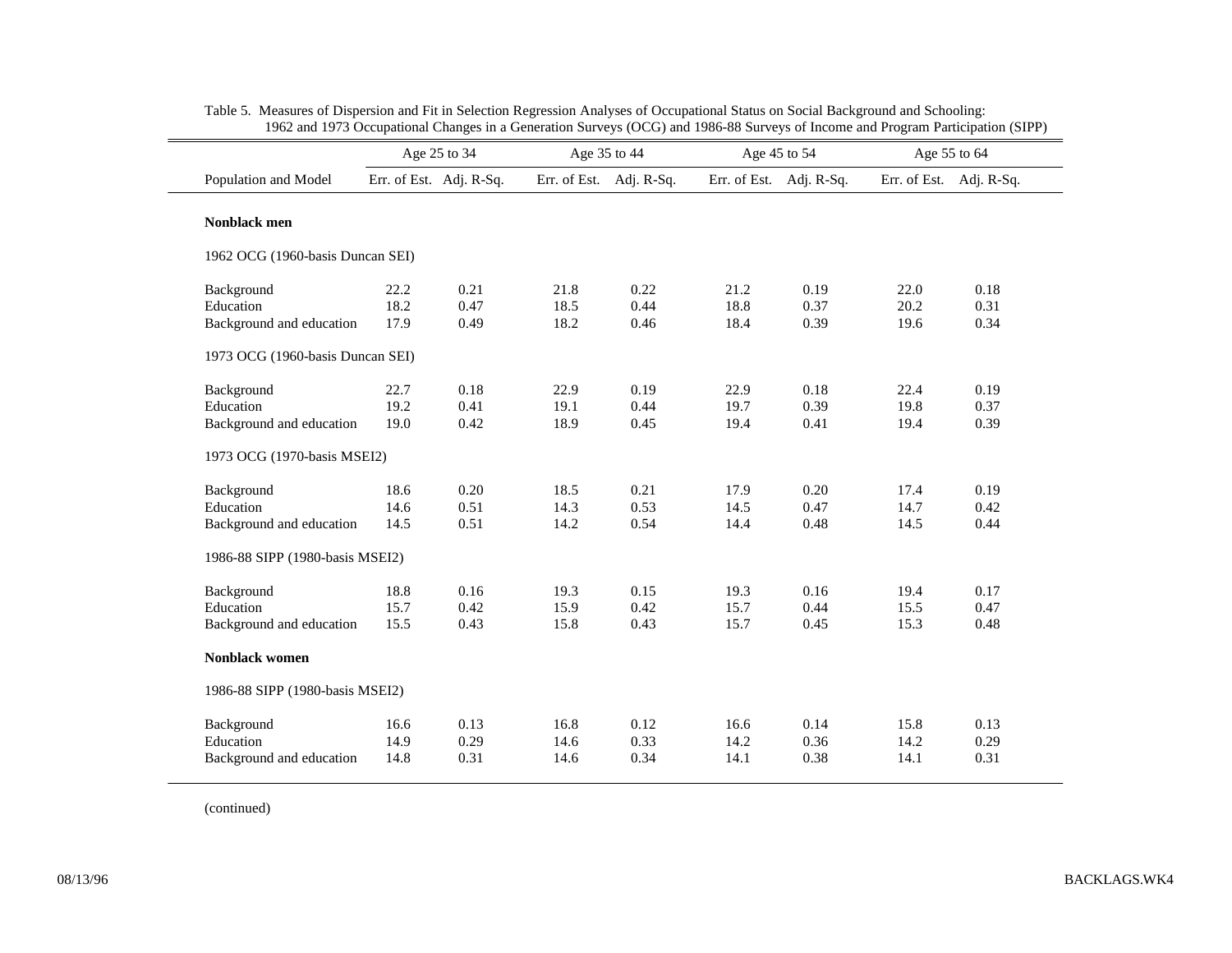|                                  | Age 25 to 34 |                         |                         | Age 35 to 44 | Age 45 to 54            |         |                         | Age 55 to 64 |
|----------------------------------|--------------|-------------------------|-------------------------|--------------|-------------------------|---------|-------------------------|--------------|
| Population and Model             |              | Err. of Est. Adj. R-Sq. | Err. of Est. Adj. R-Sq. |              | Err. of Est. Adj. R-Sq. |         | Err. of Est. Adj. R-Sq. |              |
| <b>Black men</b>                 |              |                         |                         |              |                         |         |                         |              |
| 1962 OCG (1960-basis Duncan SEI) |              |                         |                         |              |                         |         |                         |              |
| Background                       | 15.2         | 0.14                    | 15.2                    | 0.11         | 14.0                    | $-0.02$ | 12.6                    | 0.01         |
| Education                        | 12.9         | 0.38                    | 14.1                    | 0.22         | 12.5                    | 0.19    | 11.1                    | 0.24         |
| Background and education         | 12.8         | 0.39                    | 13.9                    | 0.25         | 12.6                    | 0.17    | 11.4                    | 0.19         |
| 1973 OCG (1960-basis Duncan SEI) |              |                         |                         |              |                         |         |                         |              |
| Background                       | 19.8         | 0.17                    | 20.1                    | 0.10         | 17.9                    | 0.09    | 15.3                    | 0.10         |
| Education                        | 16.9         | 0.39                    | 15.7                    | 0.45         | 15.4                    | 0.33    | 13.1                    | 0.35         |
| Background and education         | 16.6         | 0.41                    | 15.5                    | 0.47         | 15.3                    | 0.34    | 12.9                    | 0.36         |
| 1973 OCG (1970-basis MSEI2)      |              |                         |                         |              |                         |         |                         |              |
| Background                       | 15.3         | 0.15                    | 16.3                    | 0.08         | 13.1                    | 0.12    | 10.3                    | 0.08         |
| Education                        | 12.4         | 0.45                    | 10.8                    | 0.60         | 10.6                    | 0.43    | 7.7                     | 0.48         |
| Background and education         | 12.3         | 0.46                    | 10.7                    | 0.60         | 10.4                    | 0.45    | 7.7                     | 0.48         |
| 1986-88 SIPP (1980-basis MSEI2)  |              |                         |                         |              |                         |         |                         |              |
| Background                       | 16.2         | 0.16                    | 17.3                    | 0.12         | 17.2                    | 0.13    | 13.9                    | 0.25         |
| Education                        | 14.1         | 0.37                    | 14.6                    | 0.38         | 12.8                    | 0.52    | 13.1                    | 0.34         |
| Background and education         | 13.9         | 0.39                    | 14.3                    | 0.40         | 12.9                    | 0.51    | 12.7                    | 0.38         |
| <b>Black women</b>               |              |                         |                         |              |                         |         |                         |              |
| 1986-88 SIPP (1980-basis MSEI2)  |              |                         |                         |              |                         |         |                         |              |
| Background                       | 15.9         | 0.12                    | 18.8                    | 0.13         | 16.3                    | 0.19    | 17.6                    | 0.07         |
| Education                        | 13.6         | 0.36                    | 15.2                    | 0.43         | 12.5                    | 0.53    | 13.5                    | 0.45         |
| Background and education         | 13.3         | 0.39                    | 15.0                    | 0.44         | 12.3                    | 0.54    | 13.2                    | 0.47         |

Table 5 (continued)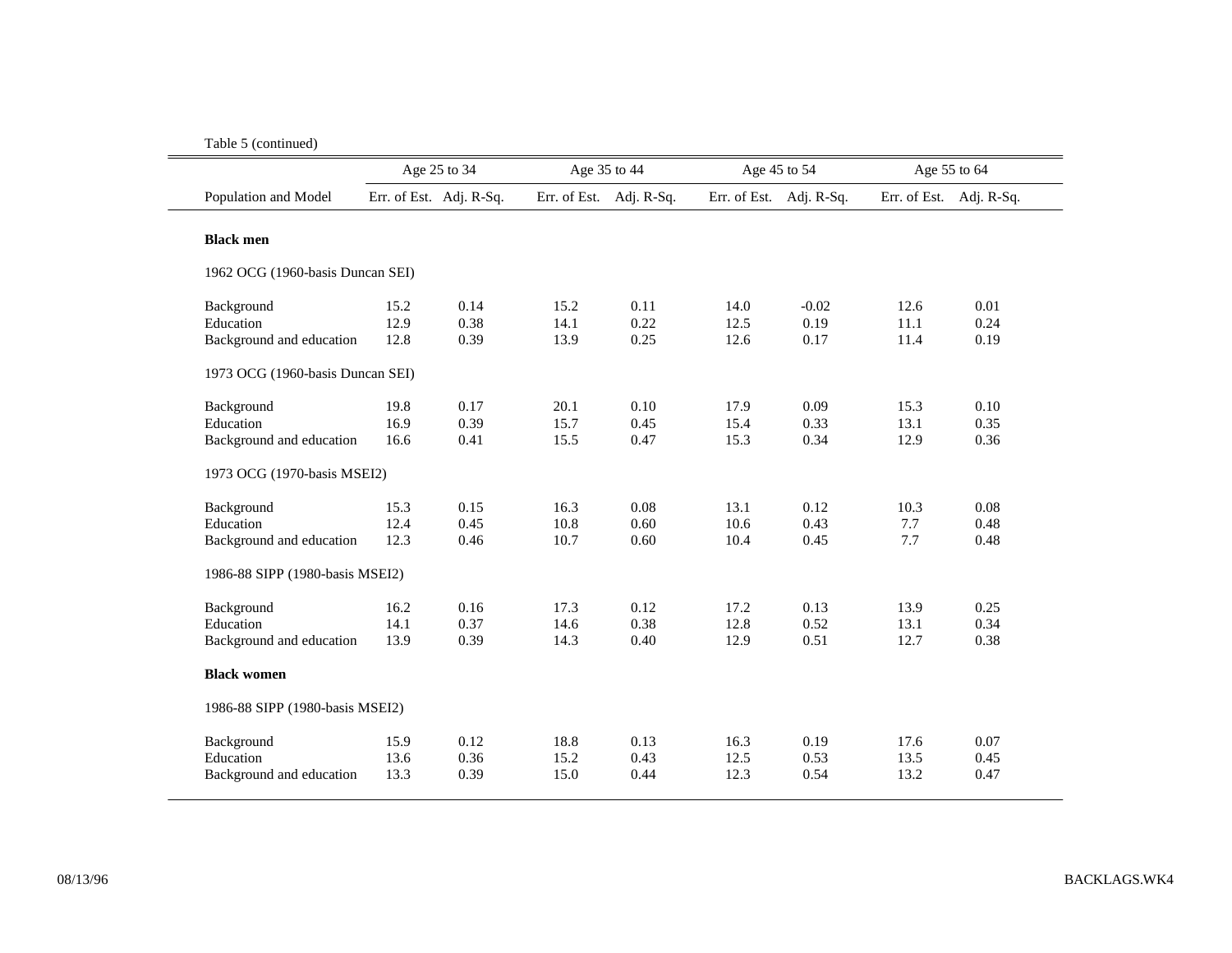|                                  | Age 25 to 34 |            |          | Age 35 to 44 |          | Age 45 to 54 | Age 55 to 64 |            |
|----------------------------------|--------------|------------|----------|--------------|----------|--------------|--------------|------------|
| Population and variables         | Estimate     | Std. Error | Estimate | Std. Error   | Estimate | Std. Error   | Estimate     | Std. Error |
| Nonblack men                     |              |            |          |              |          |              |              |            |
| 1962 OCG (1960-basis Duncan SEI) |              |            |          |              |          |              |              |            |
| Graded school                    | 1.30         | 0.31       | 1.35     | 0.24         | 2.14     | 0.24         | 2.17         | 0.26       |
| Post-secondary school            | 7.16         | 0.24       | 6.16     | 0.25         | 5.24     | 0.31         | 3.96         | 0.42       |
| High school graduation           | 5.79         | 1.37       | 8.50     | 1.18         | 4.37     | 1.26         | 4.17         | 1.67       |
| 1973 OCG (1960-basis Duncan SEI) |              |            |          |              |          |              |              |            |
| Graded school                    | 0.88         | 0.29       | 1.49     | 0.25         | 1.53     | 0.23         | 1.52         | 0.25       |
| Post-secondary school            | 6.74         | 0.16       | 6.52     | 0.18         | 6.17     | 0.20         | 5.93         | 0.28       |
| High school graduation           | 7.06         | 1.17       | 6.46     | 1.15         | 7.16     | 1.09         | 6.39         | 1.24       |
| 1973 OCG (1970-basis MSEI2)      |              |            |          |              |          |              |              |            |
| Graded school                    | 0.29         | 0.21       | 0.60     | 0.18         | 0.67     | 0.17         | 0.68         | 0.19       |
| Post-secondary school            | 6.93         | 0.13       | 6.75     | 0.14         | 6.27     | 0.15         | 5.85         | 0.21       |
| High school graduation           | 4.13         | 0.87       | 4.64     | 0.84         | 4.82     | 0.80         | 5.50         | 0.93       |
| 1986-88 SIPP (1980-basis MSEI2)  |              |            |          |              |          |              |              |            |
| Graded school                    | $-0.14$      | 0.25       | $-0.35$  | 0.24         | 0.71     | 0.28         | 0.54         | 0.26       |
| Post-secondary school            | 5.73         | 0.11       | 5.46     | 0.12         | 5.27     | 0.14         | 5.70         | 0.18       |
| High school graduation           | 4.15         | 1.00       | 5.15     | 1.15         | 4.19     | 1.23         | 3.16         | 1.25       |
| <b>Nonblack women</b>            |              |            |          |              |          |              |              |            |
| 1986-88 SIPP (1980-basis MSEI2)  |              |            |          |              |          |              |              |            |
| Graded school                    | $-0.70$      | 0.30       | 0.16     | 0.29         | 0.72     | 0.31         | 0.42         | 0.32       |
| Post-secondary school            | 3.95         | 0.12       | 4.17     | 0.12         | 4.38     | 0.17         | 3.73         | 0.22       |
| High school graduation           | 8.45         | 1.19       | 7.91     | 1.25         | 8.12     | 1.25         | 6.78         | 1.34       |

| Table 6. Effects of Educational Attainment on Occupational Status net of Social Background: 1962 and 1973 Occupational Changes in a |  |  |
|-------------------------------------------------------------------------------------------------------------------------------------|--|--|
| Generation Surveys (OCG) and 1986-88 Surveys of Income and Program Participation (SIPP)                                             |  |  |

(continued)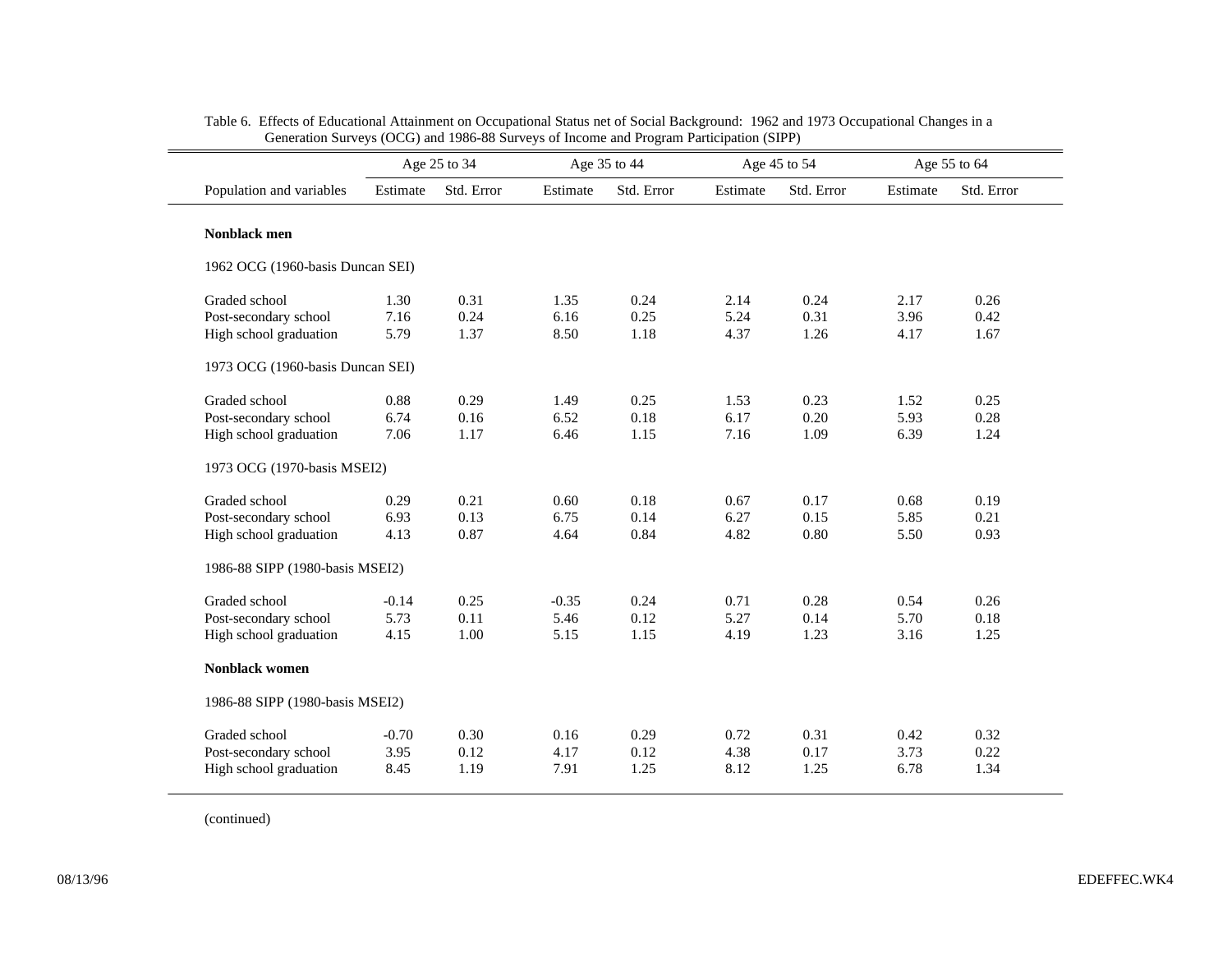|                                  |          | Age 25 to 34 |          | Age 35 to 44 |          | Age 45 to 54 |          | Age 55 to 64 |
|----------------------------------|----------|--------------|----------|--------------|----------|--------------|----------|--------------|
| Population and variables         | Estimate | Std. Error   | Estimate | Std. Error   | Estimate | Std. Error   | Estimate | Std. Error   |
| <b>Black men</b>                 |          |              |          |              |          |              |          |              |
| 1962 OCG (1960-basis Duncan SEI) |          |              |          |              |          |              |          |              |
| Graded school                    | 0.23     | 0.41         | 0.48     | 0.33         | 0.80     | 0.34         | 0.84     | 0.34         |
| Post-secondary school            | 8.95     | 0.98         | 6.08     | 1.05         | 8.02     | 1.38         | 7.09     | 1.94         |
| High school graduation           | 0.67     | 2.53         | 1.15     | 2.83         | $-2.62$  | 3.14         | $-0.91$  | 5.98         |
| 1973 OCG (1960-basis Duncan SEI) |          |              |          |              |          |              |          |              |
| Graded school                    | 0.64     | 0.53         | 0.67     | 0.41         | 1.20     | 0.32         | 0.54     | 0.32         |
| Post-secondary school            | 7.72     | 0.57         | 9.04     | 0.60         | 7.34     | 0.76         | 9.59     | 1.09         |
| High school graduation           | 6.17     | 2.14         | 4.65     | 2.14         | 1.20     | 2.32         | 0.52     | 2.82         |
| 1973 OCG (1970-basis MSEI2)      |          |              |          |              |          |              |          |              |
| Graded school                    | 0.28     | 0.35         | 0.41     | 0.26         | 0.49     | 0.20         | 0.28     | 0.17         |
| Post-secondary school            | 7.31     | 0.39         | 9.31     | 0.37         | 7.14     | 0.47         | 8.56     | 0.59         |
| High school graduation           | 2.96     | 1.44         | 2.57     | 1.34         | 1.30     | 1.41         | $-0.94$  | 1.51         |
| 1986-88 SIPP (1980-basis MSEI2)  |          |              |          |              |          |              |          |              |
| Graded school                    | 0.50     | 1.16         | $-0.14$  | 0.72         | 0.51     | 0.54         | 0.47     | 0.49         |
| Post-secondary school            | 5.35     | 0.40         | 5.57     | 0.44         | 6.56     | 0.52         | 3.49     | 0.79         |
| High school graduation           | 3.58     | 2.76         | 6.00     | 2.62         | 1.29     | 2.60         | 3.30     | 3.14         |
| <b>Black women</b>               |          |              |          |              |          |              |          |              |
| 1986-88 SIPP (1980-basis MSEI2)  |          |              |          |              |          |              |          |              |
| Graded school                    | 0.39     | 1.10         | $-0.79$  | 0.82         | 0.85     | 0.62         | 0.30     | 0.59         |
| Post-secondary school            | 4.55     | 0.32         | 6.03     | 0.39         | 6.98     | 0.58         | 6.01     | 0.69         |
| High school graduation           | 7.56     | 3.16         | 9.10     | 2.97         | 5.05     | 2.39         | 8.17     | 3.27         |

#### Table 6 (continued)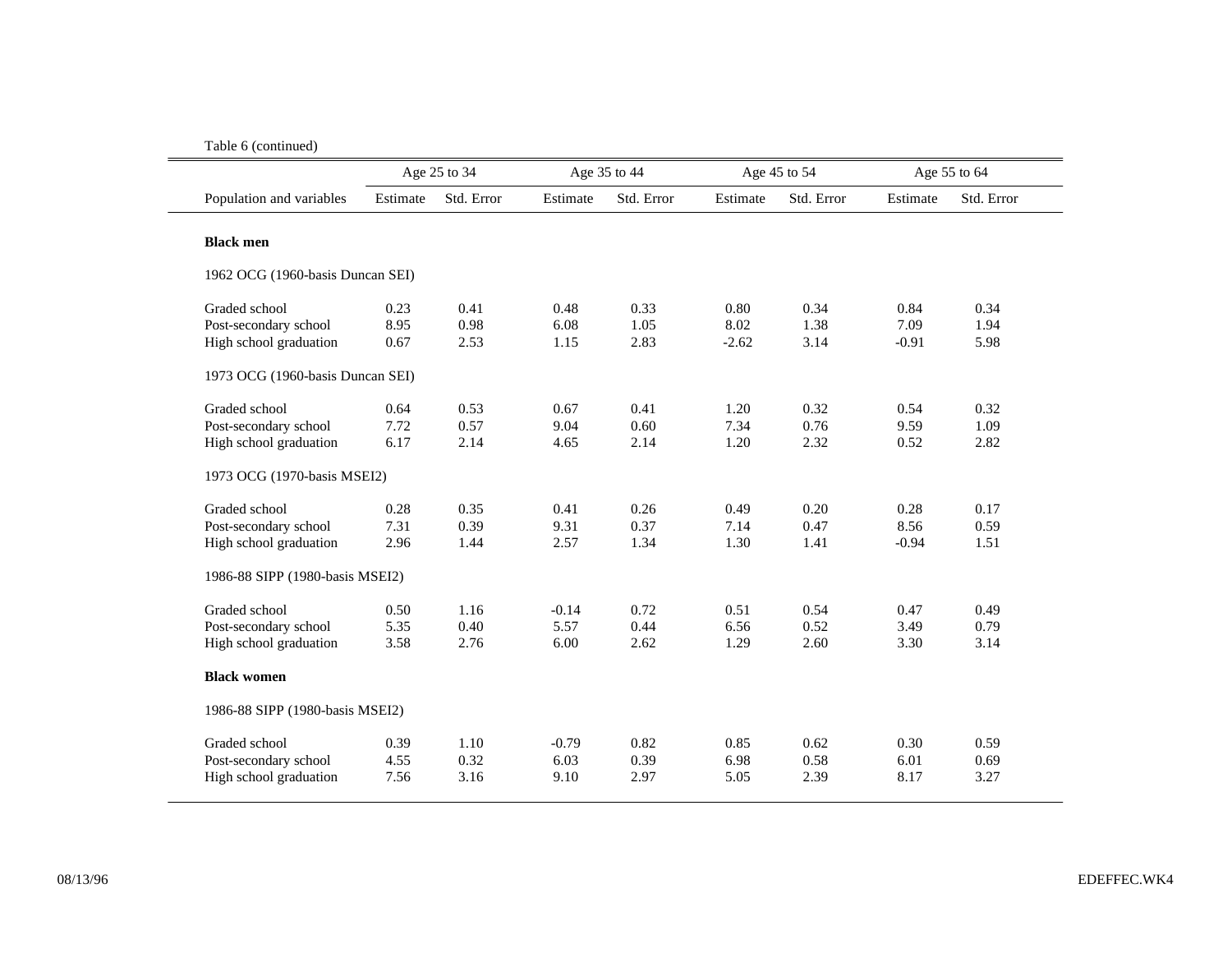| Subgroup                    | Schooling    | 1989 Job     | 1990 Job     | 1991 Job     | 1992 Job     | 1993 Job     |
|-----------------------------|--------------|--------------|--------------|--------------|--------------|--------------|
| Nonblack Men $(N = 1202)$   |              |              |              |              |              |              |
| Schooling<br><b>AFQT</b>    | 1.00<br>0.66 | 0.61<br>0.51 | 0.64<br>0.54 | 0.62<br>0.51 | 0.59<br>0.51 | 0.61<br>0.55 |
| Nonblack Women $(N = 1159)$ |              |              |              |              |              |              |
| Schooling<br><b>AFQT</b>    | 1.00<br>0.62 | 0.52<br>0.43 | 0.56<br>0.46 | 0.51<br>0.42 | 0.48<br>0.38 | 0.50<br>0.43 |
| Black Men $(N = 169)$       |              |              |              |              |              |              |
| Schooling<br><b>AFQT</b>    | 1.00<br>0.54 | 0.64<br>0.54 | 0.56<br>0.59 | 0.53<br>0.49 | 0.57<br>0.54 | 0.54<br>0.50 |
| Black Women $(N = 189)$     |              |              |              |              |              |              |
| Schooling<br><b>AFQT</b>    | 1.00<br>0.48 | 0.55<br>0.49 | 0.55<br>0.46 | 0.53<br>0.41 | 0.43<br>0.49 | 0.47<br>0.40 |

# Table 7. Correlations between AFQT (1989 Revision), Educational Attainment (1988), and Occupational Status (MSEI2) in the National Longitudinal Study of Youth: Cohorts Born between 1961 and 1964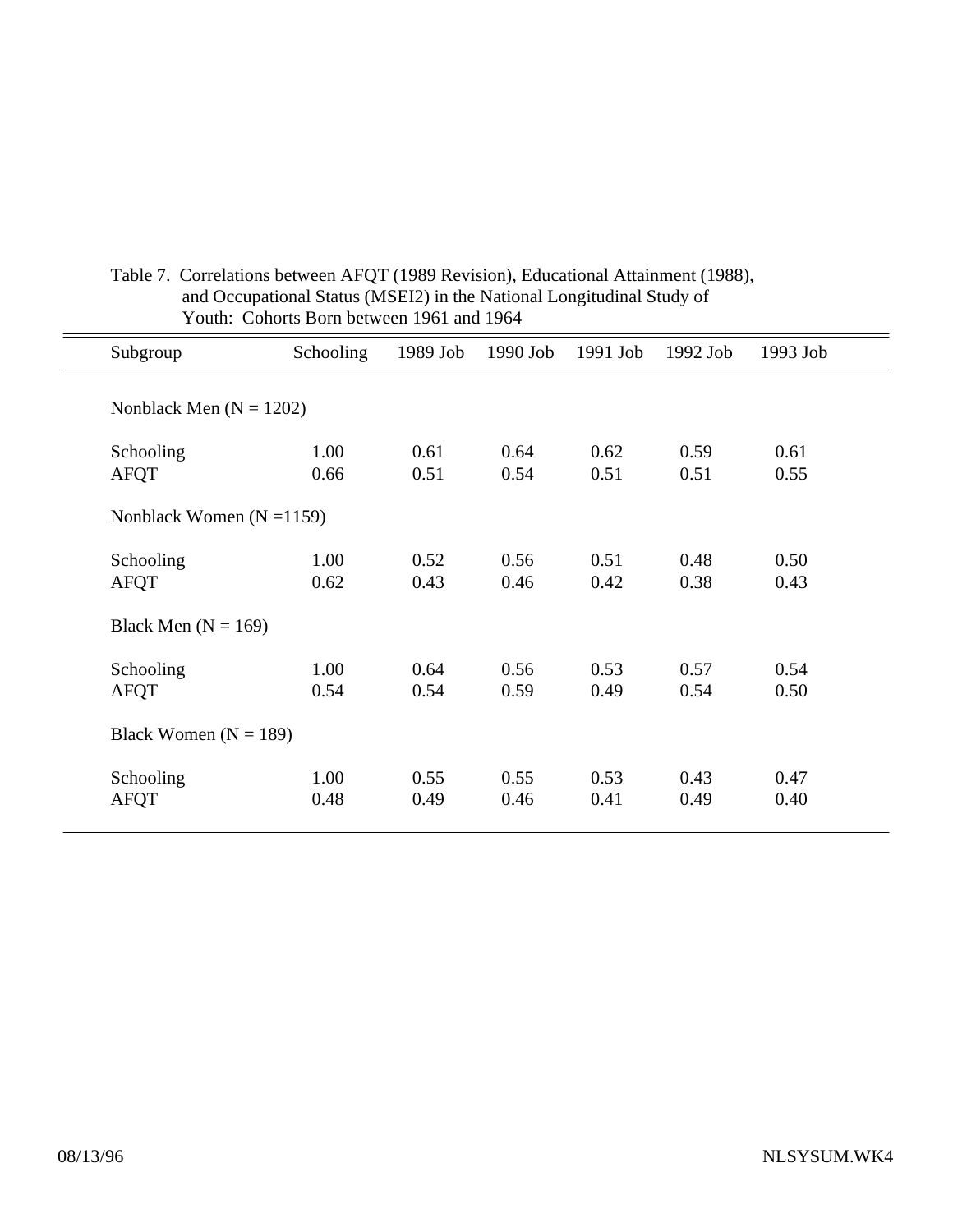|                               | All Men in Sample |      |      | Men Reporting Jobs<br>at Each Observation<br>$(N = 3080)$ |      | All Women in Sample |           |             | Women Reporting Jobs<br>at Each Observation<br>$(N = 1489)$ |           |
|-------------------------------|-------------------|------|------|-----------------------------------------------------------|------|---------------------|-----------|-------------|-------------------------------------------------------------|-----------|
| Variable                      | Mean              | SD   | N    | Mean                                                      | SD   | Mean                | <b>SD</b> | $\mathbf N$ | Mean                                                        | <b>SD</b> |
| Parents' Income               | 8.65              | 0.58 | 3360 | 8.65                                                      | 0.58 | 8.64                | 0.58      | 3747        | 8.61                                                        | 0.54      |
| Father's Occupation (SEI)     | 34.5              | 23.2 | 3360 | 34.3                                                      | 23.2 | 34.7                | 23.2      | 3747        | 33.1                                                        | 22.6      |
| <b>Father's Education</b>     | 9.8               | 3.4  | 3360 | 9.7                                                       | 3.4  | 9.6                 | 3.3       | 3747        | 9.5                                                         | 3.2       |
| <b>Mother's Education</b>     | 10.6              | 2.8  | 3360 | 10.6                                                      | 2.8  | 10.3                | 2.8       | 3747        | 10.3                                                        | 2.7       |
| Farm Background               | 0.20              | 0.40 | 3360 | 0.21                                                      | 0.40 | 0.20                | 0.40      | 3747        | 0.22                                                        | 0.42      |
| <b>Intact Family</b>          | 0.92              | 0.28 | 3360 | 0.92                                                      | 0.28 | 0.92                | 0.28      | 3747        | 0.92                                                        | 0.27      |
| Sibship Size                  | 3.2               | 2.5  | 3360 | 3.2                                                       | 2.5  | 3.3                 | 2.5       | 3747        | 3.3                                                         | 2.6       |
| IQ (Henmon-Nelson)            | 101.9             | 15.1 | 3360 | 101.5                                                     | 15.0 | 101.4               | 14.3      | 3747        | 101.8                                                       | 14.7      |
| Academic Program              | 0.66              | 0.48 | 3360 | 0.64                                                      | 0.48 | 0.55                | 0.50      | 3747        | 0.55                                                        | 0.50      |
| <b>High School Rank</b>       | 98.1              | 14.5 | 3360 | 97.8                                                      | 14.5 | 105.0               | 14.1      | 3747        | 105.1                                                       | 14.7      |
| Teacher's Encouragement       | 0.46              | 0.50 | 3360 | 0.45                                                      | 0.50 | 0.43                | 0.50      | 3747        | 0.44                                                        | 0.50      |
| Parents' Encouragement        | 0.60              | 0.49 | 3360 | 0.59                                                      | 0.49 | 0.48                | 0.50      | 3747        | 0.49                                                        | 0.50      |
| Friends' College Plans        | 0.37              | 0.48 | 3360 | 0.36                                                      | 0.48 | 0.39                | 0.49      | 3747        | 0.39                                                        | 0.49      |
| <b>College Plans</b>          | 0.48              | 0.50 | 3360 | 0.47                                                      | 0.50 | 0.50                | 0.50      | 3747        | 0.50                                                        | 0.50      |
| Occupational Aspiration (SEI) | 54.3              | 23.5 | 3360 | 53.9                                                      | 23.5 | 49.1                | 13.1      | 3747        | 48.7                                                        | 13.1      |
| <b>Educational Attainment</b> | 13.9              | 2.5  | 3360 | 13.8                                                      | 2.4  | 13.1                | 1.8       | 3747        | 13.1                                                        | 1.9       |
| <b>First Occupation (SEI)</b> | 40.7              | 27.1 | 3192 | 40.4                                                      | 27.0 | 46.8                | 18.5      | 3482        | 47.2                                                        | 18.8      |
| 1970 Occupation (SEI)         | 50.2              | 24.7 | 3212 | 49.8                                                      | 24.8 | 47.3                | 20.2      | 1660        | 46.9                                                        | 20.1      |
| 1975 Occ. (SEI from 1975)     | 51.5              | 24.5 | 3334 | 50.8                                                      | 24.7 | 45.1                | 20.4      | 2709        | 47.1                                                        | 20.1      |
| 1975 Occ. (SEI from 1992)     | 51.0              | 24.7 | 3338 | 50.3                                                      | 24.7 | 45.6                | 20.5      | 3464        | 47.6                                                        | 20.2      |
| 1992 Occupation (SEI)         | 51.6              | 24.7 | 3339 | 50.8                                                      | 24.7 | 48.6                | 20.9      | 3466        | 50.1                                                        | 20.6      |

Table 8. Means and Standard Deviations of Social, Psychological, and Occupational Variables by Sex: Wisconsin Longitudinal Study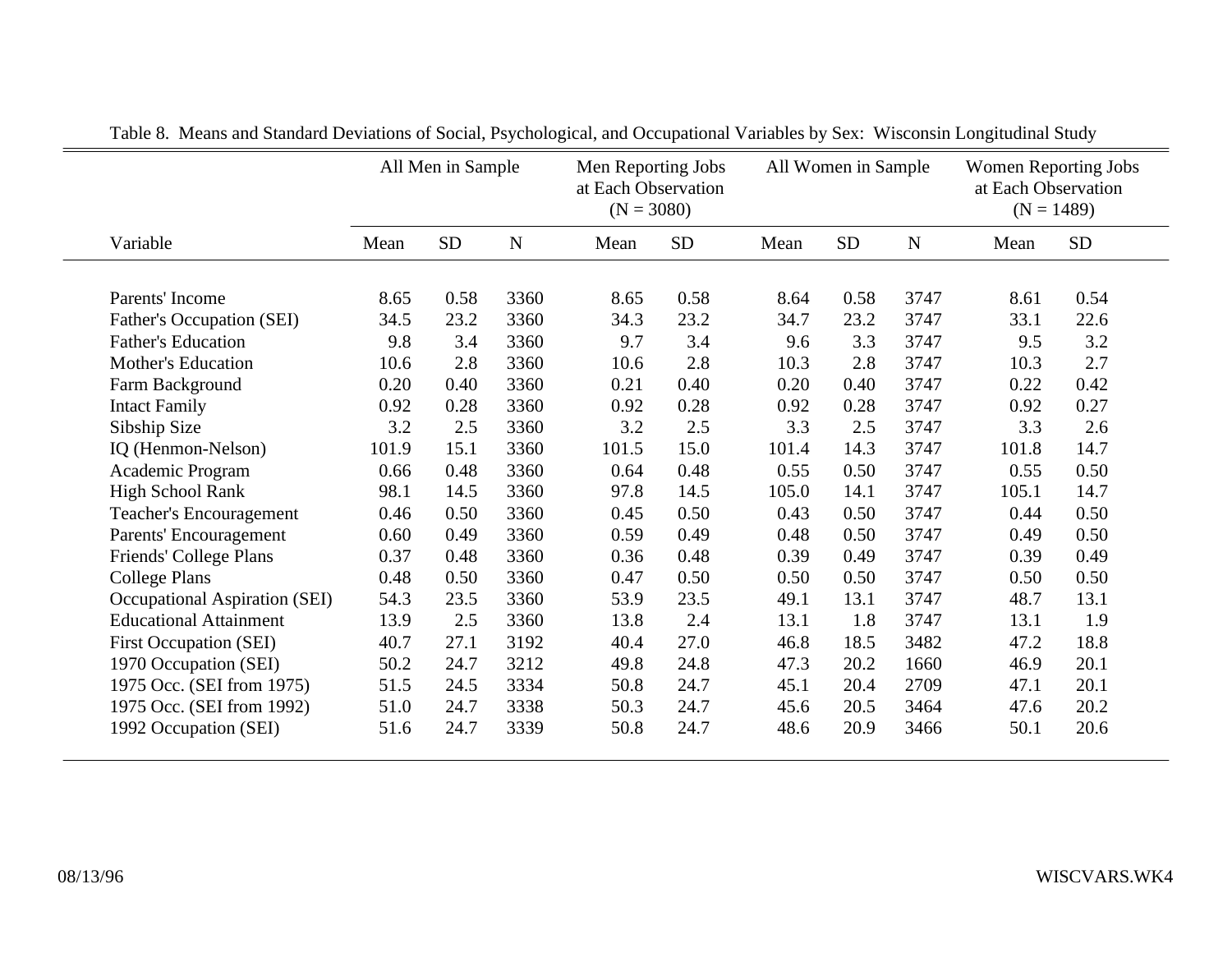|                             | Men $(N = 3339)$ |          |                                       |                            |          |          | Women $(N = 3466)$                   |          |          |                 |  |  |
|-----------------------------|------------------|----------|---------------------------------------|----------------------------|----------|----------|--------------------------------------|----------|----------|-----------------|--|--|
| Variables Added<br>to Model | Social           | School   | Others'<br>Origins Perform. Influence | Aspira-<br>tions Schooling |          | Social   | School<br>Origins Perform. Influence | Others'  | Aspira-  | tions Schooling |  |  |
| Parents' Income             | 4.14             | 3.13     | 2.25                                  | 2.15                       | 1.63     | 3.57     | $3.02\,$                             | 2.92     | 2.74     | 2.08            |  |  |
|                             | (0.81)           | (0.75)   | (0.74)                                | (0.73)                     | (0.70)   | (0.72)   | (0.68)                               | (0.68)   | (0.68)   | (0.67)          |  |  |
| Father's Occ. (SEI)         | 0.15             | 0.09     | 0.06                                  | 0.05                       | 0.04     | $0.08\,$ | 0.05                                 | 0.04     | 0.04     | $0.02\,$        |  |  |
|                             | (0.02)           | (0.02)   | (0.02)                                | (0.02)                     | (0.02)   | (0.02)   | (0.02)                               | (0.02)   | (0.02)   | (0.02)          |  |  |
| Father's Education          | 0.53             | 0.25     | 0.18                                  | $0.12\,$                   | $-0.10$  | 0.25     | $0.00\,$                             | $-0.07$  | $-0.09$  | $-0.13$         |  |  |
|                             | (0.15)           | (0.14)   | (0.14)                                | (0.14)                     | (0.13)   | (0.13)   | (0.13)                               | (0.13)   | (0.13)   | (0.12)          |  |  |
| Mother's Education          | 0.53             | 0.29     | 0.19                                  | 0.14                       | 0.08     | 0.83     | 0.41                                 | 0.33     | 0.28     | 0.19            |  |  |
|                             | (0.17)           | (0.16)   | (0.15)                                | (0.15)                     | (0.14)   | (0.15)   | (0.14)                               | (0.14)   | (0.14)   | (0.14)          |  |  |
| Farm Background             | $-5.30$          | $-5.57$  | $-5.27$                               | $-4.29$                    | $-4.24$  | 1.71     | 0.91                                 | 0.75     | 0.49     | $-0.39$         |  |  |
|                             | (1.15)           | (1.07)   | (1.06)                                | (1.06)                     | (1.01)   | (1.01)   | (0.96)                               | (0.96)   | (0.95)   | (0.94)          |  |  |
| <b>Intact Family</b>        | $-1.56$          | $-2.12$  | $-2.14$                               | $-2.22$                    | $-2.08$  | $-0.85$  | $-1.27$                              | $-1.41$  | $-1.42$  | $-1.02$         |  |  |
|                             | (1.50)           | (1.39)   | (1.37)                                | (1.35)                     | (1.29)   | (1.28)   | (1.22)                               | (1.21)   | (1.21)   | (1.19)          |  |  |
| Number of Siblings          | $-0.43$          | $-0.07$  | 0.10                                  | 0.15                       | $0.18\,$ | $-0.41$  | $-0.14$                              | $-0.06$  | $-0.04$  | $-0.01$         |  |  |
|                             | (0.17)           | (0.16)   | (0.16)                                | (0.15)                     | (0.15)   | (0.14)   | (0.14)                               | (0.14)   | (0.14)   | (0.13)          |  |  |
| IQ (Henmon-Nelson)          |                  | 0.29     | 0.26                                  | 0.24                       | $0.18\,$ |          | 0.24                                 | 0.23     | 0.23     | 0.21            |  |  |
|                             |                  | (0.03)   | (0.03)                                | (0.03)                     | (0.03)   |          | (0.03)                               | (0.03)   | (0.03)   | (0.03)          |  |  |
| Academic Program            |                  | 6.17     | 3.42                                  | 2.37                       | 1.67     |          | 3.35                                 | 2.04     | 1.75     | 1.51            |  |  |
|                             |                  | (0.90)   | (0.92)                                | (0.91)                     | (0.87)   |          | (0.76)                               | (0.79)   | (0.80)   | (0.78)          |  |  |
| <b>High School Rank</b>     |                  | 0.28     | 0.17                                  | $0.12\,$                   | $-0.01$  |          | 0.22                                 | 0.19     | 0.17     | 0.13            |  |  |
|                             |                  | (0.03)   | (0.03)                                | (0.03)                     | (0.03)   |          | (0.03)                               | (0.03)   | (0.03)   | (0.03)          |  |  |
| Teacher's Encouragement     |                  |          | 3.95                                  | 3.00                       | 2.08     |          |                                      | 2.02     | 1.51     | 1.31            |  |  |
|                             |                  |          | (0.87)                                | (0.87)                     | (0.83)   |          |                                      | (0.78)   | (0.78)   | (0.77)          |  |  |
| Parents' Encouragment       |                  |          | 5.08                                  | 2.69                       | 1.81     |          |                                      | 2.16     | 1.04     | 0.31            |  |  |
|                             |                  |          | (0.93)                                | (0.95)                     | (0.91)   |          |                                      | (0.81)   | (0.88)   | (0.87)          |  |  |
| Friends' College Plans      |                  |          | 5.59                                  | 3.90                       | 1.22     |          |                                      | 1.94     | 1.33     | 0.45            |  |  |
|                             |                  |          | (0.89)                                | (0.90)                     | (0.87)   |          |                                      | (0.80)   | (0.82)   | (0.81)          |  |  |
| <b>College Plans</b>        |                  |          |                                       | 4.50                       | 0.91     |          |                                      |          | 1.30     | $-0.67$         |  |  |
|                             |                  |          |                                       | (0.97)                     | (0.95)   |          |                                      |          | (0.87)   | (0.88)          |  |  |
| Occ. Aspirations (SEI)      |                  |          |                                       | 0.14                       | 0.10     |          |                                      |          | 0.16     | $0.08\,$        |  |  |
|                             |                  |          |                                       | (0.02)                     | (0.02)   |          |                                      |          | (0.03)   | (0.03)          |  |  |
| Education                   |                  |          |                                       |                            | 3.52     |          |                                      |          |          | 2.53            |  |  |
|                             |                  |          |                                       |                            | (0.20)   |          |                                      |          |          | (0.24)          |  |  |
| Constant                    | 3.64             | $-42.33$ | $-23.59$                              | $-20.52$                   | $-37.14$ | 5.83     | $-32.39$                             | $-26.63$ | $-29.12$ | $-42.94$        |  |  |
|                             | (6.81)           | (6.76)   | (6.83)                                | (6.77)                     | (6.54)   | (5.95)   | (6.26)                               | (6.32)   | (6.32)   | (6.36)          |  |  |
| R-Squared                   | 0.116            | 0.241    | 0.270                                 | 0.292                      | 0.353    | 0.065    | 0.159                                | 0.167    | 0.176    | $0.202\,$       |  |  |
|                             |                  |          |                                       |                            |          |          |                                      |          |          |                 |  |  |

Table 9. Regression of Occupational Status (SEI) of 1992 Job on Social Psychological Variables and Schooling: Men and Women in the Wisconsin Longitudinal Study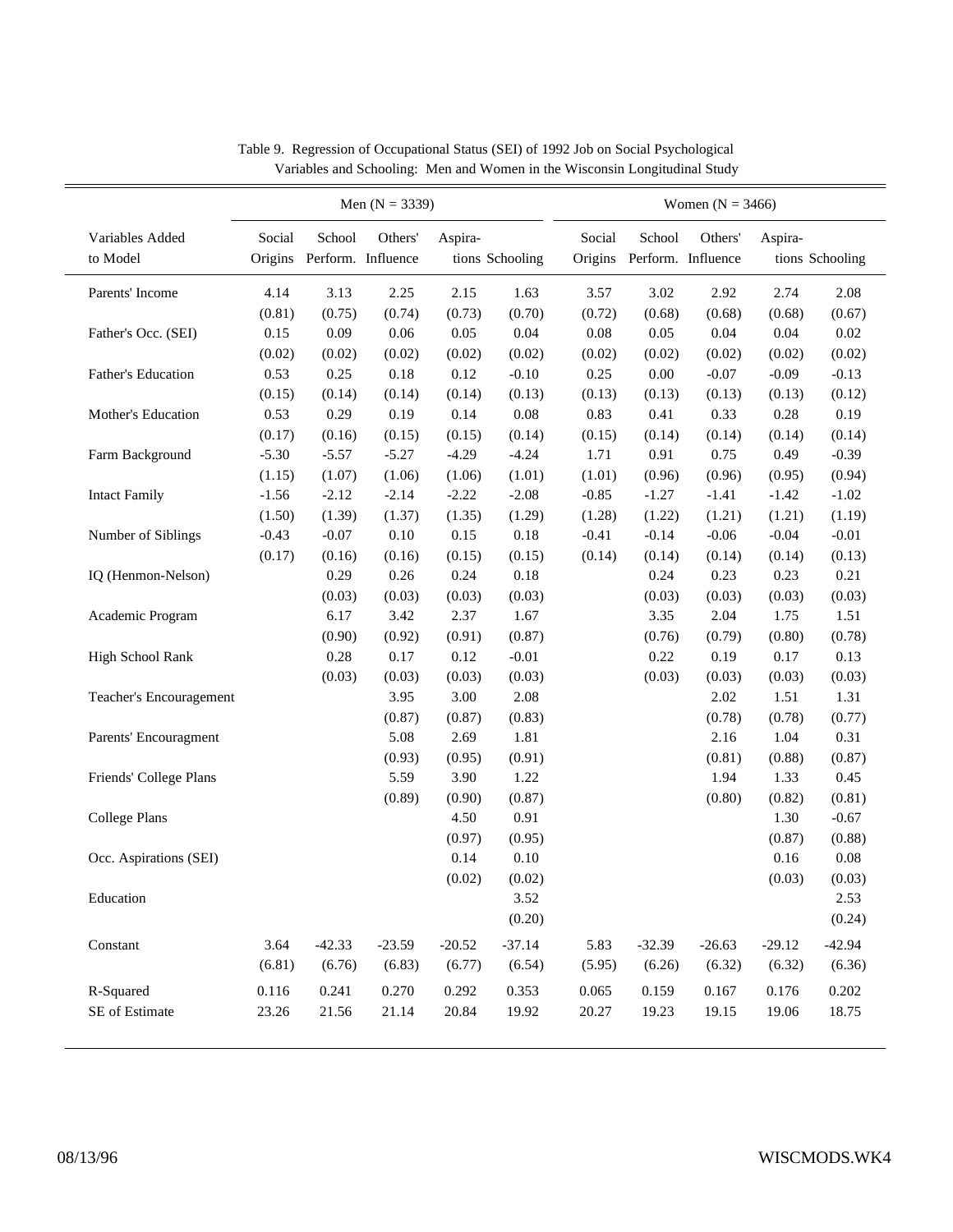|                             | Men $(N = 3080)$ |             |             | Women $(N = 1489)$ |              |             |             |                |  |
|-----------------------------|------------------|-------------|-------------|--------------------|--------------|-------------|-------------|----------------|--|
| Variables Added<br>to Model | First<br>Job     | 1970<br>Job | 1975<br>Job | 1992-93<br>Job     | First<br>Job | 1970<br>Job | 1975<br>Job | 1992-93<br>Job |  |
| Parents' Income             | 1.13             | 1.62        | 1.57        | 1.45               | 0.93         | 0.93        | $0.88\,$    | 0.65           |  |
|                             | (0.41)           | (0.58)      | (0.56)      | (0.52)             | (0.74)       | (0.74)      | (0.70)      | (0.51)         |  |
| Father's Occ. (SEI)         | 0.04             | 0.05        | 0.05        | 0.05               | 0.02         | $0.02\,$    | $0.02\,$    | $0.01\,$       |  |
|                             | (0.01)           | (0.02)      | (0.02)      | (0.02)             | (0.02)       | (0.02)      | (0.02)      | (0.01)         |  |
| Father's Education          | 0.01             | $0.02\,$    | $0.02\,$    | 0.02               | 0.20         | 0.20        | 0.18        | 0.14           |  |
|                             | (0.08)           | (0.11)      | (0.10)      | (0.10)             | (0.13)       | (0.13)      | (0.12)      | (0.09)         |  |
| Mother's Education          | $-0.01$          | $-0.02$     | $-0.02$     | $-0.02$            | 0.02         | $0.02\,$    | $0.02\,$    | $0.01\,$       |  |
|                             | (0.08)           | (0.12)      | (0.12)      | (0.11)             | (0.14)       | (0.14)      | (0.14)      | (0.10)         |  |
| Farm Background             | $-3.72$          | $-5.36$     | $-5.17$     | $-4.79$            | $-0.05$      | $-0.05$     | $-0.05$     | $-0.04$        |  |
|                             | (0.61)           | (0.84)      | (0.81)      | (0.75)             | (0.94)       | (0.94)      | (0.88)      | (0.65)         |  |
| <b>Intact Family</b>        | $-0.99$          | $-1.42$     | $-1.37$     | $-1.27$            | 1.09         | 1.09        | 1.03        | 0.75           |  |
|                             | (0.72)           | (1.04)      | (1.00)      | (0.93)             | (1.26)       | (1.26)      | (1.19)      | (0.87)         |  |
| Number of Siblings          | $-0.02$          | $-0.03$     | $-0.03$     | $-0.02$            | $-0.17$      | $-0.17$     | $-0.16$     | $-0.12$        |  |
|                             | (0.08)           | (0.12)      | (0.12)      | (0.11)             | (0.14)       | (0.14)      | (0.13)      | (0.09)         |  |
| IQ (Henmon-Nelson)          | 0.09             | 0.13        | 0.13        | 0.12               | 0.11         | 0.11        | 0.11        | 0.28           |  |
|                             | (0.02)           | (0.03)      | (0.03)      | (0.02)             | (0.03)       | (0.03)      | (0.03)      | (0.04)         |  |
| Academic Program            | 1.34             | 1.93        | 1.86        | 1.73               | $-0.51$      | $-0.51$     | $-0.48$     | $-0.35$        |  |
|                             | (0.50)           | (0.71)      | (0.68)      | (0.64)             | (0.80)       | (0.80)      | (0.75)      | (0.55)         |  |
| <b>High School Rank</b>     | 0.03             | 0.04        | 0.03        | 0.03               | 0.21         | 0.21        | 0.20        | 0.15           |  |
|                             | (0.02)           | (0.03)      | (0.03)      | (0.02)             | (0.03)       | (0.03)      | (0.03)      | (0.02)         |  |
| Teacher's Encouragement     | 1.30             | 1.88        | 1.81        | 1.68               | $-1.23$      | $-1.23$     | $-1.15$     | $-0.85$        |  |
|                             | (0.48)           | (0.69)      | (0.66)      | (0.61)             | (0.80)       | (0.80)      | (0.75)      | (0.56)         |  |
| Parents' Encouragment       | 1.41             | 2.04        | 1.96        | 1.82               | 0.26         | 0.26        | 0.25        | 0.18           |  |
|                             | (0.53)           | (0.76)      | (0.73)      | (0.68)             | (0.89)       | (0.89)      | (0.84)      | (0.62)         |  |
| Friends' College Plans      | 1.22             | 1.76        | 1.70        | 1.58               | 0.52         | 0.52        | 0.49        | 0.36           |  |
|                             | (0.50)           | (0.72)      | (0.70)      | (0.65)             | (0.81)       | (0.81)      | (0.76)      | (0.56)         |  |
| <b>College Plans</b>        | $-0.42$          | $-0.60$     | $-0.58$     | $-0.54$            | $-2.90$      | $-2.90$     | $-2.73$     | $-2.00$        |  |
|                             | (0.54)           | (0.78)      | (0.76)      | (0.70)             | (0.89)       | (0.89)      | (0.84)      | (0.63)         |  |
| Occ. Aspirations (SEI)      | 0.09             | 0.13        | 0.13        | 0.12               | 0.18         | 0.18        | 0.17        | 0.12           |  |
|                             | (0.01)           | (0.02)      | (0.02)      | (0.01)             | (0.03)       | (0.03)      | (0.03)      | (0.02)         |  |
| Education                   | 7.11             | 4.07        | 3.93        | 3.64               | 3.75         | 3.75        | 3.54        | 2.60           |  |
|                             | (0.17)           | (0.18)      | (0.17)      | (0.17)             | (0.23)       | (0.23)      | (0.23)      | (0.24)         |  |
| R-Squared                   | 0.714            | 0.520       | 0.487       | 0.418              | 0.475        | 0.397       | 0.336       | 0.272          |  |
| SE of Estimate              | 13.40            | 15.66       | 16.13       | 17.21              | 11.28        | 13.21       | 14.18       | 15.51          |  |

Table 10. Canonical Regression of Occupational Status (SEI) on Social Psychological Variables and Schooling: Men and Women in the Wisconsin Longitudinal Study

Note: Analysis is based on Duncan SEI of first full-time civilian occupation, 1970 occupation, 1975 occupation (as reported in 1975 and 1992-93), and 1992-93 occupation. Boldface entries violate canonical restrictions.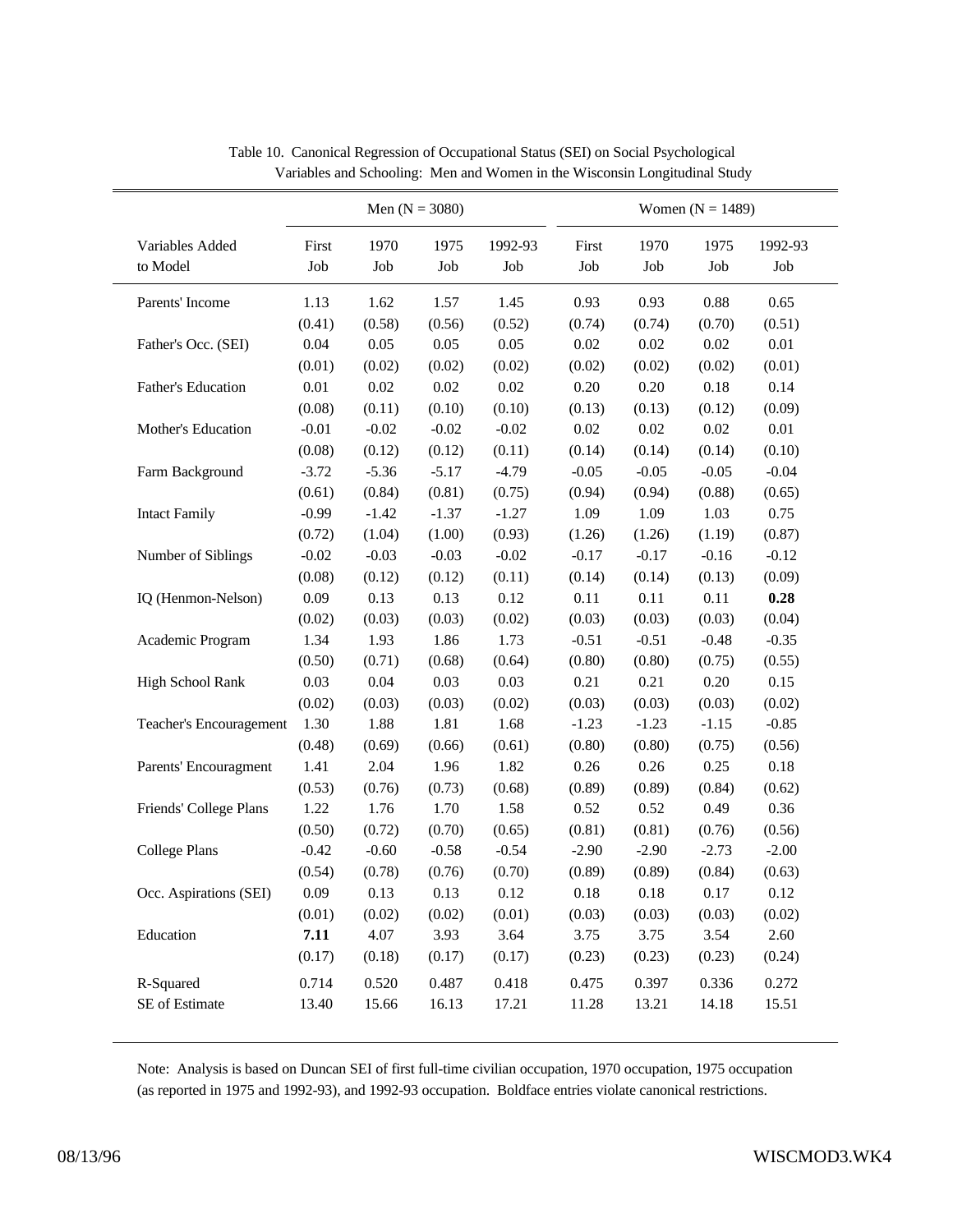Figure 1. Trends in Mean Intergenerational Status Mobility among White U.S. Men by Age: General Social Survey, 1972 to 1990

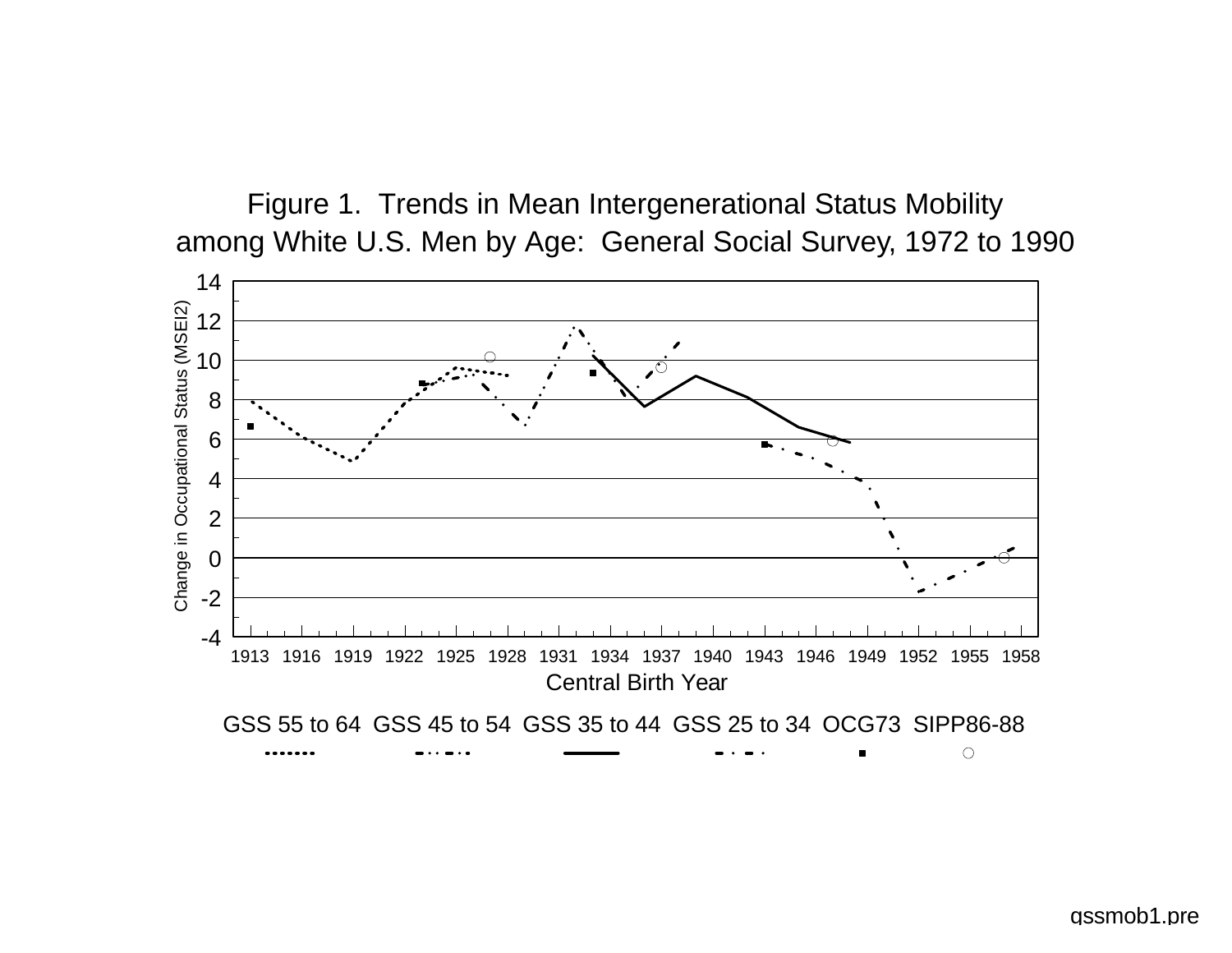



nlin3544.pre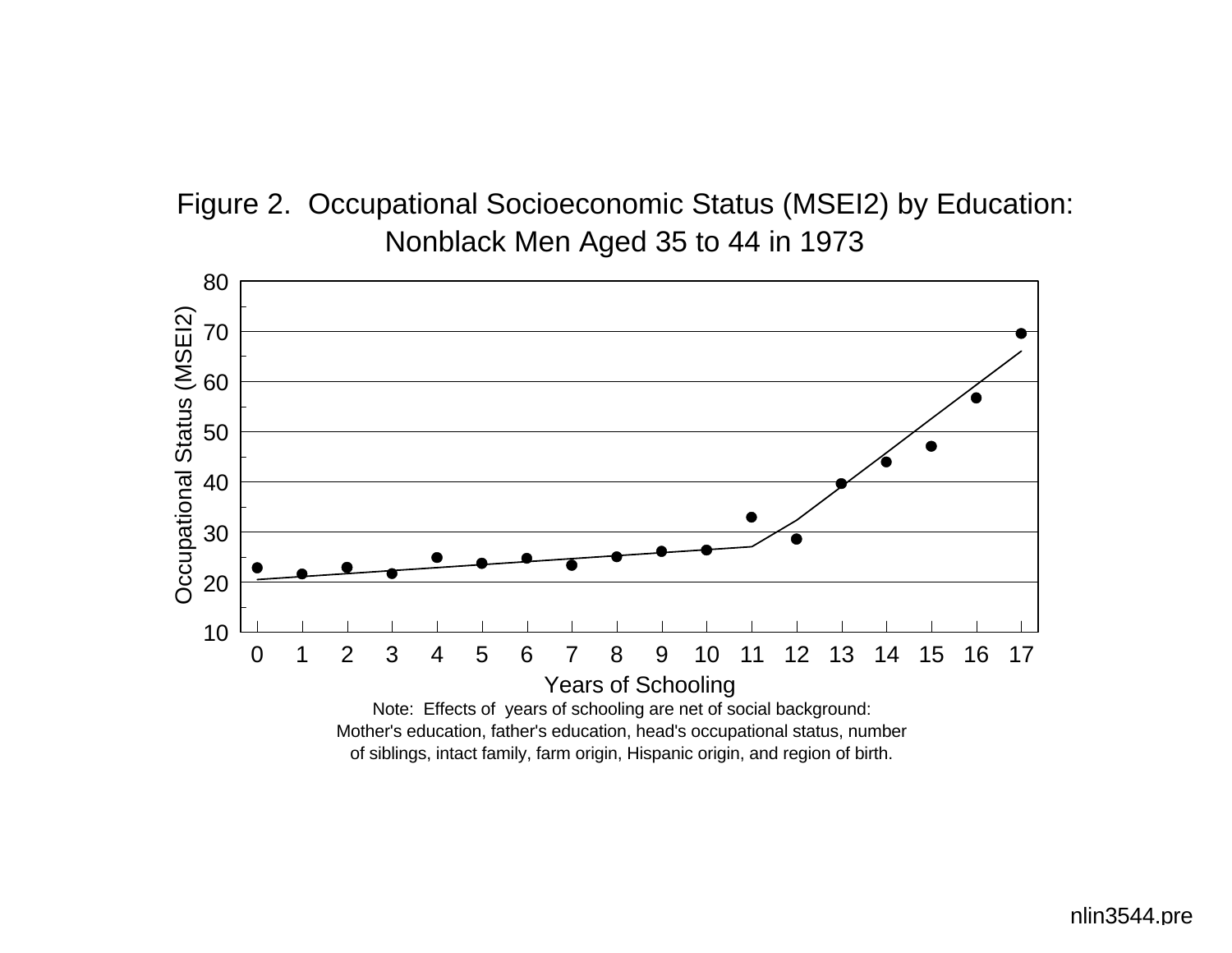



nlin3544.pre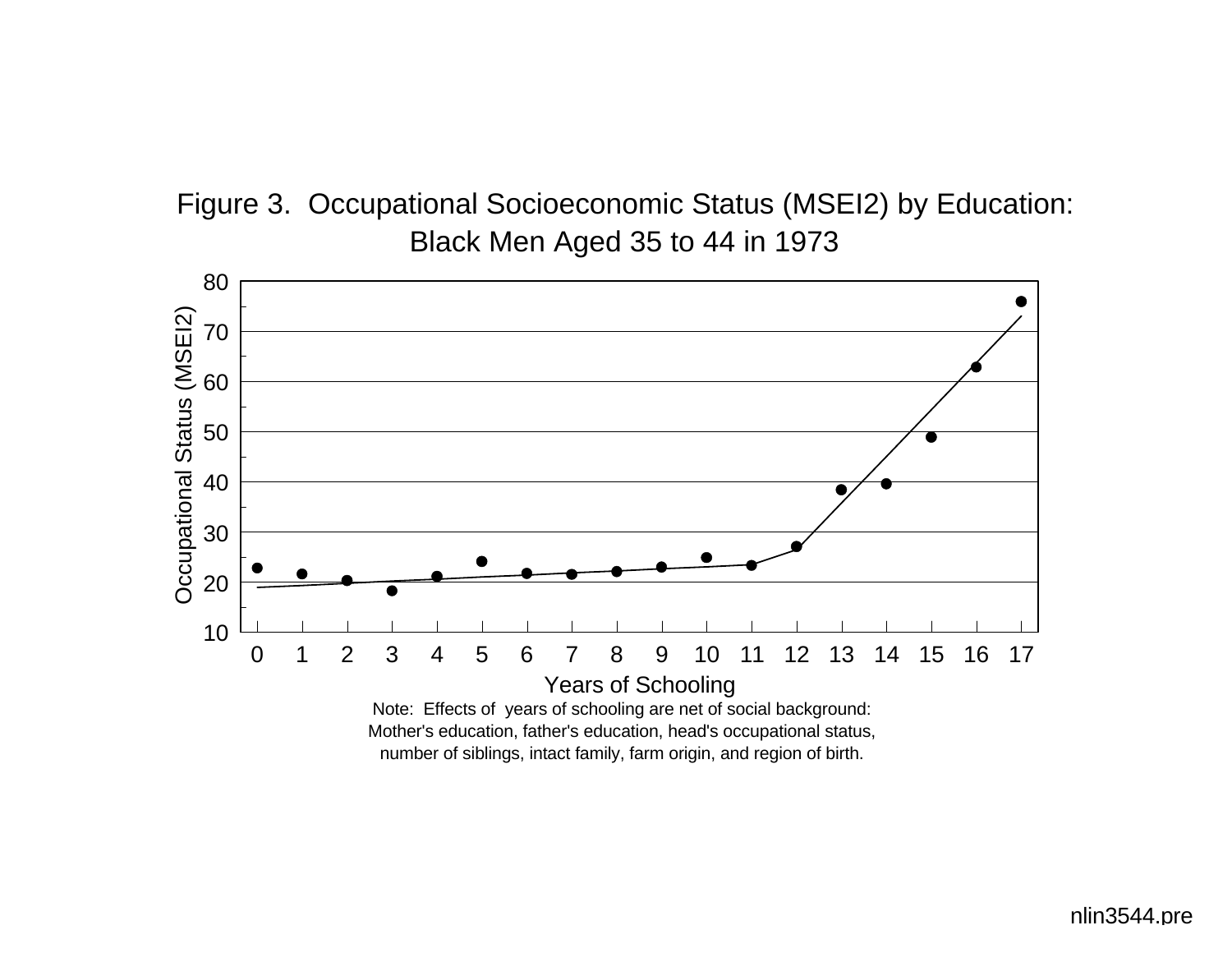

## Figure 4. Educational Attainment: Non-Hispanic Whites Aged 25 to 64, March 1992 Current Population Survey

Figure 5. Educational Attainment: Blacks Aged 25 to 64, March 1992 Current Population Survey

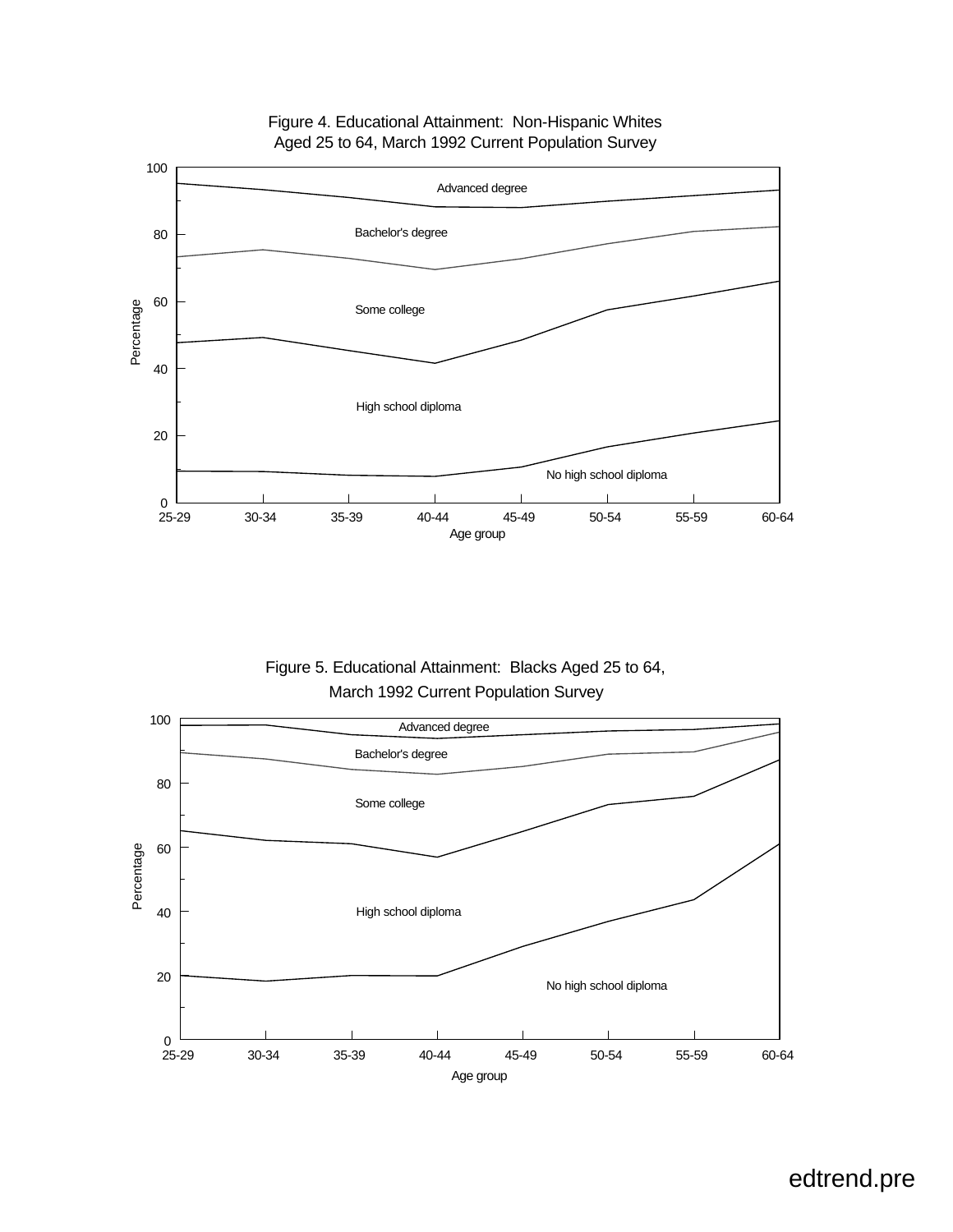Figure 6. Odds of 10 Correct Words by Occupation and Year: 1970 and 1980-basis Occupational Classification Systems, General Social Survey, 1974 to 1993



available and interpolated for intermediate years.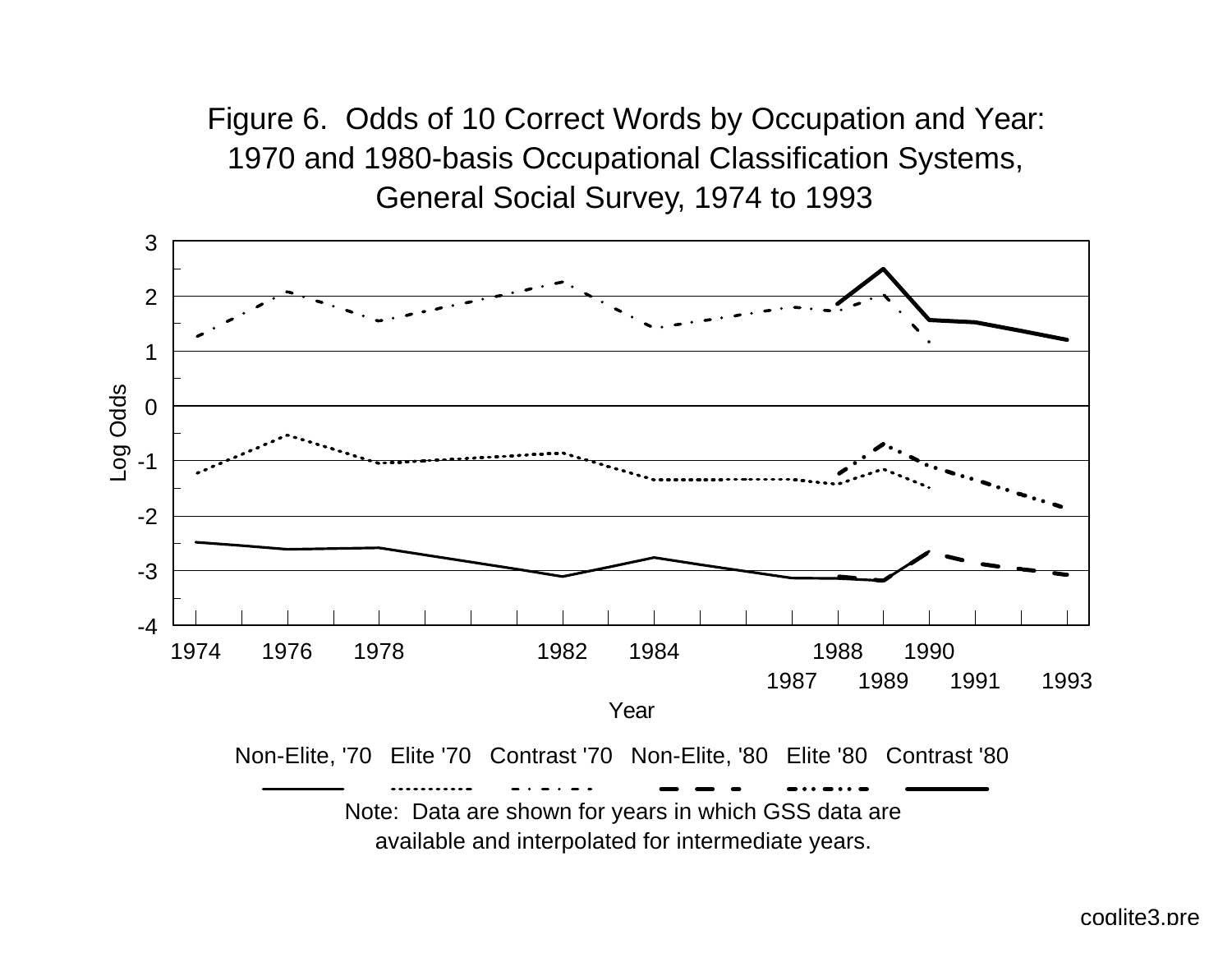

Figure 7. A Social Psychological Model of Socioeconomic Attainment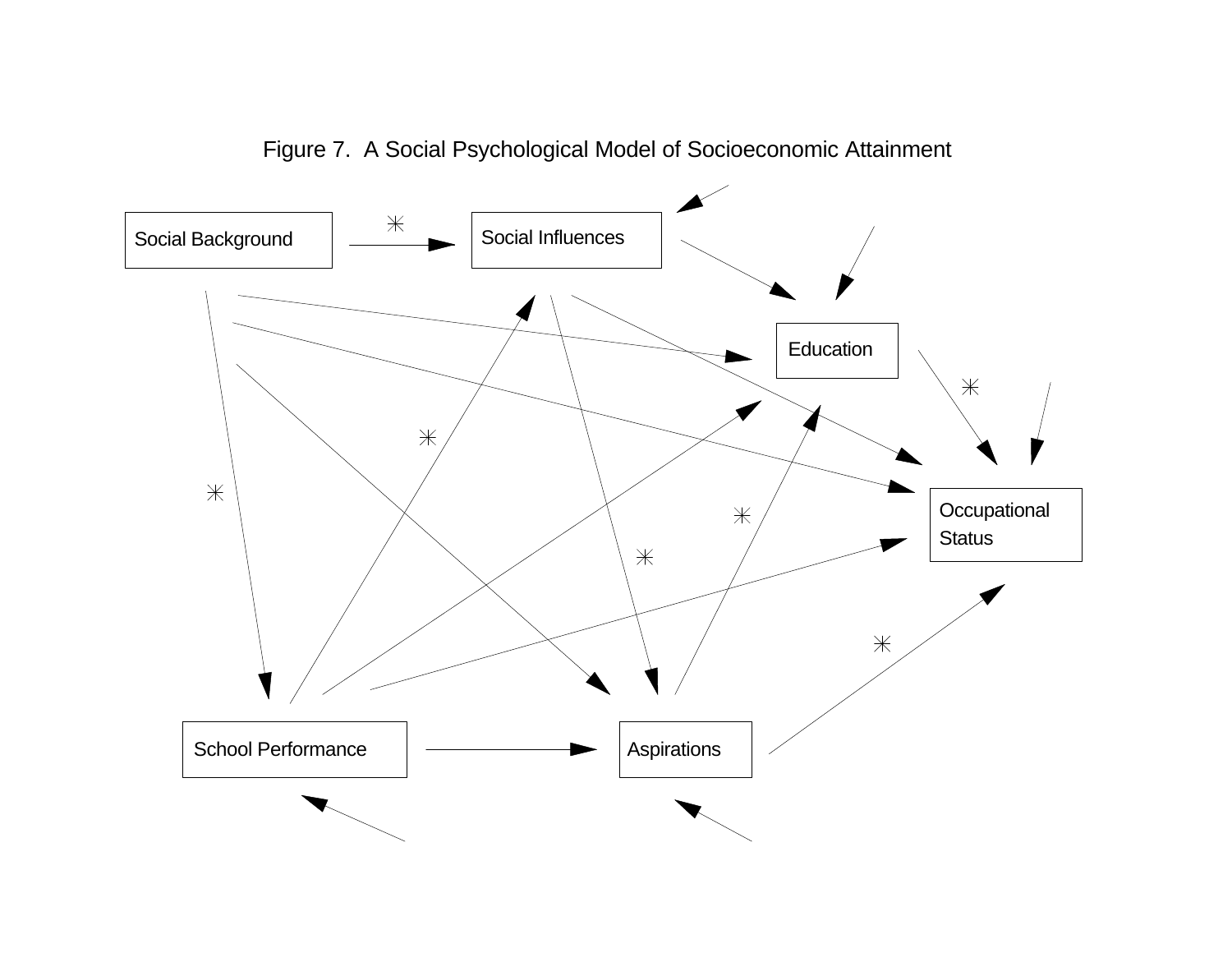| Group and survey                 |      |      | Age 25 to 34 Age 35 to 44 Age 45 to 54 | Age 55 to 64 |
|----------------------------------|------|------|----------------------------------------|--------------|
| Nonblack men                     |      |      |                                        |              |
| 1962 OCG (1960-basis Duncan SEI) | 2552 | 2898 | 2521                                   | 1742         |
| 1973 OCG (1960-basis Duncan SEI) | 5285 | 4315 | 4404                                   | 2997         |
| 1973 OCG (1970-basis MSEI2)      | 5366 | 4383 | 4441                                   | 3018         |
| 1986-88 SIPP (1980-basis MSEI2)  | 6109 | 4963 | 3275                                   | 2269         |
| <b>Black men</b>                 |      |      |                                        |              |
| 1962 OCG (1960-basis Duncan SEI) | 263  | 280  | 231                                    | 147          |
| 1973 OCG (1960-basis Duncan SEI) | 659  | 520  | 482                                    | 286          |
| 1973 OCG (1970-basis MSEI2)      | 796  | 641  | 597                                    | 354          |
| 1986-88 SIPP (1980-basis MSEI2)  | 616  | 470  | 281                                    | 184          |
| <b>Nonblack women</b>            |      |      |                                        |              |
| 1986-88 SIPP (1980-basis MSEI2)  | 4856 | 4141 | 2628                                   | 1708         |
| <b>Black women</b>               |      |      |                                        |              |
| 1986-88 SIPP (1980-basis MSEI2)  | 639  | 526  | 308                                    | 195          |
|                                  |      |      |                                        |              |

Appendix A. Effective Sample Counts: 1962 and 1973 Occupational Changes in a Generation Surveys (OCG) and 1986-88 Surveys of Income and Program Participation (SIPP)